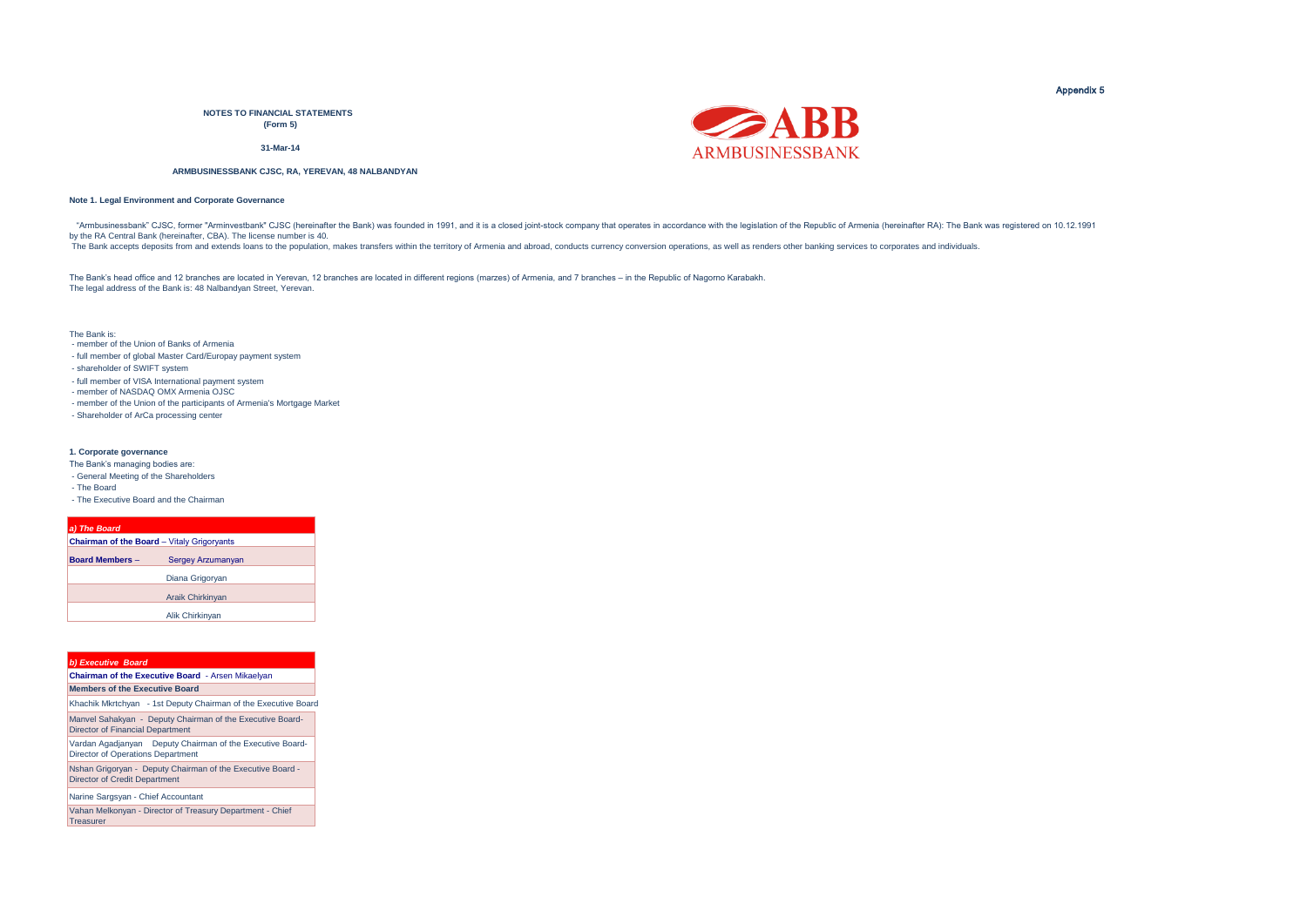Bagrat Tevosyan - "Kentron" branch manager

| c) Major Participants      |  |  |
|----------------------------|--|--|
| Vitaly Grigoryants - 100 % |  |  |
|                            |  |  |

#### *d) Management Remuneration Policy*

Remuneration of the Management is provided in accordance with the signed employment contracts and the staff list approved by the Board of the Bank.

**Note 2. Accounting Policy** 

#### **2.1 Preparation of financial statements**

The Bank prepares its financial statements in accordance with the International Financial Reporting standards (IFRS), other legal acts regulating the accounting, and the requirements of the accounting policy approved by the Board of the Bank.

#### **2.2 Going Concern**

The financial statements have been prepared on a going concern basis which assumes that the Bank's assets should be realised and obligations met during the time of the Bank's operation.

#### **2.3 Comparability**

The comparable numbers have been adjusted as needed to ensure the comparability with the numbers of the current period.

#### **2.4 Recognition of income and expense**

*2.4.1 Interest income and expense*  Interest income and interest expense in the Statement of Comprehensive Income are recognized on the accrual basis using the effective interest method.

*2.4.2 Commissions and other income and expense*  Loan origination fees together with correspondent expenses are deferred as an adjustment to the effective yield of the loans. Fees, other income and expense are recognized on an accrual basis during the time of service provision.

#### **2.5 Foreign currency transactions**

Foreign currency transactions are translated to the functional currency using the exchange rate as of the transaction date. Monetary assets and liabilities denominated in foreign currency are translated to the functional currency using the exchange rate established as of the balance sheet date.

Gain and loss resulting from the difference between the exchange rate provided by the contract concerning the transaction and the exchange rate as of the transaction date are accounted for in the Statement of Comprehensive purchase of foreign currency" in net trading income.

#### The following exchange rates were used by the Bank when preparing the financial statements:

|                        | 31 December 2013 | 31 March 2014 |
|------------------------|------------------|---------------|
| <b>AMD/1 US Dollar</b> | 405.64           | 413.31        |

#### **2.6 Cash and cash equivalents**

Cash and cash equivalents comprise cash on hand, demand amounts of correspondent banks, balances with the CBA (excluding funds deposited for the settlement of ArCa payment cards), which can be converted into cash at short insignificant risk of changes in value.

#### **2.7 Amounts due from other banks**

In the normal course of business, the Bank maintains current and deposits accounts opened with other banks for various periods of time.

#### **2.8 Securities**

On initial recognition, financial assets available for sale are accounted for at initial cost and thereafter remeasured at fair value. When revaluating at fair value, the revaluation result is reflected in the equity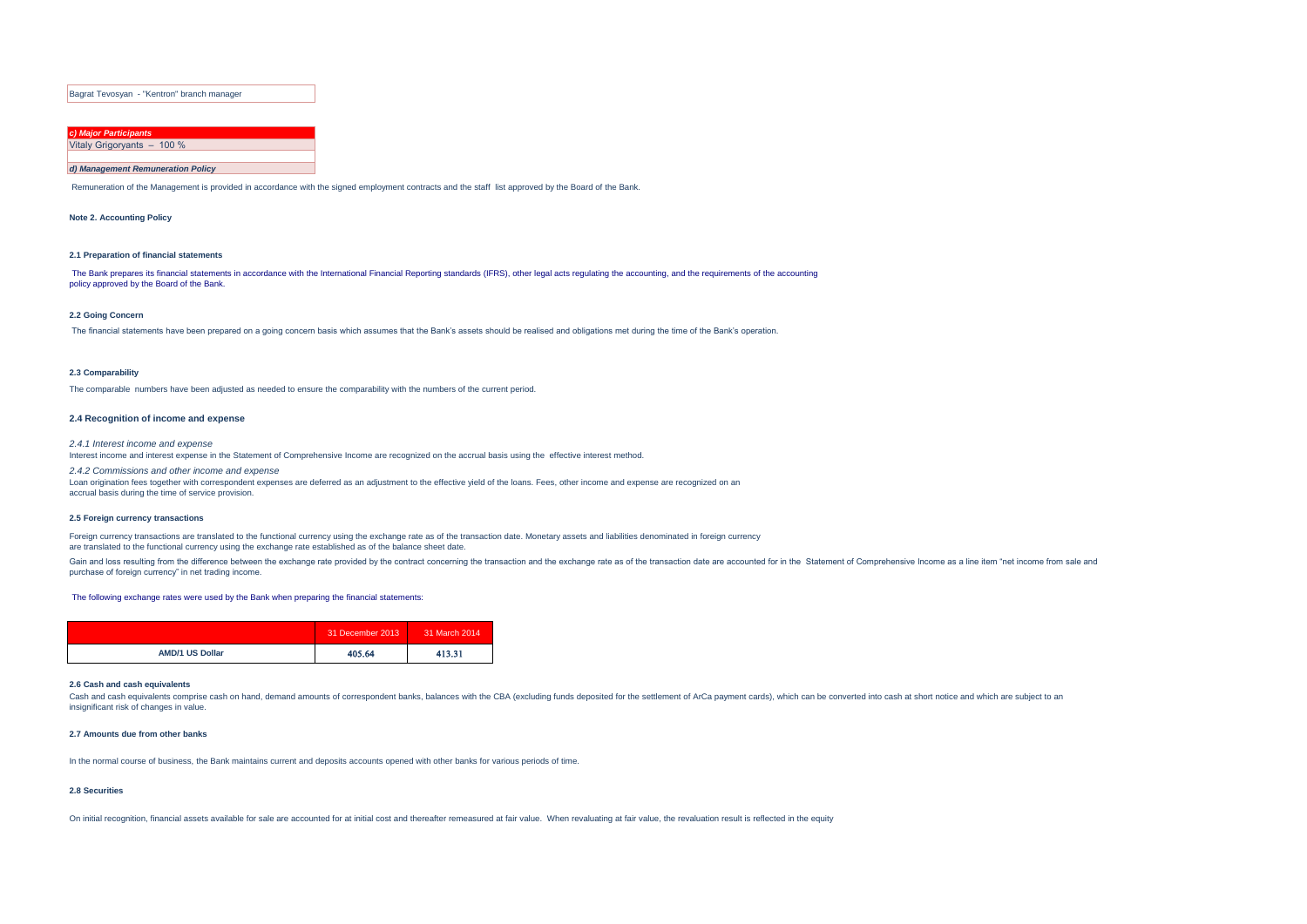#### **2.9 Loans and advances to customers**

Loans and advances are financial assets with fixed payments, which arise when the Bank provides money directly to a debtor with no intention of trading the receivable. Loans granted by the Bank with fixed maturities are in costs. Subsequently, loans and advances are measured at amortized cost using the effective interest method. Loans and advances to customers are carried net of any allowance for impairment losses.

#### **2.10 Leasing**

Lease payments under an operating lease are recognised in the statement of financial results as expenses on a straight-line basis over the lease term.

#### **2.11 Possible losses reserve**

The Bank makes an impairment assessment for financial assets or a group of financial assets as of the each balance sheet date.

#### **2.12 Intangible assets**

Intangible assets include computer software, licences and similar items. Intangible assets acquired separately are initially recognized at cost. After initial recognition, intangible assets are carried at cost less accumul have either an identifiable or indefinite useful life. Intangible assets with identifiable useful lives are amortized on a straight-line basis over their useful life, that is 15 years. Intangible assets with indefinite use impairment.

#### **2.13 Property, plant and equipment**

Property, plant and equipment ("PPE") are recorded at historical cost less accumulated depreciation.

Depreciation is calculated using the straight-line method based on the estimated useful life of the asset. The following depreciation annual rates have been applied:

|                               | <b>Useful life</b> | Rate   |
|-------------------------------|--------------------|--------|
|                               | (years)            | $(\%)$ |
| <b>Buildings</b>              | 30                 | 3.33   |
| Computers                     |                    | 33.3   |
| <b>Transportation means</b>   |                    | 20     |
| Automatic teller machine      | 10                 | 10     |
| Other PPE                     |                    | 20     |
| Property and office equipment |                    | 20     |

Leasehold improvements are capitalized and depreciated over the shorter of the lease term and their useful lives on a straight-line basis.

The expenditures as regards PPE repairs and maintenance are recognized as an expense in the statement of financial results during the period in which they are incurred.

#### **2.14 Financial instruments**

The Bank implements measurement, recognition, use and accounting for the financial instruments according to the order established by the RA legislation as well as the regulations, decrees, orders and acts issued by the Ban

#### 2.15 Events occurring after the balance sheet date

2.15.1 In case material errors revealed by the auditor result from the differences between the requirements of the International Accounting Standards and RA legislation, then the accounting records are made in accordance w the Bank.

2.15.2 In case material errors appear or are revealed after publication of the Bank's annual financial statements according to the established order, then no adjustments are made, and it is considered that repeated present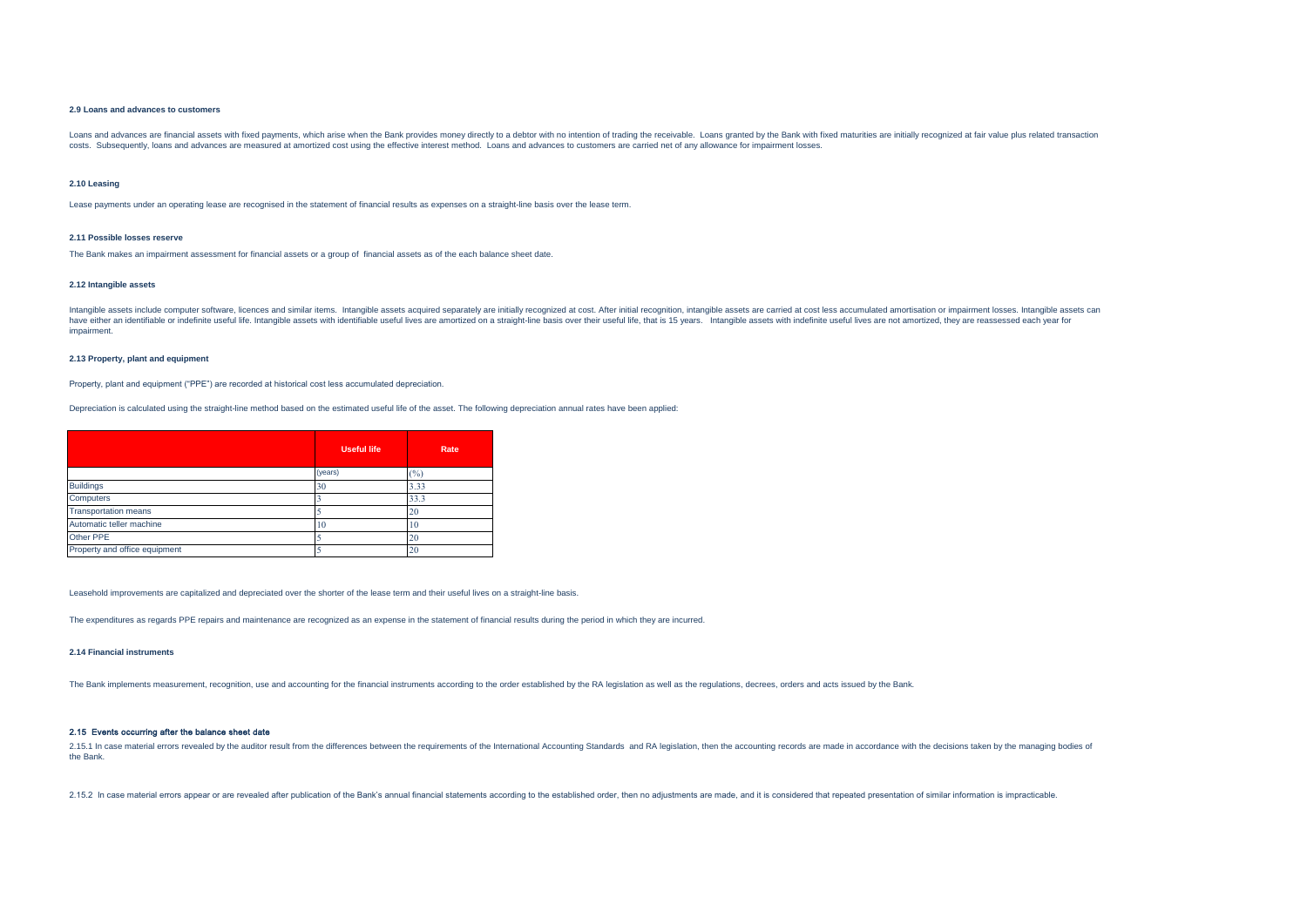#### **2.16 Taxation**

Income tax on the profit for the reporting year comprises current and deferred taxes. Current tax is the expected tax payable on the taxable income for the year, using tax rates enacted or substantially enacted at the bala respect of previous years. Deferred taxes are calculated taking into account all the temporary differences arising between carrying values of assets and liabilities recognized in the financial statements and the amounts ca

The Bank pays also other taxes during the course of its activity. These taxes are included as a component of other expenses in the statement of comprehensive financial results

#### **2.17 Functional and presentation currency**

The national currency of the Republic of Armenia is RA Dram (AMD). For the purposes of these financial statements, RA Dram is the presentation currency as well.

The intermediary financial statements are presented in thousands of AMD.

#### **Note 3. Net Interest and Similar Income**

| <b>Interest and Similar Income</b>                                                                                   | 01.01.14-31.03.14 | 01.01.14-31.03.14 | $01.01.13-$<br>31.03.13 | $01.01.13-$<br>31.03.13 |
|----------------------------------------------------------------------------------------------------------------------|-------------------|-------------------|-------------------------|-------------------------|
| Interest income from bank current accounts, invested deposits<br>and loans in banks and other financial institutions | 42,406            | 42,406            | 2.472                   | 2.472                   |
| Interest income from loans and advances to customers                                                                 | 3,891,228         | 3,891,228         | 3,857,811               | 3,857,811               |
| Interest income from debt securities                                                                                 | 275,289           | 275,289           | 290,671                 | 290,671                 |
| Interest income from REPO agreements and currency swaps                                                              | 319,612           | 319,612           | 263,397                 | 263,397                 |
| Other interest income                                                                                                | 19.235            | 19.235            | 34.427                  | 34,427                  |
| <b>Total</b>                                                                                                         | 4,547,770         | 4,547,770         | 4,448,778               | 4,448,778               |

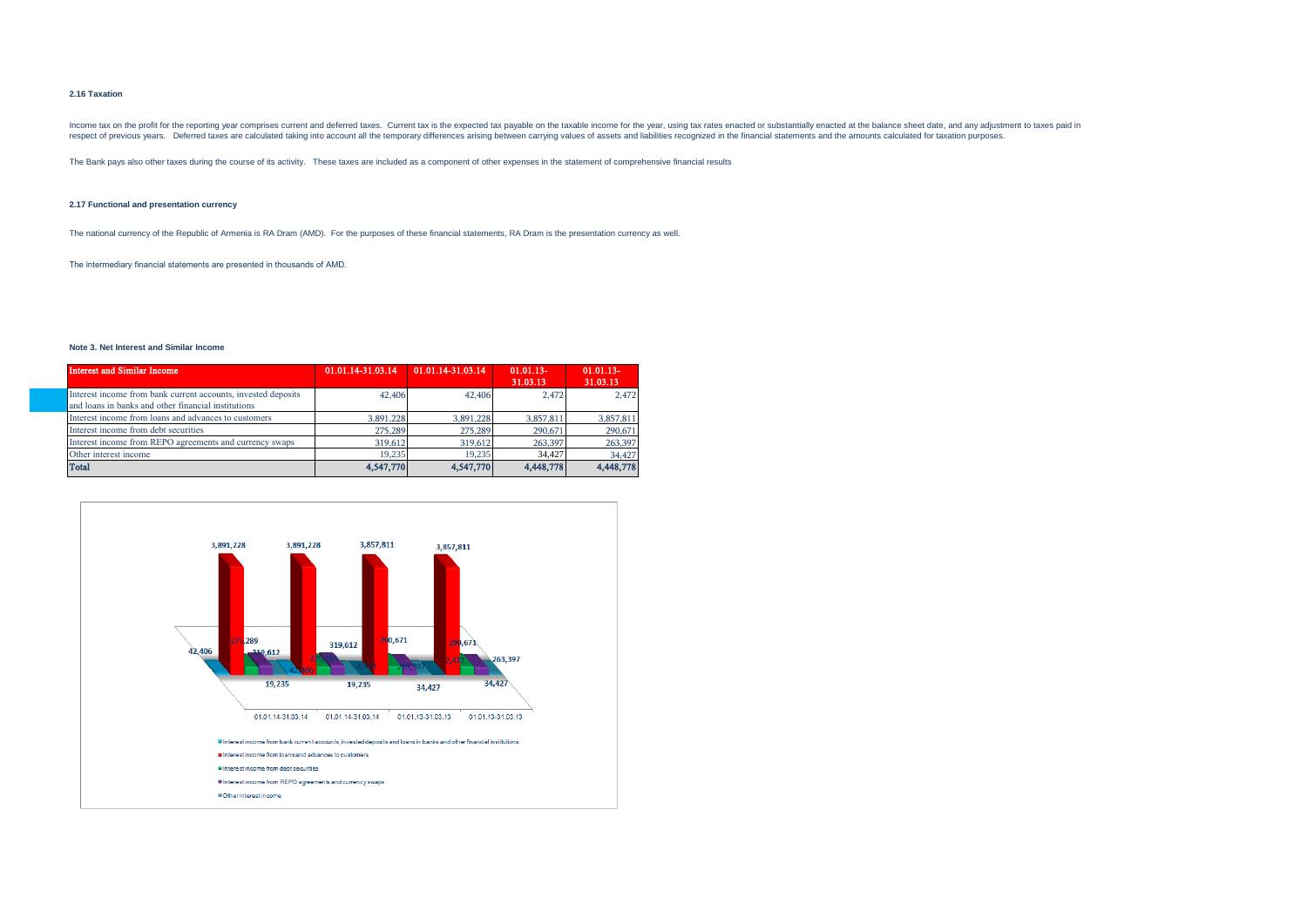| <b>Interest and Similar Expense</b>                                                                                                       | 01.01.14-31.03.14 | 01.01.14-31.03.14 | $01.01.13-$<br>31.03.13 | $01.01.13-$<br>31.03.13 |
|-------------------------------------------------------------------------------------------------------------------------------------------|-------------------|-------------------|-------------------------|-------------------------|
| Interest expense as regards current bank accounts, deposits<br>involved and loans received from banks and other financial<br>institutions | 860,213           | 860,213           | 956,090                 | 956,090                 |
| Interest expense as regards customers' time deposits and current<br>accounts                                                              | 2,274,782         | 2,274,782         | 1.960.917               | 1,960,917               |
| Interest expense as regards securities issued by the Bank                                                                                 |                   |                   |                         |                         |
| Interest expense as regards repo agreements and currency swaps                                                                            | 391,905           | 391,905           | 438,090                 | 438,090                 |
| Other interest expense                                                                                                                    | 6.278             | 6.278             | 4.530                   | 4,530                   |
| <b>Total</b>                                                                                                                              | 3,533,178         | 3,533,178         | 3,359,627               | 3,359,627               |
| Net interest and similar income                                                                                                           | 1,014,592         | 1,014,592         | 1,089,151               | 1,089,151               |



## **Note 4. Income and Expense in the form of Commissions and Other Fees**

| Income in the form of Commissions and Other Fees                        | $01.01.14 - 31.03.14$ | 01.01.14-31.03.14 | $01.01.13-$<br>31.03.13 | $01.01.13 -$<br>31.03.13 |
|-------------------------------------------------------------------------|-----------------------|-------------------|-------------------------|--------------------------|
| <b>Cash operations</b>                                                  | 50,804                | 50,804            | 64,414                  | 64,414                   |
| Settlement services                                                     | 66,105                | 66,105            | 91,725                  | 91,725                   |
| Guarantee, acceptance, letter of credit, trust management<br>operations | 50,302                | 50,302            | 24,590                  | 24,590                   |
| Transaction in foreign currency and securities                          |                       |                   |                         |                          |
| Plastic card operations                                                 | 203,294               | 203.294           | 66,039                  | 66,039                   |
| Other commission payments                                               | 58,586                | 58,586            | 63,384                  | 63,384                   |
| <b>Total</b>                                                            | 429,091               | 429,091           | 310,152                 | 310,152                  |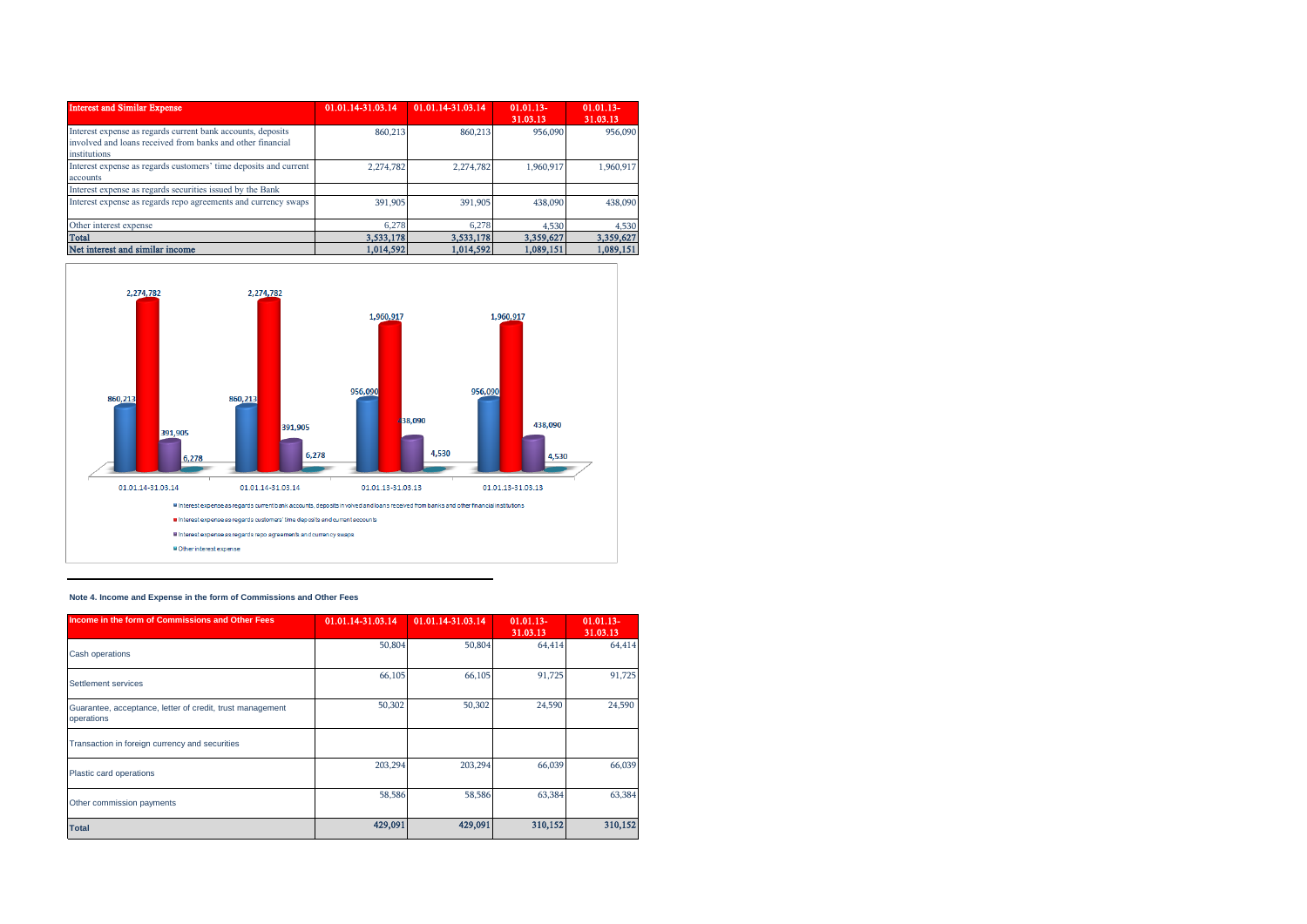| <b>Expenses in the form of Commissions and Other Payments</b>                                   | 01.01.14-31.03.14 | 01.01.14-31.03.14 | $01.01.13-$<br>31.03.13 | $01.01.13-$<br>31.03.13 |
|-------------------------------------------------------------------------------------------------|-------------------|-------------------|-------------------------|-------------------------|
| Commission payments as regards correspondent and other<br>accounts/bank transactions            | 32,613            | 32,613            | 39,538                  | 39,538                  |
| Commission payments as regards transactions with plastic<br>cards/cash transactions             | 16,131            | 16,131            | 27,301                  | 27,301                  |
| Payments as regards guarantees, acceptance, letters of credit,<br>trust management transactions |                   |                   |                         |                         |
| Commission payments as regards transactions in foreign<br>currency and securities               | 2.311             | 2.311             | 10.414                  | 10,414                  |
| Other commission payments                                                                       | 42,240            | 42,240            | 21,165                  | 21,165                  |
| <b>Total</b>                                                                                    | 93,295            | 93,295            | 98,418                  | 98,418                  |
| Net Commissions and other payments received                                                     | 335,796           | 335,796           | 211,734                 | 211,734                 |

**Note 5. Net income from trading transactions**

| Income from investments remeasured at fair value and held<br>at fair value      | 01.01.14-31.03.14 | 01.01.14-31.03.14 | $01.01.13-$<br>31.03.13 | $01.01.13-$<br>31.03.13 |
|---------------------------------------------------------------------------------|-------------------|-------------------|-------------------------|-------------------------|
| Net income from purchase and sale of investments held for<br>trading, including |                   |                   |                         |                         |
| - shares                                                                        |                   |                   |                         |                         |
| - debt securities                                                               |                   |                   |                         |                         |
| - derivative instruments                                                        | $-40.557$         | $-40.557$         | 615,249                 | 615,249                 |
| Net income from change in fair value of investments held for<br>trading         |                   |                   |                         |                         |
| <b>Total</b>                                                                    | $-40,557$         | $-40.557$         | 615.249                 | 615,249                 |

| Net income from investments available for sale                                    | 01.01.14-31.03.14 | 01.01.14-31.03.14 | $01.01.13-$<br>31.03.13 | $01.01.13-$<br>31.03.13 |
|-----------------------------------------------------------------------------------|-------------------|-------------------|-------------------------|-------------------------|
| Net income from purchase and sale of investments available for<br>sale, including |                   |                   |                         |                         |
| - shares                                                                          |                   |                   |                         |                         |
| - debt securities                                                                 |                   |                   | 25,746                  | 25,746                  |
| - derivative instruments                                                          |                   |                   |                         |                         |
| Net income from change in fair value of investments held for<br>trading           |                   |                   | $-13,775$               | $-13,775$               |
| <b>Total</b>                                                                      |                   |                   | 11.971                  | 11.971                  |

| From foreign currency transactions           | 01.01.14-31.03.14 | 01.01.14-31.03.14 | $01.01.13-$<br>31.03.13 | $01.01.13-$<br>31.03.13 |
|----------------------------------------------|-------------------|-------------------|-------------------------|-------------------------|
| Net income from foreign currency dealings    | 106.932           | 106.932           | 147.238                 | 147.238                 |
| Net income from foreign currency revaluation | 32,561            | 32,561            | $-629.489$              | $-629.489$              |
| <b>Total</b>                                 | 139.493           | 139,493           | $-482.251$              | $-482,251$              |

| From bank standardized precious metal bullions and<br>commemorative coins                             | 01.01.14-31.03.14 | 01.01.14-31.03.14 | $01.01.13-$<br>31.03.13 | $01.01.13-$<br>31.03.13 |
|-------------------------------------------------------------------------------------------------------|-------------------|-------------------|-------------------------|-------------------------|
| Net income from purchase and sale of bank standardized<br>precious metal bars and commemorative coins | 1.521             | 1.521             | 9.574                   | 9.574                   |
| Net income from revaluation of bank standardized precious<br>metal bars and commemorative coins       | 29,257            | 29,257            | $-7.695$                | $-7.695$                |
| <b>Total</b>                                                                                          | 30,778            | 30.778            | 1.879                   | 1,879                   |
|                                                                                                       |                   |                   |                         |                         |
| Net income from trading transactions                                                                  | 129,714           | 129,714           | 146,848                 | 146,848                 |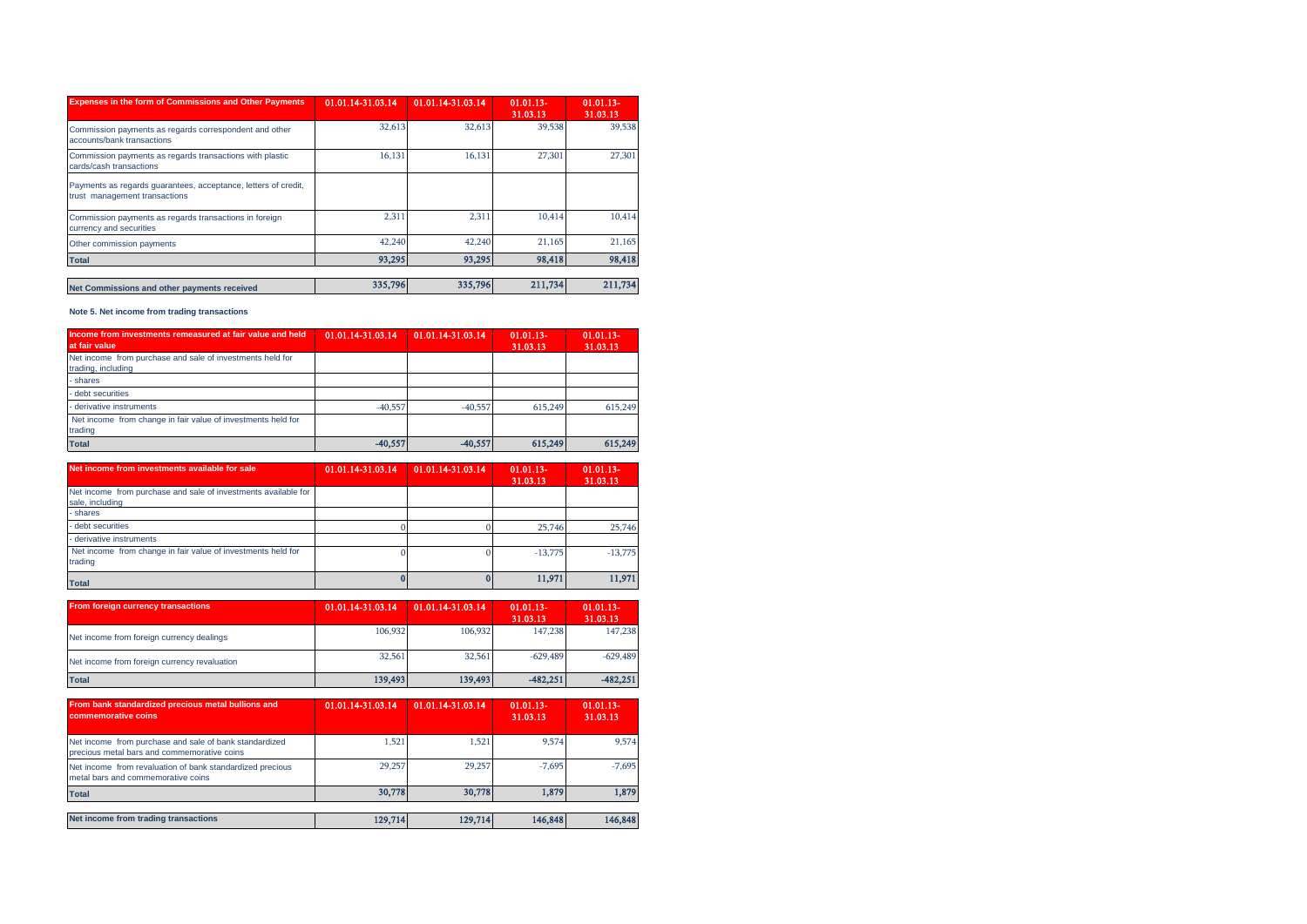## **Note 6. Other operating income**

| <b>Other operating income</b>                                                       | 01.01.14-31.03.14 | 01.01.14-31.03.14 | $01.01.13-$<br>31.03.13 | $01.01.13-$<br>31.03.13 |
|-------------------------------------------------------------------------------------|-------------------|-------------------|-------------------------|-------------------------|
| Fines and penalties received                                                        | 161,853           | 161,853           | 140,928                 | 140.928                 |
| Income received from factoring                                                      | 54                | 54                |                         |                         |
| Net income from disposal of PPE and intangible assets                               | 15,375            | 15,375            | $-2,918$                | $-2,918$                |
| Net income from revaluation and impairment reversal of PPE<br>and intangible assets |                   |                   |                         |                         |
|                                                                                     |                   |                   |                         |                         |
| Other income                                                                        | 116,441           | 116,441           | 26,444                  | 26,444                  |
| <b>Total</b>                                                                        | 293,723           | 293,723           | 164,454                 | 164,454                 |

 **Note 7. Net allocations to the assets possible loss reserve**

| As regards amounts due from banks                                 |      | 01.01.14-31.03.14 | $01.01.14-$<br>31.03.14 | $01.01.13-$<br>31.03.13 | $01.01.13-$<br>31.03.13 |
|-------------------------------------------------------------------|------|-------------------|-------------------------|-------------------------|-------------------------|
| Opening balance                                                   |      |                   |                         | 31,840                  | 31,840                  |
| Allocations to the reserve                                        |      |                   |                         | 267,898                 | 267,898                 |
| Return of reserve allocations                                     | 2    |                   |                         | $-277,806$              | $-277,806$              |
| Net allocations to the reserve                                    | Note |                   |                         | $-9,908$                | $-9,908$                |
| Return of amounts previously written-off to the off-balance sheet |      |                   |                         |                         |                         |
| Reserve utilization                                               |      |                   |                         |                         |                         |
| <b>Closing balance</b>                                            |      |                   |                         | 21,932                  | 21,932                  |

| As regards amounts due from financial institutions                |   | 01.01.14-31.03.14 | $01.01.14-$<br>31.03.14 | $01.01.13-$<br>31.03.13 | $01.01.13-$<br>31.03.13 |
|-------------------------------------------------------------------|---|-------------------|-------------------------|-------------------------|-------------------------|
| Opening balance                                                   |   |                   |                         | 17,458                  | 17,458                  |
| Allocations to the reserve                                        | ₹ |                   |                         | 606                     | 606                     |
| Return of reserve allocations                                     |   |                   |                         | $-20$                   | $-20$                   |
| Net allocations to the reserve                                    |   |                   |                         | 586                     | 586                     |
| Return of amounts previously written-off to the off-balance sheet |   |                   |                         |                         |                         |
| Reserve utilization                                               |   |                   |                         |                         |                         |
| <b>Closing balance</b>                                            |   |                   |                         | 18,044                  | 18,044                  |

| As regards loans and advances provided to the customers           |   | 01.01.14-31.03.14 | $01.01.14-$<br>31.03.14 | $01.01.13-$<br>31.03.13 | $01.01.13-$<br>31.03.13 |
|-------------------------------------------------------------------|---|-------------------|-------------------------|-------------------------|-------------------------|
| Opening balance                                                   |   | 2,656,516         | 2,656,516               | 2,532,250               | 2,532,250               |
| Allocations to the reserve                                        | ڥ | 945,854           | 945,854                 | 1,590,399               | 1,590,399               |
| Return of reserve allocations                                     |   | $-1,955,626$      | $-1,955,626$            | $-904.673$              | $-904.673$              |
| Net allocations to the reserve                                    |   | $-1,009,772$      | $-1.009.772$            | 685,726                 | 685,726                 |
| Return of amounts previously written-off to the off-balance sheet |   | 1,473,569         | 1,473,569               | 138,331                 | 138,331                 |
| Reserve utilization                                               |   | $-204.838$        | $-204.838$              | $-438.557$              | $-438,557$              |
| <b>Closing balance</b>                                            |   | 2,915,475         | 2,915,475               | 2,917,750               | 2,917,750               |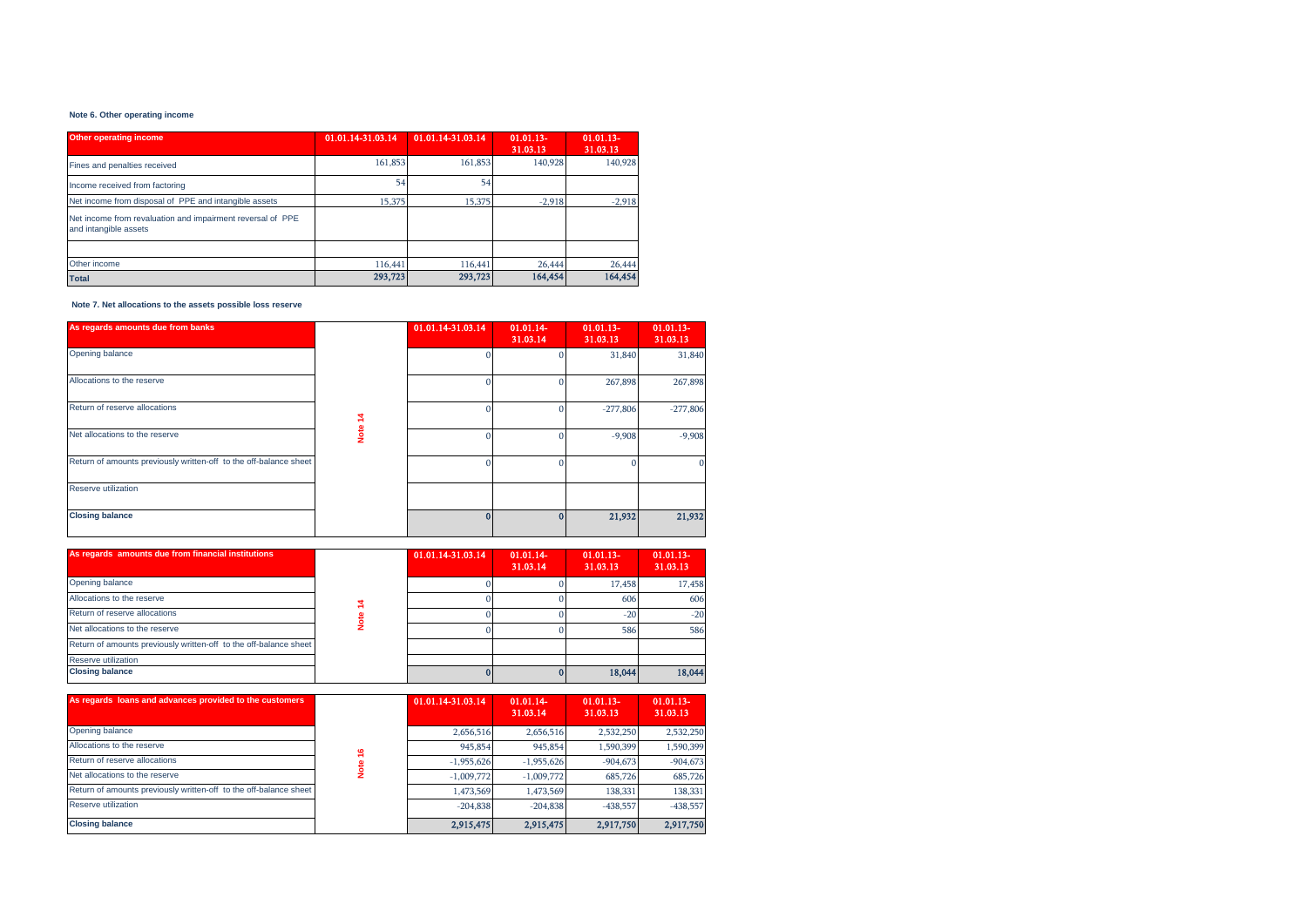| As regards investments                                            |          | 01.01.14-31.03.14 | $01.01.14-$<br>31.03.14 | $01.01.13-$<br>31.03.13 | $01.01.13-$<br>31.03.13 |
|-------------------------------------------------------------------|----------|-------------------|-------------------------|-------------------------|-------------------------|
| Opening balance                                                   |          | 3.489             | 3.489                   | 13,010                  | 13,010                  |
| Allocations to the reserve                                        | $\infty$ |                   |                         |                         | 20                      |
| Return of reserve allocations                                     |          |                   |                         |                         |                         |
| Net allocations to the reserve                                    |          |                   |                         | 20 <sub>1</sub>         | 20                      |
| Return of amounts previously written-off to the off-balance sheet |          |                   |                         |                         |                         |
| Reserve utilization                                               |          |                   |                         |                         |                         |
| <b>Closing balance</b>                                            |          | 3,489             | 3,489                   | 13,030                  | 13,030                  |

|                                                                   |   |                   |                         | ZV.                     | ZU.                     |
|-------------------------------------------------------------------|---|-------------------|-------------------------|-------------------------|-------------------------|
| Return of reserve allocations                                     |   |                   |                         |                         |                         |
| Net allocations to the reserve                                    |   |                   |                         | 20                      | 20                      |
| Return of amounts previously written-off to the off-balance sheet |   |                   |                         |                         |                         |
| Reserve utilization                                               |   |                   |                         |                         |                         |
| <b>Closing balance</b>                                            |   | 3,489             | 3,489                   | 13,030                  | 13,030                  |
| As regards other assets                                           |   | 01.01.14-31.03.14 | $01.01.14-$<br>31.03.14 | $01.01.13-$<br>31.03.13 | $01.01.13-$<br>31.03.13 |
| Opening balance                                                   |   | 143,349           | 143,349                 | 106,560                 | 106,560                 |
| Allocations to the reserve                                        | œ | 61,338            | 61,338                  | 209,695                 | 209,695                 |
| Return of reserve allocations                                     |   | $-33.889$         | $-33.889$               | $-87,776$               | $-87,776$               |
| Net allocations to the reserve                                    |   | 27,449            | 27,449                  | 121,919                 | 121,919                 |
| Return of amounts previously written-off to the off-balance sheet |   | 703               | 703                     | 708                     | 708                     |
| Reserve utilization                                               |   | $-15,320$         | $-15,320$               | $-2,213$                | $-2,213$                |
| <b>Closing balance</b>                                            |   | 156,181           | 156,181                 | 226,974                 | 226,974                 |

| As regards off-balance sheet items containing credit risk |   | 01.01.14-31.03.14 | $01.01.14-$<br>31.03.14 | $01.01.13-$<br>31.03.13 | $01.01.13 -$<br>31.03.13 |
|-----------------------------------------------------------|---|-------------------|-------------------------|-------------------------|--------------------------|
| Opening balance                                           |   |                   |                         | 197,260                 | 197,260                  |
| Allocations to the reserve                                | ຂ |                   |                         | 75.223                  | 75,223                   |
| Return of reserve allocations                             |   |                   |                         | $-94.425$               | $-94,425$                |
| Net allocations to the reserve                            |   |                   |                         | $-19,202$               | $-19,202$                |
| <b>Closing balance</b>                                    |   |                   |                         | 178,058                 | 178,058                  |
| Total net allocations to the reserves                     |   | $-982.323$        | $-982.323$              | 779,141                 | 779,141                  |

## **Note 8. General administrative expenses**

| <b>General administrative expenses</b>                                                 | 01.01.14-31.03.14 | 01.01.14-31.03.14 | $01.01.13-$<br>31.03.13 | $01.01.13-$<br>31.03.13 |
|----------------------------------------------------------------------------------------|-------------------|-------------------|-------------------------|-------------------------|
| Expenses as regards calculated salary and other equivalent<br>payments *               | 606,162           | 606,162           | 562,412                 | 562,412                 |
| Expenses as regards social payments                                                    | 296               | 296               | 4,181                   | 4,181                   |
| Expenses as regards training and tuition                                               | 164               | 164               | 21                      | 21                      |
| Expenses as regards business trips                                                     | 5,934             | 5,934             | 3,512                   | 3,512                   |
| Expenses as regards operating lease                                                    | 17,694            | 17,694            | 16,958                  | 16,958                  |
| Insurance expenses                                                                     | 5,708             | 5,708             | 8,552                   | 8,552                   |
|                                                                                        | 9,723             | 9,723             | 10,938                  | 10,938                  |
| Expenses as regards maintenance and security of Bank's equipm                          |                   |                   |                         |                         |
| Expenses as regards maintenance and security of Bank's<br>buildings                    | 74,450            | 74.450            | 72,013                  | 72,013                  |
| Expenses as regards audit and other consulting services                                |                   | $\Omega$          | 10,813                  | 10,813                  |
| Expenses as regards communication means                                                | 19,784            | 19,784            | 23,095                  | 23,095                  |
| <b>Transportation expenses</b>                                                         | 9,587             | 9,587             | 19,315                  | 19,315                  |
| Expenses as regards taxes, duties and other obligatory<br>payments (except profit tax) | 42,402            | 42,402            | 50,086                  | 50,086                  |
| Office and organizational expenses                                                     | 7,855             | 7,855             | 10,074                  | 10,074                  |
| Expenses as regards loans provision and return                                         | 5,082             | 5,082             | 2,600                   | 2,600                   |
| Other administrative expenses                                                          | 156,380           | 156,380           | 39,880                  | 39,880                  |
| <b>Total</b>                                                                           | 961,221           | 961,221           | 834,450                 | 834,450                 |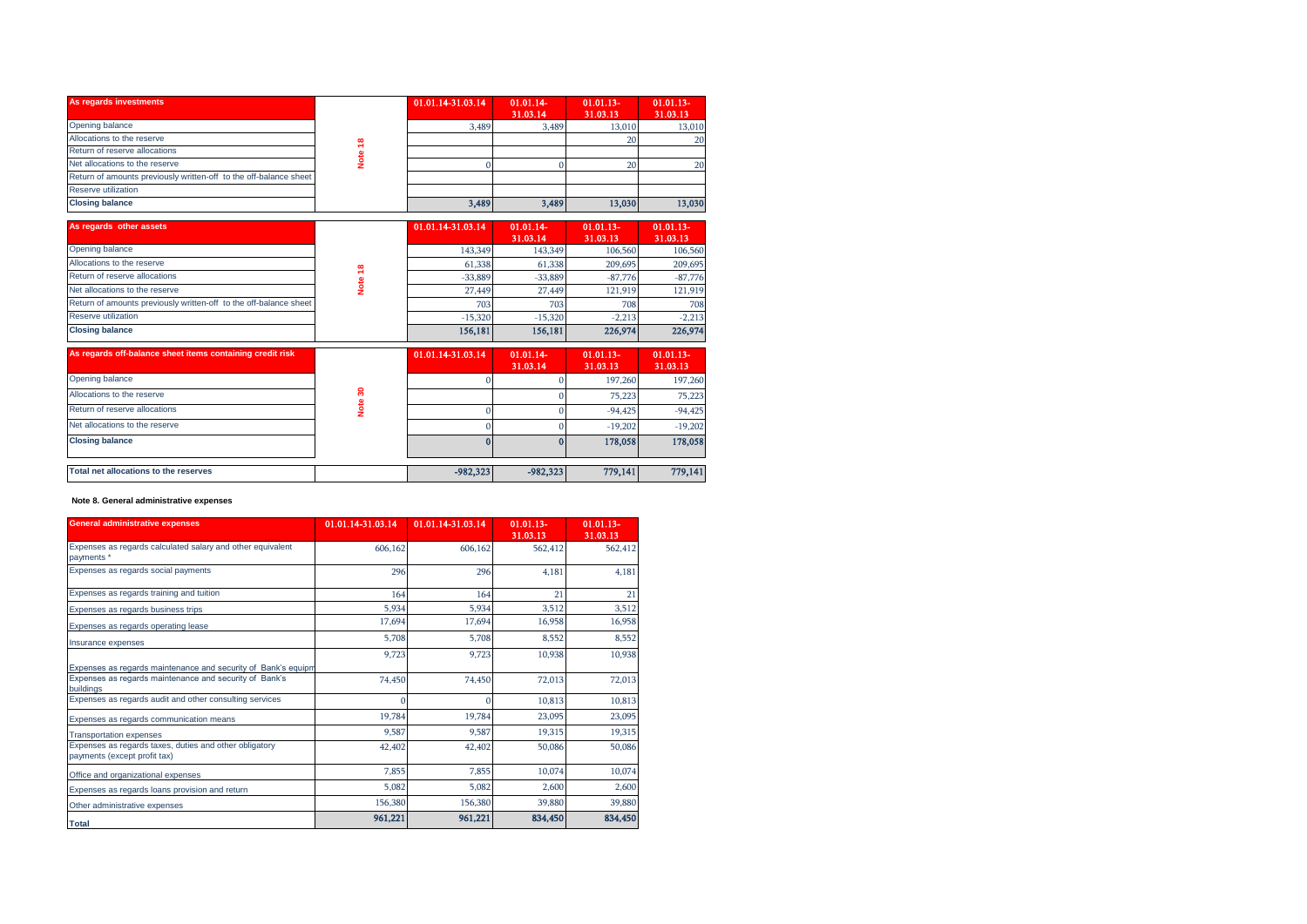The number of the Bank employees as at 31 March 2014 is **662**.

The size of average monthly salary per employee is **224** thous. drams.

# **Note 9. Other Operating Expenses**

| <b>Other Operating Expenses</b>                   | 01.01.14-31.03.14 | 01.01.14-31.03.14 | $01.01.13-$<br>31.03.13 | $01.01.13-$<br>31.03.13 |
|---------------------------------------------------|-------------------|-------------------|-------------------------|-------------------------|
| Fines and penalties paid                          |                   |                   |                         | $\Omega$                |
|                                                   |                   |                   |                         |                         |
| Advertising and representation expenses           | 41,480            | 41,480            | 52,135                  | 52,135                  |
| <b>Fcatoting expenses</b>                         |                   |                   |                         |                         |
| Fixed and intangible assets amortization expenses | 204,770           | 204,770           | 202,318                 | 202,318                 |
| Loss from impairment of tangible assets           |                   |                   |                         |                         |
| Allocation sto deposit quarantee fund             | 36,192            | 36,192            | 36,235                  | 36,235                  |
| Other expenses                                    | 84.058            | 84,058            | 61,929                  | 61,929                  |
| <b>Total</b>                                      | 366,500           | 366,500           | 352,617                 | 352,617                 |

# **Note 11. Profit Tax Expense**

| <b>Profit tax expense</b> | 01.01.14-31.03.14   01.01.14-31.03.14 |         | $01.01.13-$<br>31.03.13 | $01.01.13-$<br>31.03.13 |
|---------------------------|---------------------------------------|---------|-------------------------|-------------------------|
| Current tax expense       | 175,058                               | 175,058 |                         |                         |
|                           |                                       |         |                         |                         |
| Deferred tax expense      | 113,675                               | 113,675 |                         |                         |
| <b>Total</b>              | 288,733                               | 288,733 |                         |                         |

# **Note 12. Basic Earnings per Share**

| <b>Basic Earnings per Share</b>                                                           | 01.01.14-31.03.14 | 01.01.14-31.03.14 | $01.01.13-$<br>31.03.13 | $01.01.13-$<br>31.03.13 |
|-------------------------------------------------------------------------------------------|-------------------|-------------------|-------------------------|-------------------------|
| Net profit of the reporting period after taxation                                         | 1.139.694         | 1.139.694         | $-354.021$              | $-354.021$              |
| Dividends calculated for the current reporting period as regards<br>preference shares     |                   |                   |                         |                         |
| Net gain/loss for the current period attributable to the owners of<br>the ordinary shares |                   |                   |                         |                         |
| Weighted average number of ordinary shares in circulation<br>within the current period    | 35,000            | 35,000            | 35,000                  | 35,000                  |
| Basic earnings per share                                                                  | 33                | 33                | $-10$                   | $-10$                   |
| Diluted earnings per share                                                                |                   |                   |                         |                         |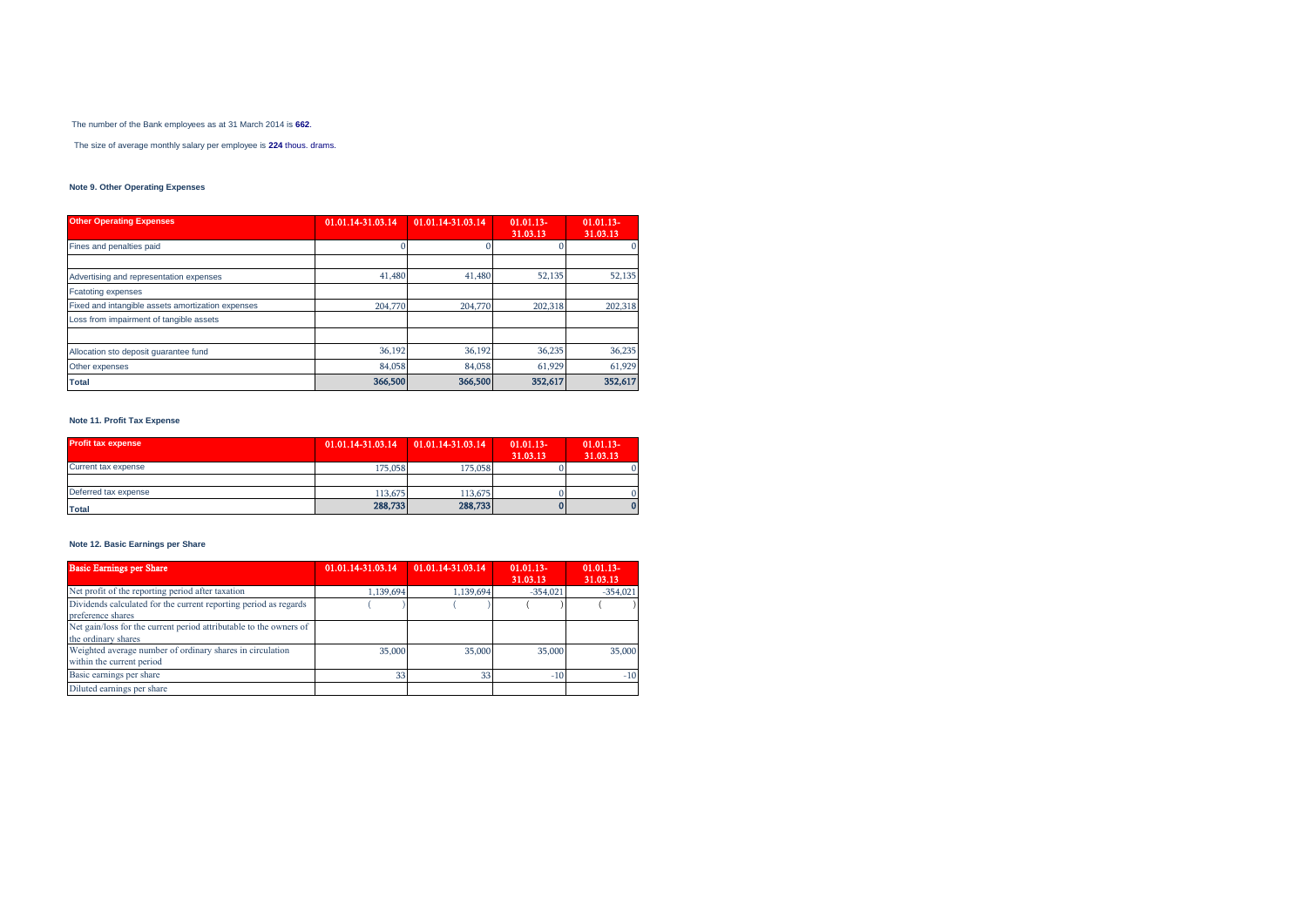

## **Note. Other Comprehensive Income**

| <b>Other Comprehensive Income</b>                                       | 01.01.14-31.03.14 | 01.01.14-31.03.14 | $01.01.13-$<br>31.03.13 | $01.01.13 -$<br>31.03.13 |
|-------------------------------------------------------------------------|-------------------|-------------------|-------------------------|--------------------------|
| Exchange rate differences from recalculation of foreign<br>transactions |                   |                   |                         |                          |
| Revaluation of financial assets available for sale                      | (212, 851)        | (212.851)         | 38,604                  | 38,604                   |
| Cash flow hedging                                                       |                   |                   |                         |                          |
| Gains from PPE revaluations                                             |                   |                   |                         |                          |
| Deferred tax expense                                                    |                   |                   |                         |                          |
| <b>Total</b>                                                            | (212, 851)        | (212, 851)        | 38,604                  | 38,604                   |

## **Note 13. Cash means, Cash Equivalents and Balances with the RA Central Bank**

| Cash, cash equivalents and balances with the CBA | <b>Reporting period</b> | Previous period |
|--------------------------------------------------|-------------------------|-----------------|
|                                                  |                         |                 |
| Cash means                                       | 1,856,639               | 1,701,116       |
| Other placements of cash                         | 1,666,205               | 2,383,985       |
| Correspondent accounts with the CBA *            | 30,886,563              | 30,227,219      |
| <b>Total</b>                                     | 34,409,407              | 34,312,320      |
| Deposit accounts with the CBA                    |                         |                 |
| Deposited means with the CBA **                  | 120,000                 | 420,000         |
| <b>Accrued interest</b>                          |                         |                 |
| Cash means and balances with the CBA             | 34,529,407              | 34,732,320      |
| Standardized precious metal bullions             | 49.172                  | 8,819           |
| Placements with other banks (Note 14)            | 1,461,271               | 2,381,221       |
| Total cash and cash equivalents                  | 36,039,850              | 37,122,360      |

\* Correspondent accounts with the CBA include means calculated against means involved by the Bank according to the RA bank legislation, subjected to obligatory provisioning

\*\* The deposited amount with CBA represents an insured deposit for settlements realized through ArCa payment system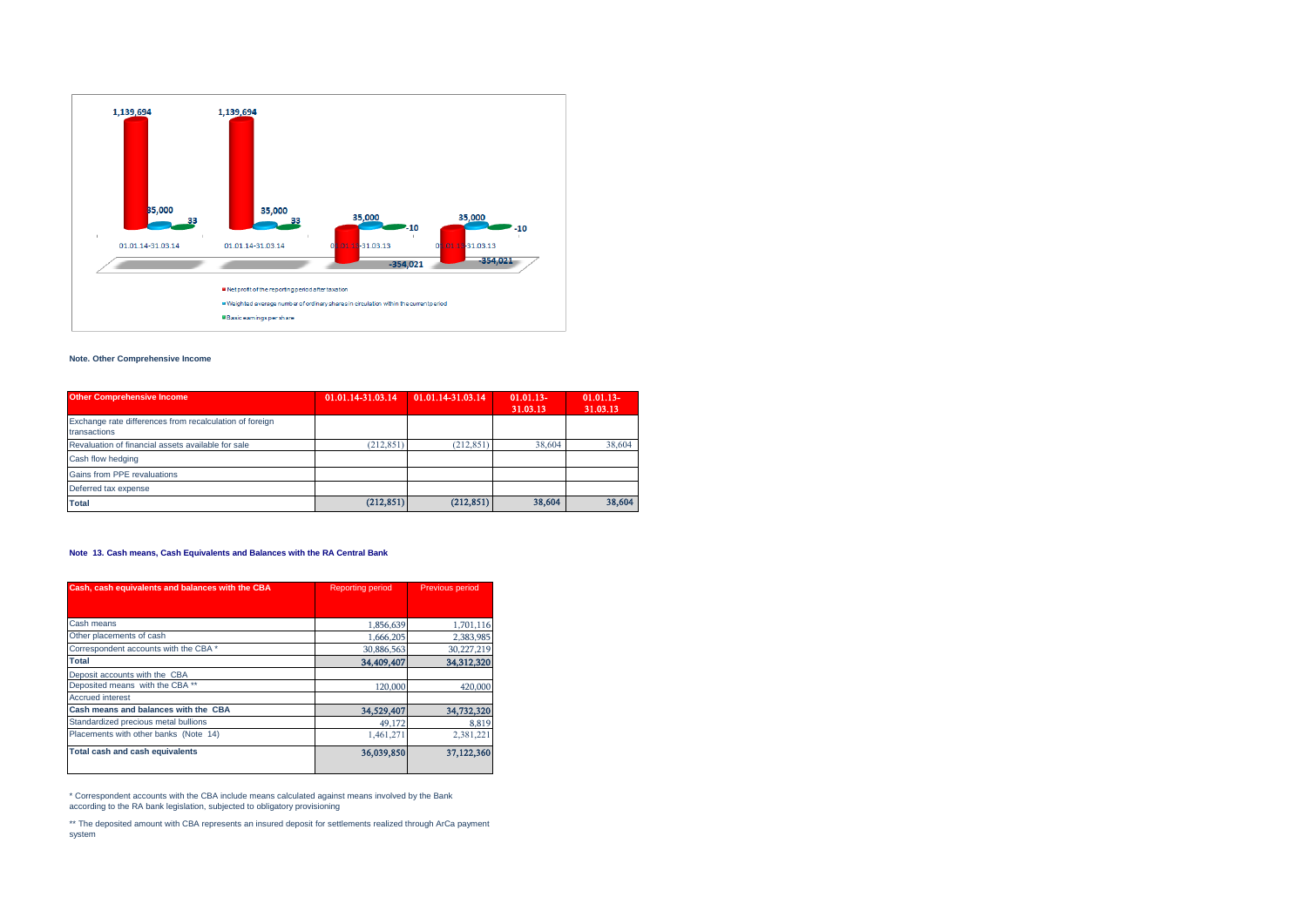#### **Note 14. Amounts due from banks and other financial institutions**

| <b>Current accounts</b>                          | <b>Reporting period</b> | <b>Previous period</b> |
|--------------------------------------------------|-------------------------|------------------------|
|                                                  |                         |                        |
| RA banks                                         | 5,626                   | 82                     |
| Banks with BBB - (Baa3) and higher rating        | 1,217,760               | 2,259,853              |
|                                                  | 25.317                  | 9.257                  |
| Banks with no rating and rating below BBB-(Baa3) |                         |                        |
| <b>Accrued interest</b>                          |                         | 0                      |
| <b>Total</b>                                     | 1,248,703               | 2,269,192              |

| Interbank loans and deposits, etc.                            |           |           |
|---------------------------------------------------------------|-----------|-----------|
| <b>CBA</b>                                                    |           |           |
| Loans and deposits                                            |           |           |
| Factoring                                                     |           |           |
| <b>Financial lease</b>                                        |           |           |
| Repo (repurchase) agreements                                  |           |           |
| Swap                                                          |           |           |
| Other                                                         |           |           |
| <b>RA Banks</b>                                               |           |           |
| Loans and deposits                                            |           |           |
| Factoring                                                     |           |           |
| <b>Financial lease</b>                                        |           |           |
| Repo (repurchase) agreements                                  |           |           |
| Swap                                                          |           |           |
| Letters of credit and bank guarantees                         |           |           |
| Other                                                         |           |           |
| Banks with BBB - (Baa3) and higher rating                     | 140,280   | 111960    |
| Loans and deposits                                            |           |           |
| Factoring                                                     |           |           |
| <b>Financial lease</b>                                        |           |           |
| <b>RA Banks</b>                                               |           |           |
| <b>RA Banks</b>                                               |           |           |
| Letters of credit and bank guarantees                         |           |           |
| Other                                                         |           |           |
|                                                               |           |           |
| Banks with no rating and rating below BBB-(Baa3)              |           |           |
| Loans and deposits                                            |           |           |
| Factoring                                                     |           |           |
| <b>Financial lease</b>                                        |           |           |
| Repo (repurchase) agreements                                  |           |           |
| Swap                                                          |           |           |
| Letters of credit and bank guarantees                         |           |           |
| Other                                                         | 72,276    |           |
| <b>Accrued interest</b>                                       | 12        |           |
| Total                                                         | 1,461,271 | 2,381,221 |
| Reserve for possible losses as regards amounts due from Banks |           |           |
| (Note 7)                                                      |           |           |
|                                                               |           |           |
| Net amounts due from banks                                    | 1,461,271 | 2,381,221 |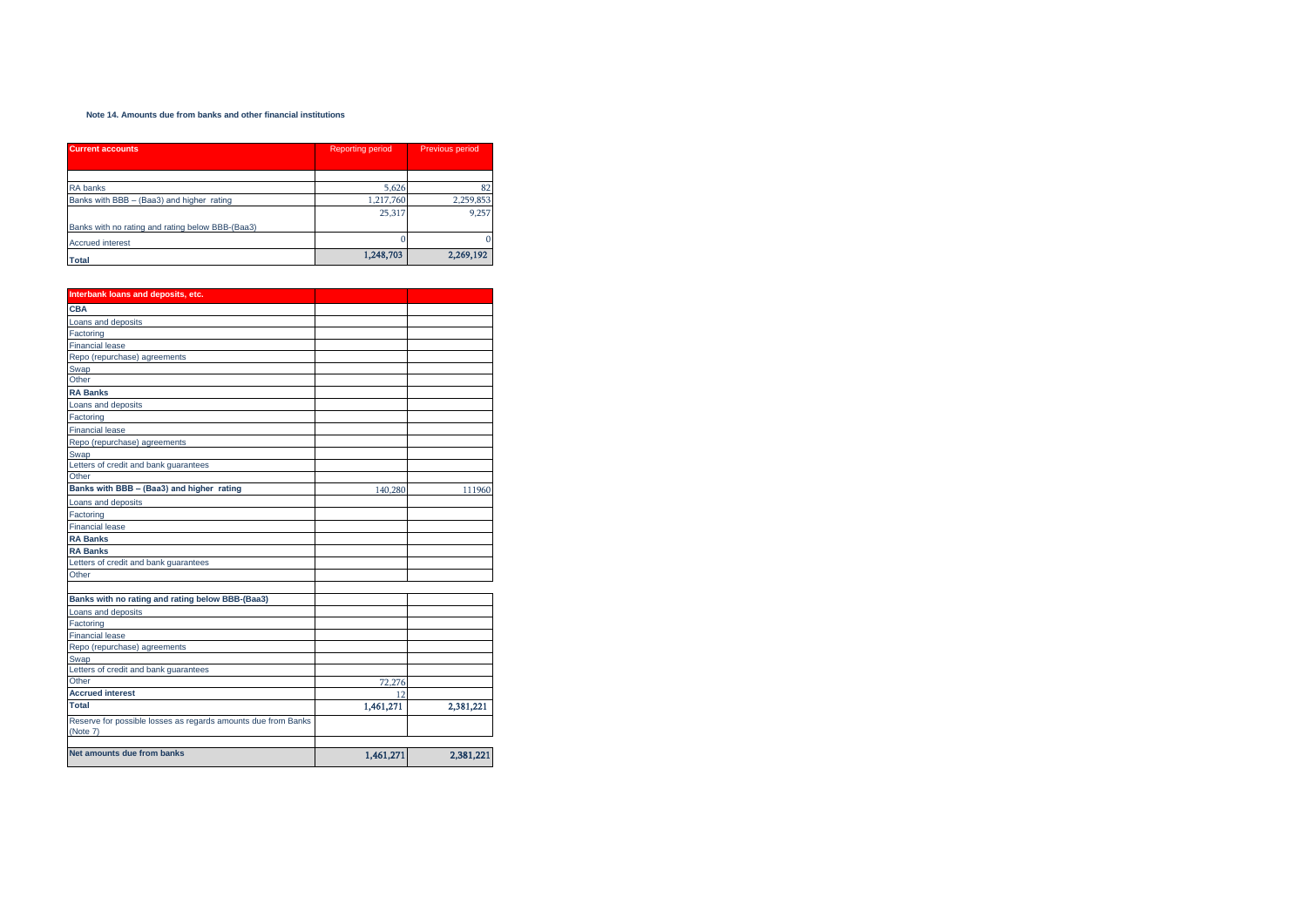| Loans and deposits with financial institutions, other amounts<br>due                       |           |           |
|--------------------------------------------------------------------------------------------|-----------|-----------|
| <b>RA financial institutions</b>                                                           | 1,171,510 | 1,437,385 |
| Loans and deposits                                                                         | 1,171,510 | 1,437,385 |
| Factoring                                                                                  |           |           |
| <b>Financial lease</b>                                                                     |           |           |
| Repo (repurchase) agreements                                                               |           |           |
| Swap                                                                                       |           |           |
| Letters of credit and bank quarantees                                                      |           |           |
| Other                                                                                      |           |           |
| Financial institutions with BBB - (Baa3) and higher rating                                 | $\Omega$  | 0         |
| Loans and deposits                                                                         |           |           |
| Factoring                                                                                  |           |           |
| <b>Financial lease</b>                                                                     |           |           |
| Repo (repurchase) agreements                                                               |           |           |
| Swap                                                                                       |           |           |
| Letters of credit and bank guarantees                                                      |           |           |
| Other                                                                                      |           |           |
| Financial institutions with no rating and rating below BBB-<br>(Baa3)                      | 586,781   | 620,535   |
| Loans and deposits                                                                         |           |           |
| Factoring                                                                                  |           |           |
| <b>Financial lease</b>                                                                     |           |           |
| Repo (repurchase) agreements                                                               |           |           |
| Swap                                                                                       |           |           |
| Letters of credit and bank guarantees                                                      |           |           |
| Other                                                                                      | 586,781   | 620,535   |
| <b>Accrued interest</b>                                                                    | 18.287    | 9.610     |
| Total                                                                                      | 1,776,578 | 2,067,530 |
| Reserve for possible losses as regards amounts due from<br>financial institutions (Note 7) |           |           |
| Net amounts due from financial institutions                                                | 1,776,578 | 2,067,530 |
| Net amounts due from banks and financial institutions                                      | 3,237,849 | 4,448,751 |

## **Note 15. Financial Assets Held for Trading**

| <b>Government securities</b>                                                         | <b>Reporting period</b> | Previous period |
|--------------------------------------------------------------------------------------|-------------------------|-----------------|
| RA Government securities, including                                                  |                         |                 |
| <b>Treasury bonds</b>                                                                | 13,621,096              | 15,482,300      |
| <b>Central Bank bonds</b>                                                            |                         |                 |
| Other                                                                                |                         |                 |
| Government securities of countries with BBB - (Baa3) and<br>higher rating, including |                         |                 |
| <b>Treasury bonds</b>                                                                |                         |                 |
| Central Bank bonds                                                                   |                         |                 |
| Other                                                                                |                         |                 |
| Government securities of countries with no rating and rating<br>below BBB-(Baa3)     |                         |                 |
| <b>Treasury bonds</b>                                                                |                         |                 |
| Central Bank bonds                                                                   |                         |                 |
| Other                                                                                |                         |                 |
| <b>Total Government securities</b>                                                   | 13,621,096              | 15,482,300      |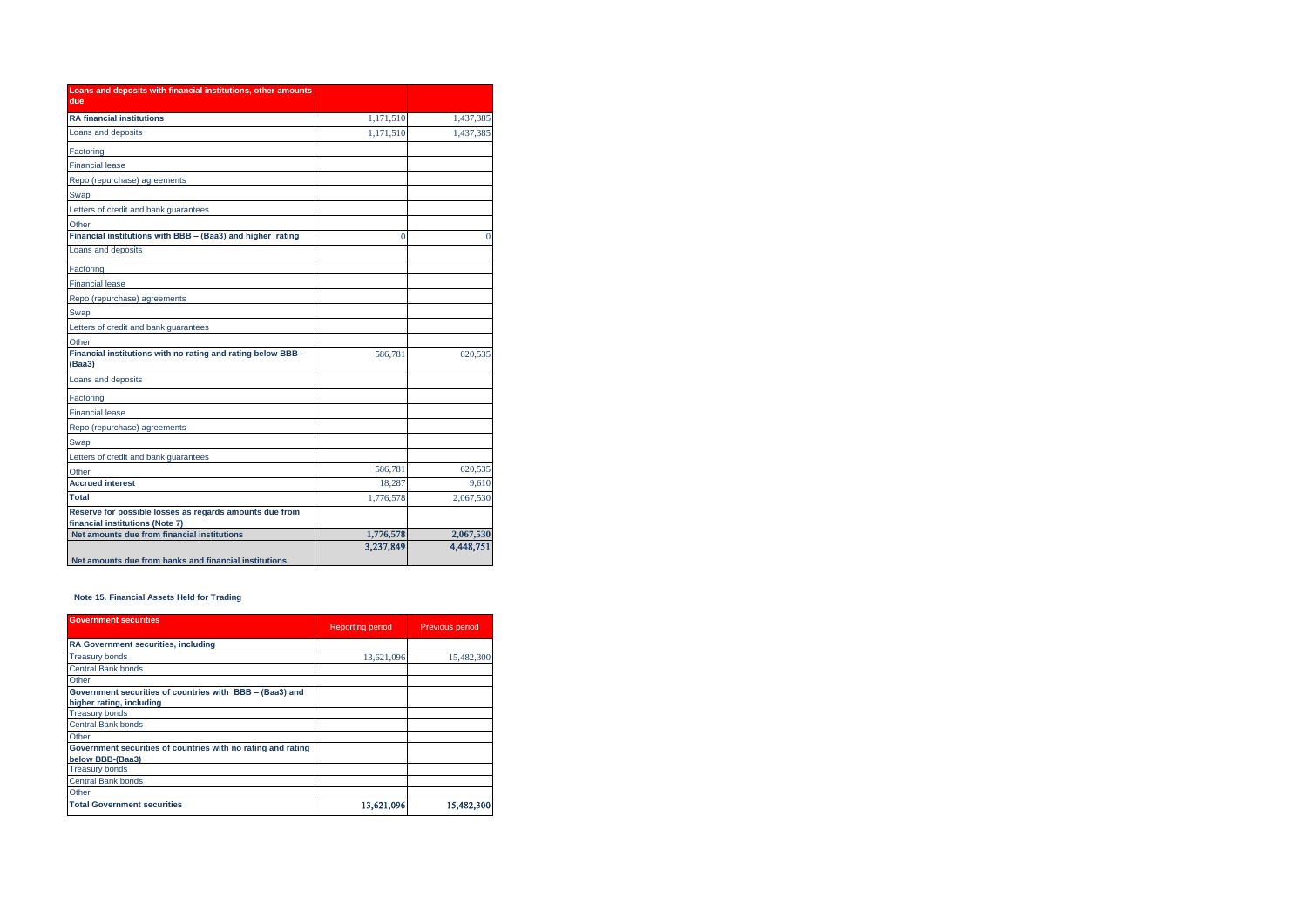| Non-government securities of RA                                        | Listed | Listed |
|------------------------------------------------------------------------|--------|--------|
| Issuer with A-/A3/ and higher rating                                   |        |        |
| Long term debt instruments                                             |        |        |
| Short term debt instruments                                            |        |        |
| Deposit certificates                                                   |        |        |
| <b>Equity instruments</b>                                              |        |        |
| Other                                                                  |        |        |
| Issuer with "C" and higher rating by CBA                               |        |        |
| Long term debt instruments                                             |        |        |
| Short term debt instruments                                            |        |        |
| Deposit certificates                                                   |        |        |
| <b>Equity instruments</b>                                              |        |        |
| Other                                                                  |        |        |
| Issuer with BBB+/Baa1/ and below rating, other rating and no<br>rating |        |        |
| Long term debt instruments                                             |        |        |
| Short term debt instruments                                            |        |        |
| Deposit certificates                                                   |        |        |
| <b>Equity instruments</b>                                              |        |        |
| Other                                                                  |        |        |
| Total non-government securities of RA held for trading                 | 0      | O      |

| Non-government securities of other countries                           | Listed | Listed |
|------------------------------------------------------------------------|--------|--------|
| Issuer with A-/A3/ and higher rating                                   |        |        |
| Long term debt instruments                                             |        |        |
| Short term debt instruments                                            |        |        |
| Deposit certificates                                                   |        |        |
| <b>Equity instruments</b>                                              |        |        |
| Other                                                                  |        |        |
| Issuer with BBB+/Baa1/ and below rating, other rating and no<br>rating |        |        |
| Long term debt instruments                                             |        |        |
| Short term debt instruments                                            |        |        |
| Deposit certificates                                                   |        |        |
| <b>Equity instruments</b>                                              |        |        |
| Other                                                                  |        |        |
| Total non-government securities of other countries held for<br>trading | n      | n      |

| Total securities held for trading | 13,621,096 | 15.482.300 |
|-----------------------------------|------------|------------|
|                                   |            |            |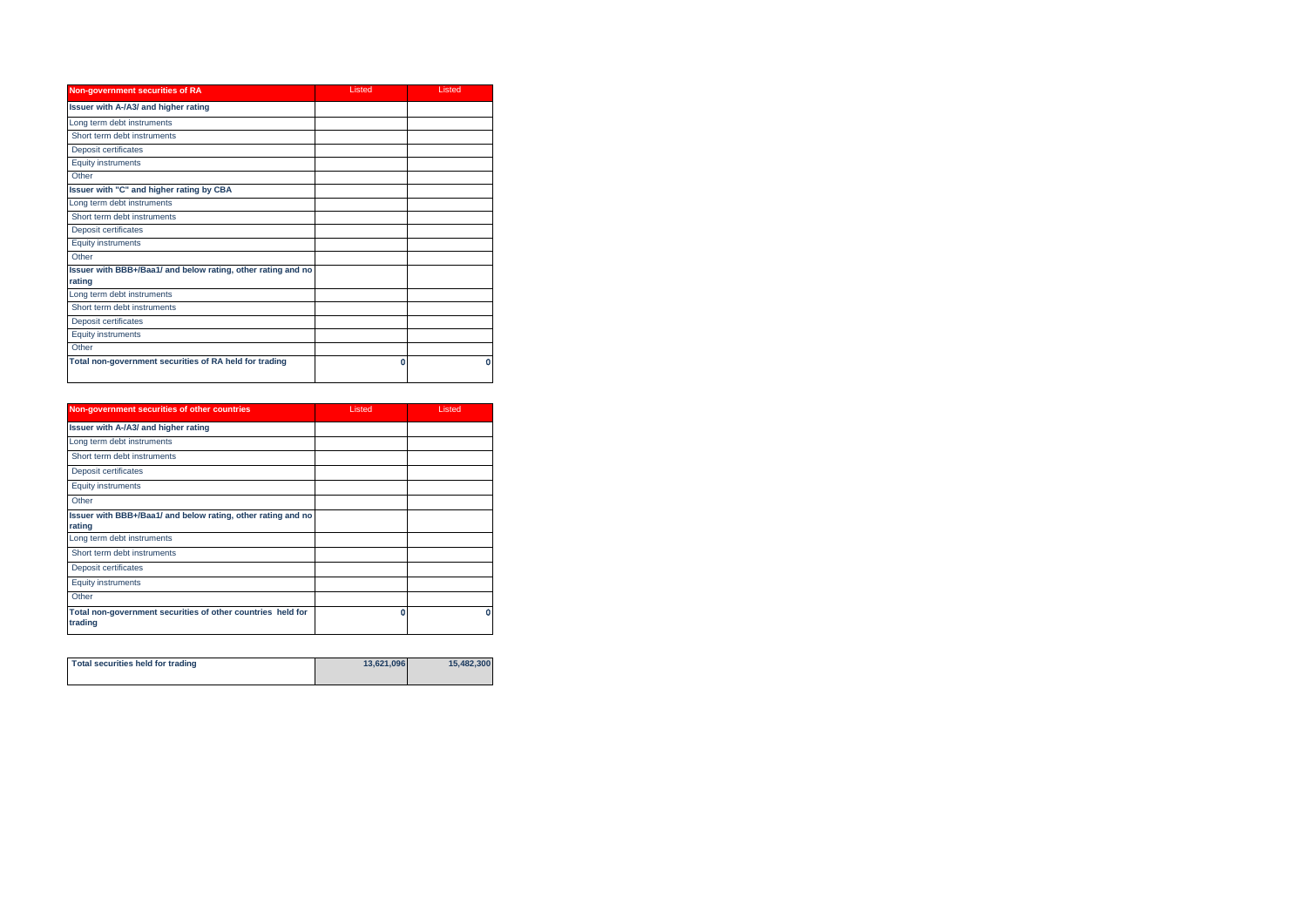| Other financial assets held for trading                                   | <b>Reporting period</b> | Previous period |
|---------------------------------------------------------------------------|-------------------------|-----------------|
| Loans, factoring, accounts receivable                                     |                         |                 |
| Borrowers with A-/A3/ or higher rating                                    |                         |                 |
| Borrowers with BBB+/Baa1/ and lower rating, other rating and no<br>rating |                         |                 |
| - Mortgage                                                                |                         |                 |
| - Consumer loans                                                          |                         |                 |
| - Other                                                                   |                         |                 |
| <b>Derivative instruments</b>                                             | $\Omega$                | O               |
| - Futures                                                                 |                         |                 |
| - Forward                                                                 |                         |                 |
| - Option                                                                  |                         |                 |
| - Swap                                                                    |                         |                 |
| - Other                                                                   |                         |                 |
| <b>Total</b>                                                              |                         |                 |

| Total financial assets held for trading | 13.621.096 | 15.482.300 |
|-----------------------------------------|------------|------------|
|-----------------------------------------|------------|------------|

#### **Note 16. Loans and other advances to customers**

| <b>Issued loans and other advances</b>                                                   | <b>Reporting period</b> | <b>Previous period</b> |
|------------------------------------------------------------------------------------------|-------------------------|------------------------|
| Loans, including                                                                         | 72,435,223              | 71,998,786             |
| - to banks                                                                               |                         |                        |
| - to RA Government                                                                       |                         |                        |
| - to local authorities                                                                   |                         |                        |
| - mortgage                                                                               | 11,545,558              | 12,096,515             |
| <b>Overdraft and credit line</b>                                                         | 27,328,560              | 29,673,746             |
| <b>Credit cards</b>                                                                      | 15,112,381              | 11,927,691             |
| <b>Factoring</b>                                                                         | 30,197                  |                        |
| <b>Financial lease</b>                                                                   | 848                     | 1,282                  |
| <b>Repurchase agreements</b>                                                             | 15,055,884              | 12,382,355             |
| <b>Currency swap</b>                                                                     | 12,200                  | 50,550                 |
| Letters of credit and bank guarantees<br>Other                                           | 496,321                 | 917.429                |
| Accrued interest concerning the mentioned items                                          | 7.988.994               | 6,340,446              |
| <b>Total loans</b>                                                                       | 138,460,608             | 133,292,285            |
| Reserve for possible losses as regards loans and other<br>advances to customers (Note 7) | $-2.915.475$            | $-2,656,516$           |
| <b>Total net loans</b>                                                                   | 135,545,133             | 130,635,769            |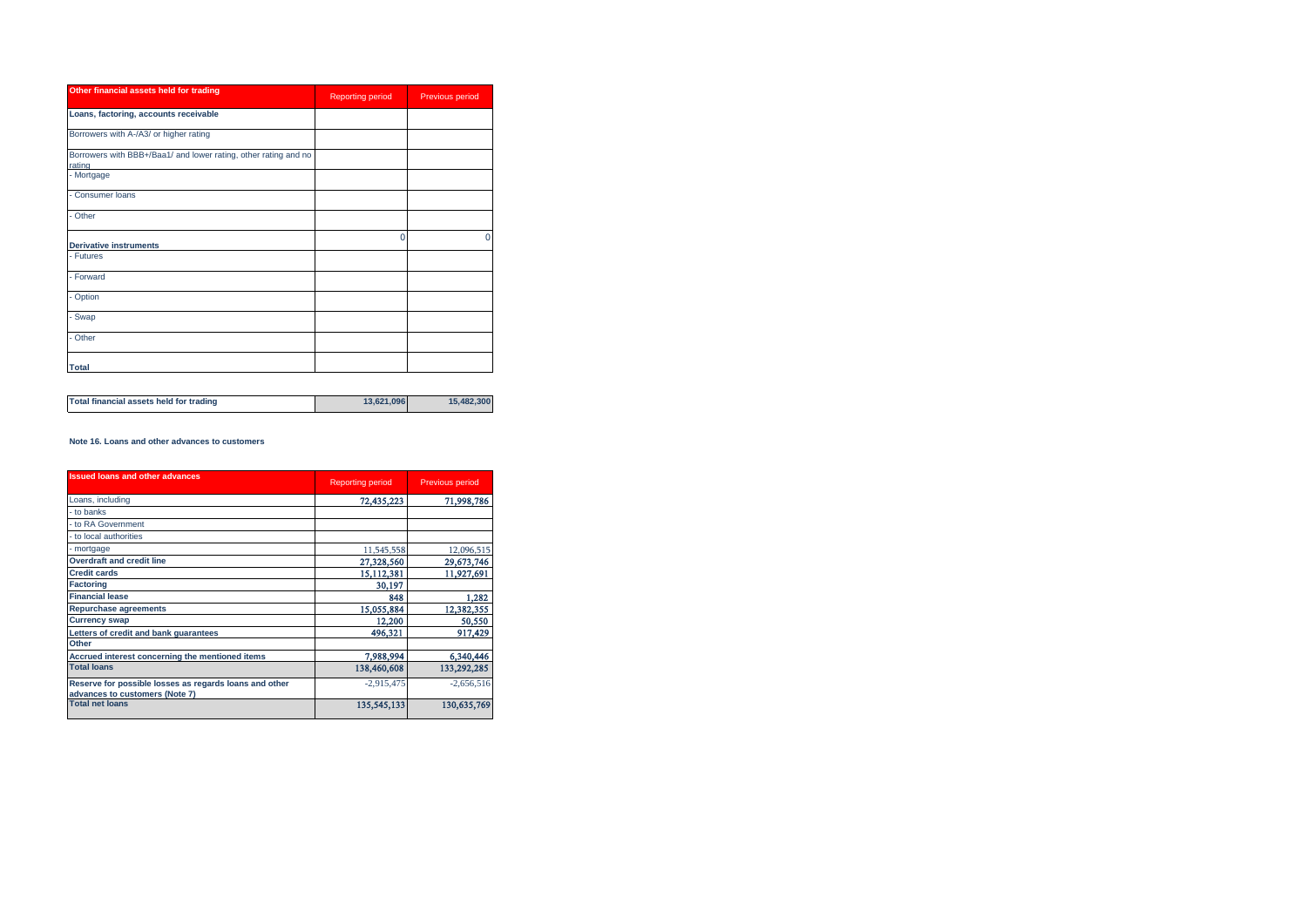

| Breakdown of working and non-working loans and<br>advances provided to customers              |          | <b>Reporting period</b> | <b>Previous period</b> |
|-----------------------------------------------------------------------------------------------|----------|-------------------------|------------------------|
| Working loans and advances                                                                    | Amount   | 131,140,759             | 126,612,550            |
|                                                                                               | Quantity | 41.286                  | 35,912                 |
| Non-working loans and advances, including                                                     |          | 7,319,849               | 6,679,735              |
|                                                                                               |          | 2214                    | 1423                   |
| Overdue                                                                                       | Amount   | 3,974,735               | 4,304,153              |
|                                                                                               | Quantity | 1604                    | 985                    |
| <b>Accrued interests</b>                                                                      |          |                         |                        |
| <b>Total loans</b>                                                                            | Amount   | 138,460,608             | 133,292,285            |
|                                                                                               | Quantity | 43.500                  | 37.335                 |
| Provision for possible losses as regards loans and advances<br>provided to customers (Note 7) |          | $-2.915.475$            | $-2,656,516$           |
| <b>Total net loans</b>                                                                        |          | 135,545,133             | 130,635,769            |

## **Analysis of the provided loans and advances by customer group**

| Analysis of the provided loans and advances by customer<br>group                     | <b>Reporting period</b> | <b>Previous period</b> |
|--------------------------------------------------------------------------------------|-------------------------|------------------------|
|                                                                                      |                         |                        |
|                                                                                      |                         |                        |
| <b>State enterprises</b>                                                             | 713,393                 | 766,031                |
| Private enterprises, including                                                       | 91,841,957              | 90,626,089             |
| large enterprises                                                                    | 47,292,517              | 30,218,531             |
| small and medium enterprises                                                         | 44,549,440              | 60,407,558             |
| Natural persons, including                                                           | 35, 195, 246            | 32,810,529             |
| consumer loans                                                                       | 7,472,803               | 7,545,039              |
| mortgage loans                                                                       | 11,545,558              | 12,086,951             |
| credit cards                                                                         | 15,086,482              | 11,925,702             |
| Sole entrepreneurs                                                                   | 2,721,018               | 2,749,190              |
| <b>Accrued interest</b>                                                              | 7,988,994               | 6,340,446              |
| <b>Total loans</b>                                                                   | 138,460,608             | 133,292,285            |
| Provision for possible losses as regards loans and advances<br>provided to customers | (2,915,475)             | (2,656,516)            |
| <b>Total net loans</b>                                                               | 135,545,133             | 130,635,769            |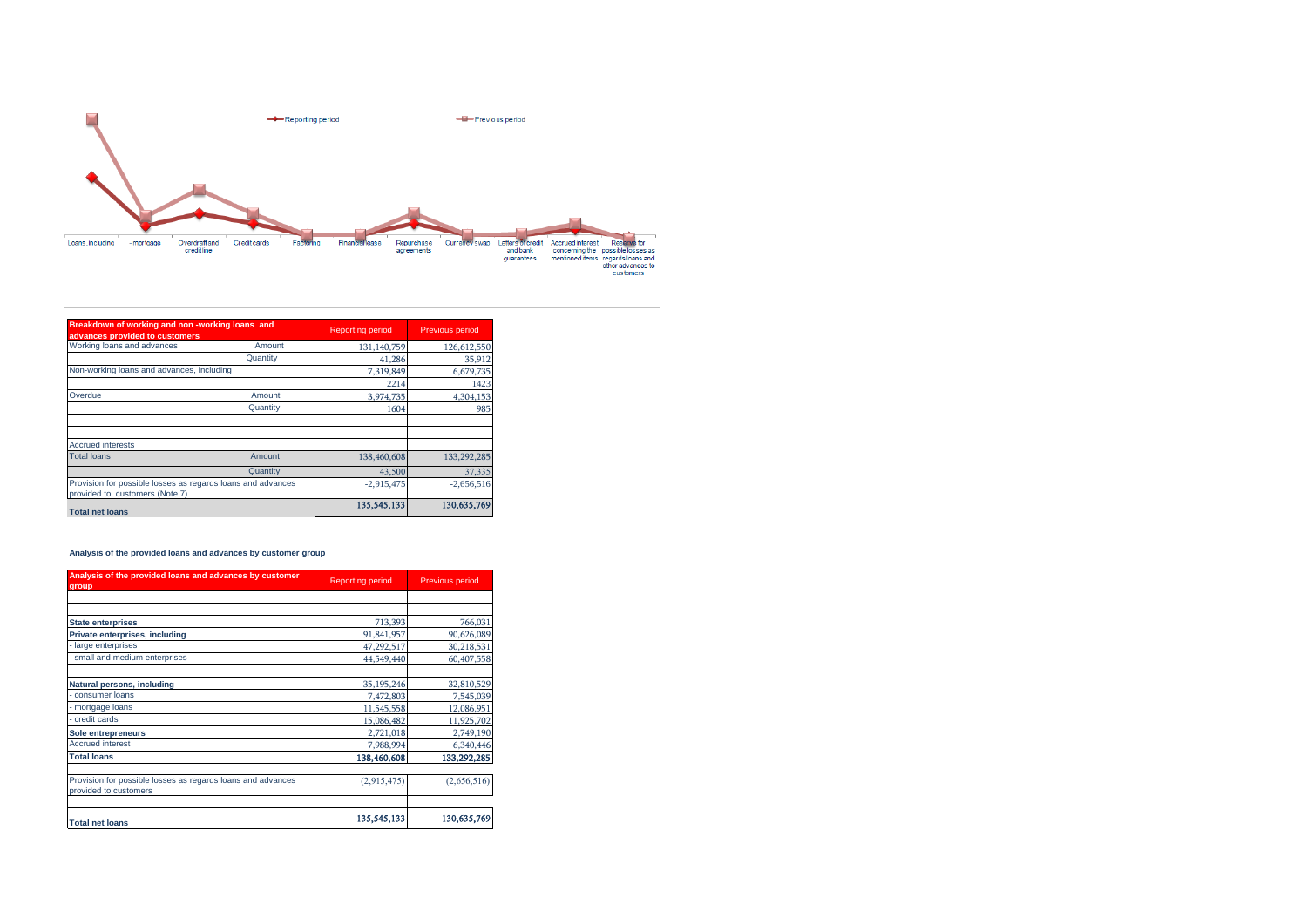#### a) Total loans provided to major borrowers and related persons as of 31.03.2014 made AMD 59.357.012 thous, as of 31.12.2013 – AMD 55.925.751 thous.

b) Share in total loan portfolio as of 31.03.2014 made 47.78%, as of 31.12.2013 - 46.17 %

c) Capital ratio as of 31.03.2014 was 276.47%, as of 31.12.2013 –262.23 %

| Analysis of loan portfolio according to number of borrowers | <b>Reporting period</b> | <b>Previous period</b> |
|-------------------------------------------------------------|-------------------------|------------------------|
|                                                             |                         |                        |
| State enterprises                                           |                         |                        |
| Private enterprises                                         | 499                     | 306                    |
| Natural persons                                             | 32,423                  | 23,263                 |
| Sole entrepreneurs                                          | 153                     | 150                    |
| <b>Total</b>                                                | 33,083                  | 23.727                 |

#### **Analysis of loan portfolio according to the industry sectors (without taking account of the reserve amount for possible losses)**

|                                                           |                        | 31.03.14   |
|-----------------------------------------------------------|------------------------|------------|
| Analysis of loans and advances according to crediting     | <b>Previous period</b> | Percentage |
| sectors                                                   |                        |            |
| 1. Agriculture, forestry and fishing                      | 3,877,339              | 2.80       |
| 2. Mining and quarrying                                   | 10,043,724             | 7.25       |
| 3. Processing industry                                    | 13, 142, 681           | 9.49       |
| 4. Electricity, gas, steam and air conditioning supply    | 2,662,331              | 1.92       |
| 5. Water supply, sewerage, waste management and recycling | 70,107                 | 0.05       |
| 6. Construction                                           | 14,479,541             | 10.46      |
| 7. Trade                                                  | 22,165,184             | 16.01      |
| 8. Transportation and warehouse business                  | 7,574,386              | 5.47       |
| 9. Accommodation and catering                             | 6,032,688              | 4.36       |
| 10. Information and communication                         | 401,888                | 0.29       |
| 12. Professional, scientific and technical activities     | 913,257                | 0.66       |
| 13. Education                                             | 51.643                 | 0.04       |
| 14. Healthcare                                            | 227,114                | 0.16       |
| 15. Arts, entertainment, recreation                       | 376,176                | 0.27       |
| 16. Other sectors of the economy                          | 21,028,969             | 15.19      |
| 17. Mortgage loans                                        | 11,659,937             | 8.42       |
| 18. Consumer and other loans                              | 23,753,643             | 17.16      |
| <b>Total</b>                                              | 138,460,608            | 100        |

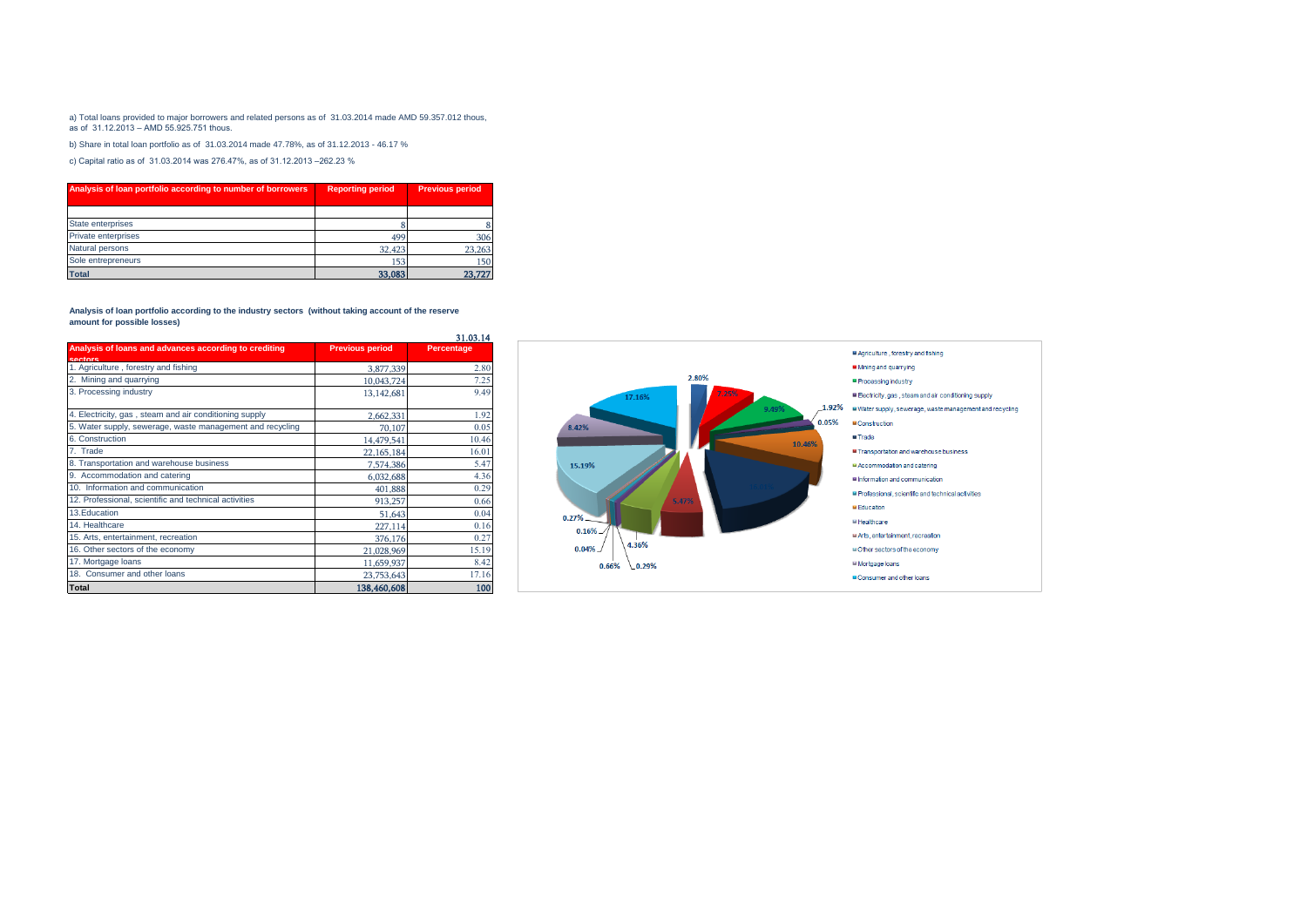|                                                           |                        | 31.12.13   |
|-----------------------------------------------------------|------------------------|------------|
| Analysis of loans and advances according to crediting     | <b>Previous period</b> | Percentage |
| 1. Agriculture, forestry and fishing                      | 3,936,161              | 2.95       |
| 2. Mining and quarrying                                   | 9,170,897              | 6.88       |
| 3. Processing industry                                    | 13,230,862             | 9.93       |
| 4. Electricity, gas, steam and air conditioning supply    | 2,679,522              | 2.01       |
| 5. Water supply, sewerage, waste management and recycling | 129,510                | 0.10       |
| 6. Construction                                           | 13,964,713             | 10.48      |
| 7. Trade                                                  | 22,840,431             | 17.14      |
| 8. Transportation and warehouse business                  | 7,234,048              | 5.43       |
| 9. Accommodation and catering                             | 7,191,534              | 5.40       |
| 10. Information and communication                         | 569,248                | 0.43       |
| 12. Professional, scientific and technical activities     | 110,575                | 0.08       |
| 13.Education                                              | 70,741                 | 0.05       |
| 14. Healthcare                                            | 241.507                | 0.18       |
| 15. Arts, entertainment, recreation                       | 354,009                | 0.27       |
| 16. Other sectors of the economy                          | 18,878,087             | 14.16      |
| 17. Mortgage loans                                        | 12,188,552             | 9.14       |
| 18. Consumer and other loans                              | 20,501,888             | 15.38      |
| <b>Total</b>                                              | 133,292,285            | 100        |



#### **Analysis of the loan portfolio as regards customers' residency**

| Analysis of the loan portfolio as regards customers' | <b>Reporting period</b> | Percentage | <b>Previous period</b> | Percentage |
|------------------------------------------------------|-------------------------|------------|------------------------|------------|
| <b>RA</b> residents                                  | 108.374.032             | 79.95      | 104.751.334            | 80.19      |
| Non-residents                                        | 27,171,101              | 20.05      | 25,884,435             | 19.81      |
| <b>Total</b>                                         | 135,545,133             | 100        | 130,635,769            | 100        |

| <b>Region (Marz)</b> | 31.03.14 |             | 31.12.13 |             |
|----------------------|----------|-------------|----------|-------------|
|                      | Quantity | Amount      | Quantity | Amount      |
| Yerevan              | 15288    | 60,813,842  | 13234    | 59,360,991  |
| Gegharkunik          | 1989     | 2,776,273   | 1813     | 2,344,252   |
| <b>Shirak</b>        | 4441     | 2,813,471   | 3838     | 3,555,828   |
| Lori                 | 2883     | 1,887,008   | 2441     | 1,768,258   |
| Vayots Dzor          | 142      | 310,717     | 137      | 969,692     |
| Armavir              | 2502     | 2,511,736   | 2420     | 2,546,004   |
| Syunik               | 1948     | 2,895,750   | 1680     | 2,858,843   |
| Tavush               | 1053     | 1,616,609   | 851      | 1,515,322   |
| Aragatsotn           | 2605     | 2,063,066   | 2216     | 1,893,698   |
| Kotayk               | 3760     | 12,174,950  | 2908     | 11,391,221  |
| Ararat               | 2225     | 5,516,703   | 1908     | 5,060,513   |
| <b>NKR</b>           | 4632     | 12,993,907  | 3860     | 11,486,712  |
| Foreign countries    | 32       | 27,171,101  | 29       | 25,884,435  |
| <b>Total</b>         | 43,500   | 135,545,133 | 37,335   | 130,635,769 |

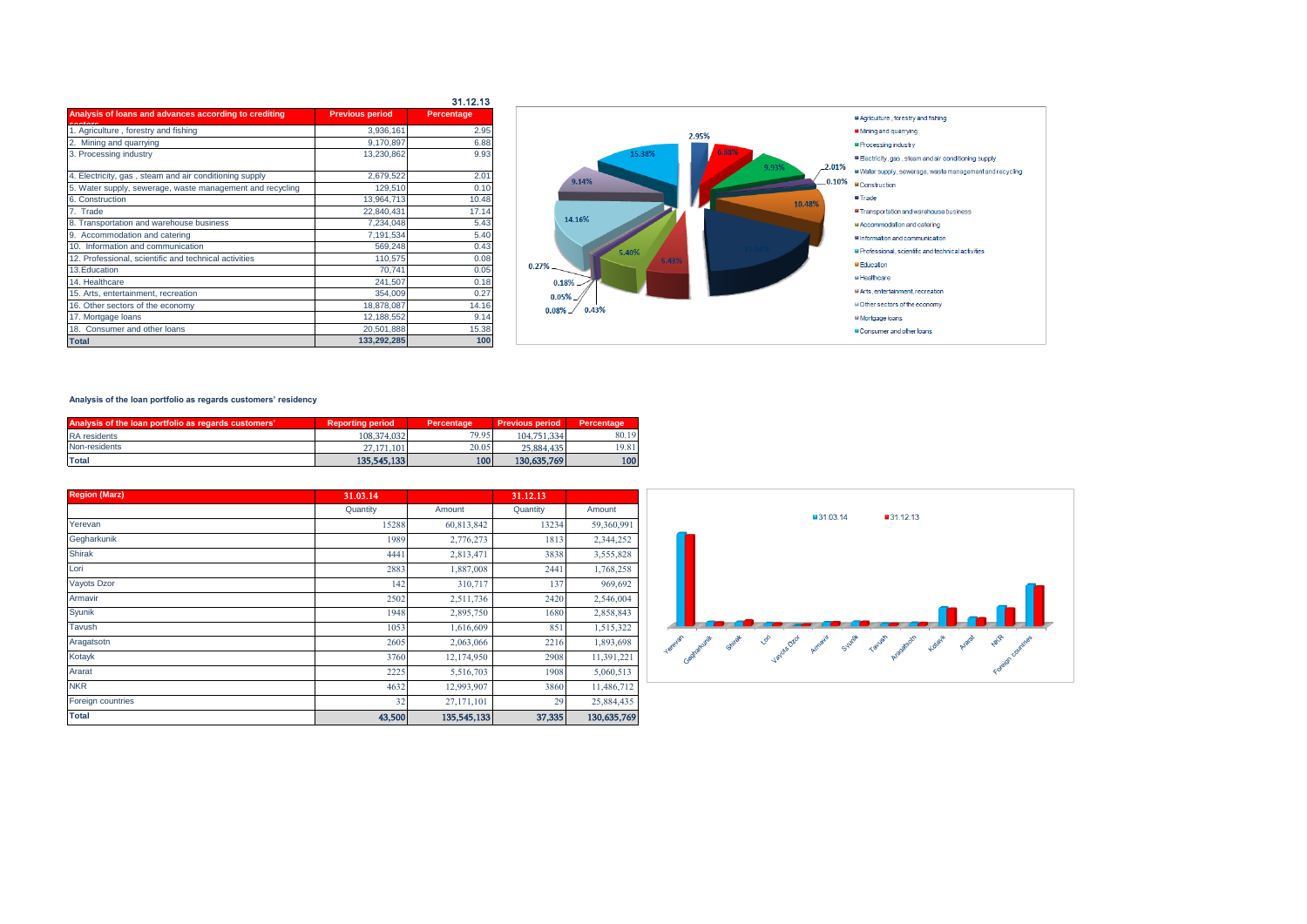#### **Note 17. Financial assets available for sale**

| <b>State securities</b>                                        | <b>Reporting period</b> | <b>Previous period</b> |
|----------------------------------------------------------------|-------------------------|------------------------|
| <b>State obligations</b>                                       | 9,127,563               | 9,533,881              |
| <b>Treasury obligations</b>                                    | 9.127.563               | 9.529.301              |
| <b>Central Bank obligations</b>                                |                         |                        |
| Promissory note                                                |                         | 4,580                  |
| State obligations of countries with BBB-/Baa3/ or higher       |                         |                        |
| rating                                                         |                         |                        |
| <b>Treasury obligations</b>                                    |                         |                        |
| <b>Central Bank obligations</b>                                |                         |                        |
| Other                                                          |                         |                        |
| State securities of countries with BB+/Ba1/ or below rating or |                         |                        |
| no rating                                                      |                         |                        |
| <b>Treasury obligations</b>                                    |                         |                        |
| <b>Central Bank obligations</b>                                |                         |                        |
| Other                                                          |                         |                        |
| Possible loss reserve for promissory notes (Note 7)            |                         |                        |
| <b>Total state securities</b>                                  | 9,127,563               | 9,533,881              |

| <b>Non-state securities of RA</b>                          | listed | listed |
|------------------------------------------------------------|--------|--------|
| Issuer with A-/A3/ or higher rating                        |        |        |
| Long term debt instruments                                 |        |        |
| Short term debt instruments                                |        |        |
| Deposit certificates                                       |        |        |
| <b>Equity instruments</b>                                  |        |        |
| Other                                                      |        |        |
| Issuer with "C" and higher rating by CBA                   |        |        |
| Long term debt instruments                                 |        |        |
| Short term debt instruments                                |        |        |
| Deposit certificates                                       |        |        |
| <b>Equity instruments</b>                                  |        |        |
| Other                                                      |        |        |
| Issuer with BBB+/Baa1/ or below rating, other rating or no |        |        |
| rating                                                     |        |        |
| Long term debt instruments                                 |        |        |
| Short term debt instruments                                |        |        |
| Deposit certificates                                       |        |        |
| <b>Equity instruments</b>                                  |        |        |
| Other                                                      |        |        |
| Total non government securities of RA                      | 0      | 0      |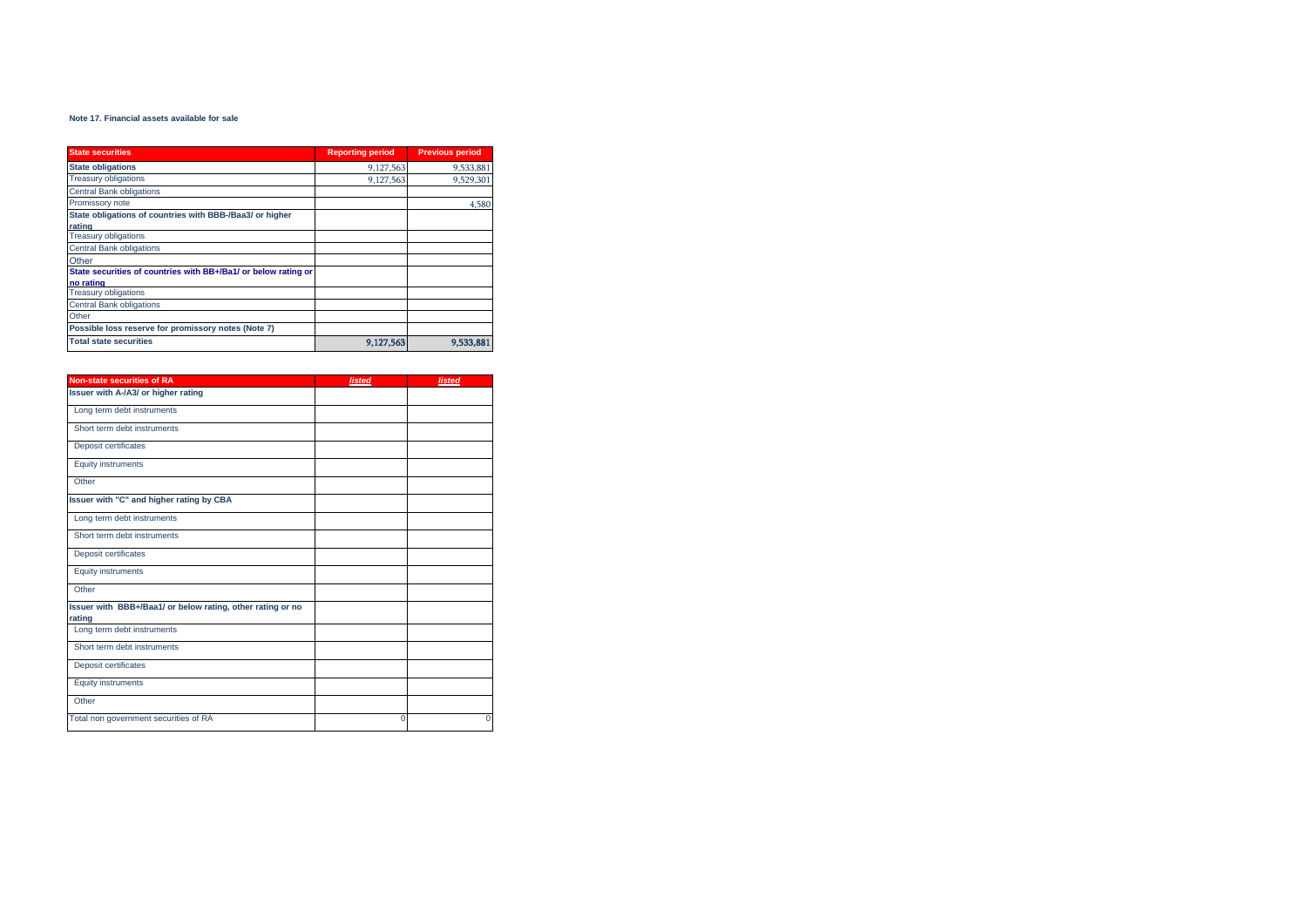| Non-state securities of other countries                    | listed | listed |
|------------------------------------------------------------|--------|--------|
| Issuer with A-/A3/ or higher rating                        |        |        |
| Long term debt instruments                                 |        |        |
| Short term debt instruments                                |        |        |
| Deposit certificates                                       |        |        |
| <b>Equity instruments</b>                                  |        |        |
| Other                                                      |        |        |
| Issuer with BBB+/Baa1/ or below rating, other rating or no |        |        |
| rating                                                     |        |        |
| Long term debt instruments                                 |        |        |
| Short term debt instruments                                |        |        |
| Deposit certificates                                       |        |        |
| <b>Equity instruments</b>                                  |        |        |
| Other                                                      |        |        |
| Total non government securities of other countries         |        |        |

| Total securities available for sale | 9.127.563 | 9.533.881 |
|-------------------------------------|-----------|-----------|

| Other financial assets available for sale                                |           |           |
|--------------------------------------------------------------------------|-----------|-----------|
| Loans, factoring, amounts receivable                                     |           |           |
| Borrowers with A-/A3/ or higher rating                                   |           |           |
| Borrowers with BBB+/Baa1 and below rating, other rating and no<br>rating |           |           |
| Mortgage loans                                                           |           |           |
| <b>Consumer loans</b>                                                    |           |           |
| Other                                                                    |           |           |
| Total                                                                    | ŋ         | O         |
| Total financial assets available for sale                                | 9,127,563 | 9,533,881 |

Investments in other persons' share capital

#### **Reporting period**

| <b>Company name</b>                                                                                  | <b>Main activity</b>               | <b>Country of</b><br>registration | <b>Investment date</b> | <b>Invested amount</b><br>(thous. drams) | <b>Share</b> |
|------------------------------------------------------------------------------------------------------|------------------------------------|-----------------------------------|------------------------|------------------------------------------|--------------|
| 1. Armenian Card CJSC                                                                                | Payment and<br>settlement services | <b>RA</b>                         | 20.10.06               | 12143                                    | 2.00         |
| 2. "ACRA Credit Reporting" CJSC                                                                      | Payment and<br>settlement services | <b>RA</b>                         | 22.11.07               | 19845                                    | 4.0003       |
| 3. SWIFT                                                                                             | Payment and<br>settlement services | Belgium                           | 23.04.12               | 9226                                     | 0.00005      |
| <b>Total</b>                                                                                         |                                    |                                   |                        | 41,214                                   | 6            |
| Impairment of investments in other companies share capital<br>(reserve for possible losses) (Note 7) |                                    |                                   |                        | $-3,489$                                 |              |
| <b>Total</b>                                                                                         |                                    |                                   |                        | 37,725                                   |              |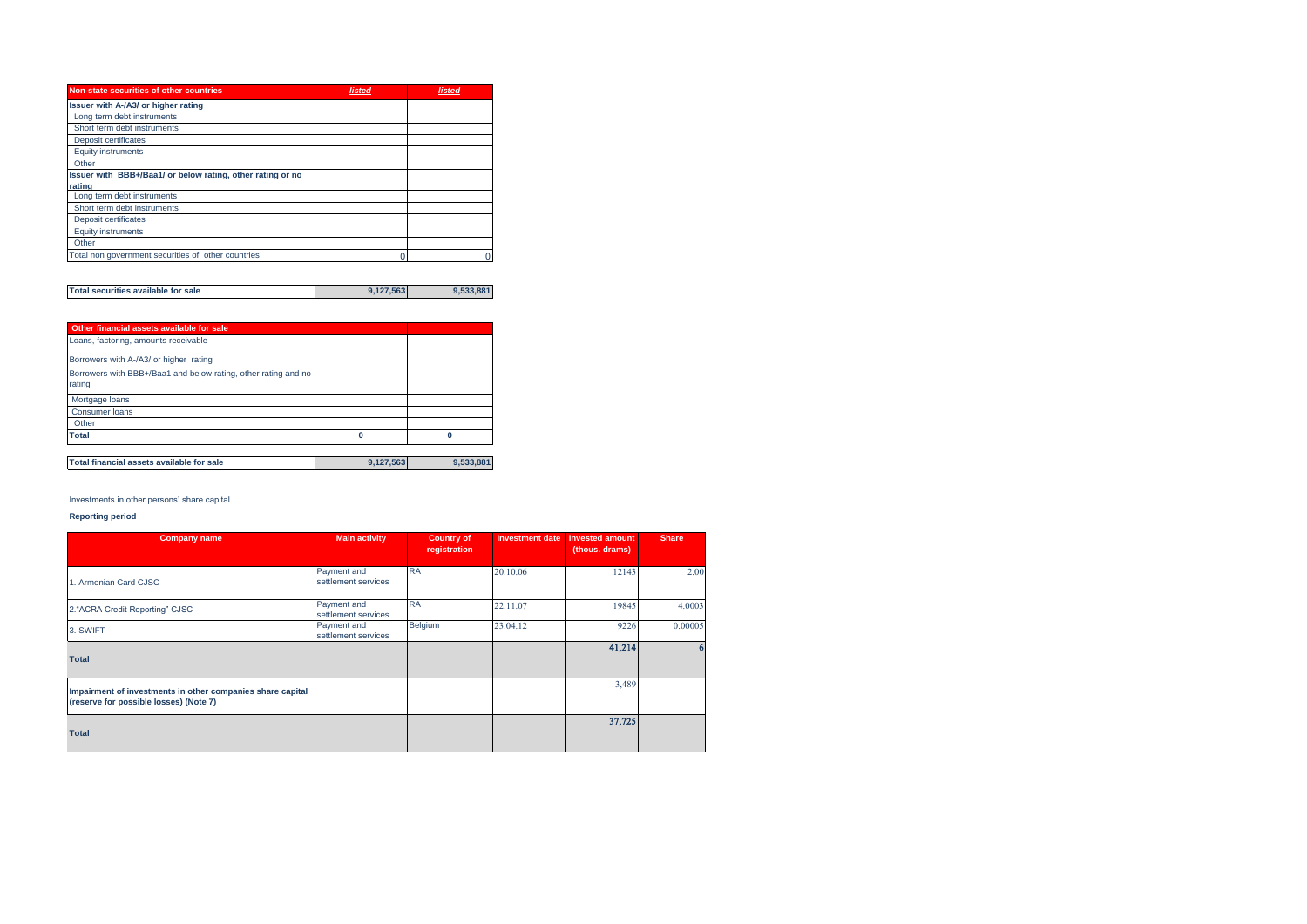#### **Previous period**

| <b>Company name</b>                                                                                  | <b>Main activity</b>               | <b>Country of</b><br>registration | <b>Investment date</b> | <b>Invested amount</b><br>¥thous. drams) | <b>Share</b> |
|------------------------------------------------------------------------------------------------------|------------------------------------|-----------------------------------|------------------------|------------------------------------------|--------------|
| 1. Armenian Card CJSC                                                                                | Payment and<br>settlement services | <b>RA</b>                         | 20.10.06               | 12143                                    | 2.00         |
| 2."ACRA Credit Reporting" CJSC                                                                       | Payment and<br>settlement services | <b>RA</b>                         | 22.11.07               | 19845                                    | 4.0003       |
| 3. SWIFT                                                                                             | Payment and<br>settlement services | Belgium                           | 23.04.12               | 9226                                     | 0.00005      |
| <b>Total</b>                                                                                         |                                    |                                   |                        | 41,214                                   |              |
| Impairment of investments in other companies share capital<br>(reserve for possible losses) (Note 7) |                                    |                                   |                        | $-3,489$                                 |              |
| <b>Total</b>                                                                                         |                                    |                                   |                        | 37,725                                   |              |

|                                                                                                | <b>Reporting period</b> | <b>Previous period</b> |
|------------------------------------------------------------------------------------------------|-------------------------|------------------------|
| Total financial assets available for sale and investments in<br>other companies' share capital | 9.165.288               | 9.571,606              |

## **Note 18. Investments held to maturity**

| <b>Government securities</b>                                                           | <b>Reporting period</b> | <b>Previous period</b> |
|----------------------------------------------------------------------------------------|-------------------------|------------------------|
| RA state bonds including                                                               |                         |                        |
| T-bonds                                                                                |                         |                        |
| Bonds of Central bank                                                                  |                         |                        |
| Other                                                                                  |                         |                        |
| Government securities of countries with BBB-/Baa3/ or<br>higher rating, including      |                         |                        |
| T-bonds                                                                                |                         |                        |
| <b>Bonds of Central bank</b>                                                           |                         |                        |
| Other                                                                                  |                         |                        |
| State securities of countries with BB+/Ba1/ or below rating or<br>no rating, including |                         |                        |
| T-bonds                                                                                |                         |                        |
| <b>Bonds of Central bank</b>                                                           |                         |                        |
| Other                                                                                  |                         |                        |
| <b>Accrued interest</b>                                                                |                         |                        |
| Total                                                                                  |                         |                        |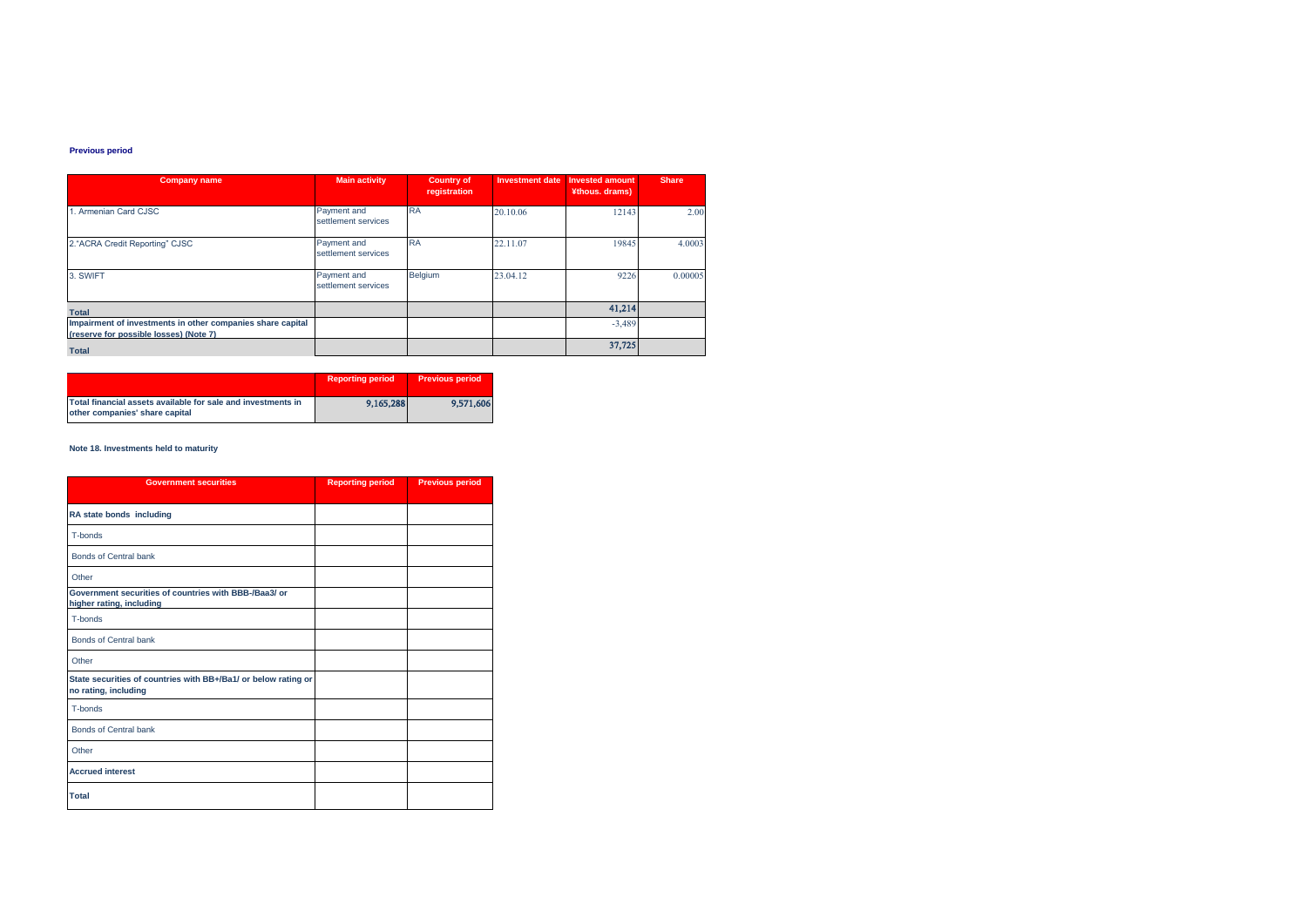| Non-government securities of RA                              | <b>listed</b> | unlisted | <b>listed</b> | unlisted |
|--------------------------------------------------------------|---------------|----------|---------------|----------|
| Issuer with A-/A3/ or higher rating, including               |               |          |               |          |
| long term debt instruments                                   |               |          |               |          |
| short term debt instruments                                  |               |          |               |          |
| deposite certificates                                        |               |          |               |          |
| other                                                        |               |          |               |          |
| Issuer having "C-" and higher rating from CBA, including     |               |          |               |          |
| long term debt instruments                                   |               |          |               |          |
| short term debt instruments                                  |               |          |               |          |
| deposite certificates                                        |               |          |               |          |
| other                                                        |               |          |               |          |
| Issuer with BBB+/Baa1/ and lower rating, other rating and no |               |          |               |          |
| rating, including                                            |               |          |               |          |
| long term debt instruments                                   |               |          |               |          |
| short term debt instruments                                  |               |          |               |          |
| deposite certificates                                        |               |          |               |          |
| other                                                        |               |          |               |          |
| <b>Accrued interest</b>                                      |               |          |               |          |
| <b>Total</b>                                                 | ۰             |          | ۰             |          |

| Non-government securities of other countries                                         | <b>listed</b> | unlisted | <b>listed</b> | unlisted |
|--------------------------------------------------------------------------------------|---------------|----------|---------------|----------|
| Issuer with A-/A3/ or higher rating, including                                       |               |          |               |          |
| long term debt instruments                                                           |               |          |               |          |
| short term debt instruments                                                          |               |          |               |          |
| deposite certificates                                                                |               |          |               |          |
| other                                                                                |               |          |               |          |
| Issuer with BBB+/Baa1/ and lower rating, other rating and no<br>rating, including    |               |          |               |          |
| long term debt instruments                                                           |               |          |               |          |
| short term debt instruments                                                          |               |          |               |          |
| deposite certificates                                                                |               |          |               |          |
| other                                                                                |               |          |               |          |
| <b>Accrued interest</b>                                                              |               |          |               |          |
| <b>Total</b>                                                                         |               | -        |               |          |
|                                                                                      |               |          |               |          |
| Impairment of investments held to maturity (reserve for<br>possible losses) (Note 7) |               |          |               |          |

| Net investments in financial assets held to maturity |  |  |
|------------------------------------------------------|--|--|

## **Note 20. Property, Plant, Equipment and Intangible Assets**

# **Property, plant and equipment**

| <b>Title</b>                                    | <b>Buildings</b> | Computer &<br>communication | <b>Vehicles</b> | Other PPE | Capital<br>investments as<br>regards PPE | Capital<br>investments as | Total      |  |
|-------------------------------------------------|------------------|-----------------------------|-----------------|-----------|------------------------------------------|---------------------------|------------|--|
|                                                 |                  | means                       |                 |           |                                          | regards leased<br>PPE     |            |  |
| <b>Initial cost</b>                             |                  |                             |                 |           |                                          |                           |            |  |
| Balance at the beginning of the previous period | 7,908,178        | 2,683,902                   | 470,838         | 1,110,545 |                                          | 28,996                    | 12,202,459 |  |
| Increase                                        | 2,330            | 53,172                      | 31,272          | 152,868   |                                          | 1,403                     | 241,045    |  |
| <b>Disposal</b>                                 |                  |                             | 242,090         |           |                                          |                           | 242,090    |  |
| Write-off                                       |                  |                             |                 |           |                                          |                           |            |  |
| Revaluation                                     | 589,278          |                             |                 |           |                                          |                           | 589,278    |  |
| Depreciation adjustment from revaluation        | (952, 836)       |                             |                 |           |                                          |                           | (952, 836) |  |
| Balance at the end of the previous period       | 7.546.950        | 2,737,074                   | 260,020         | 1.263.413 |                                          | 30,399                    | 11,837,856 |  |
| Increase                                        | 552              | 50,482                      |                 | 5,544     |                                          |                           | 56,578     |  |
| <b>Disposal</b>                                 |                  |                             | 6,363           |           |                                          |                           | 6,363      |  |
| Revaluation*                                    |                  |                             |                 |           |                                          |                           |            |  |
| Write-off                                       |                  |                             |                 |           |                                          |                           |            |  |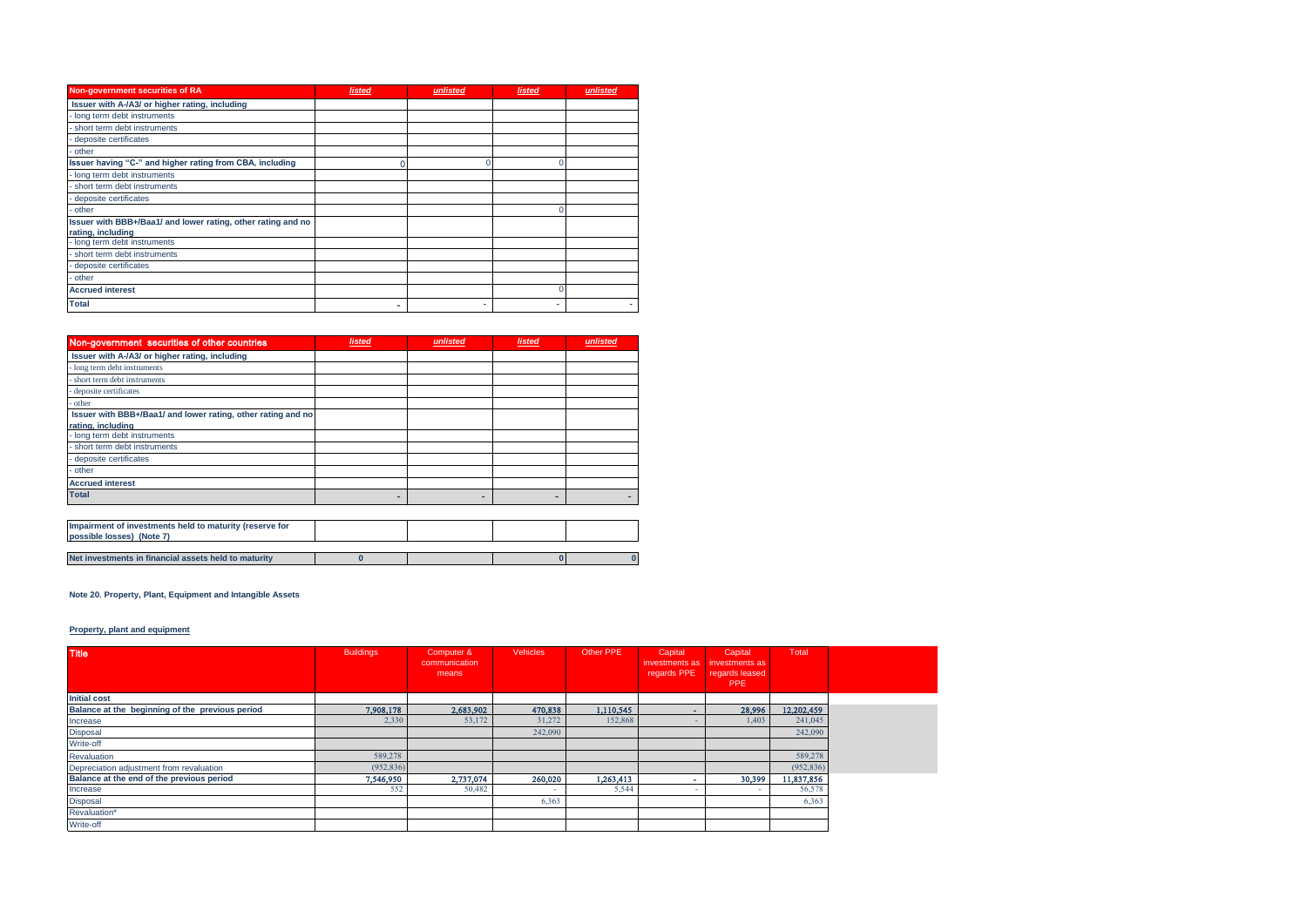| Depreciation adjustment from revaluation        |           |           |         |           |        |            |
|-------------------------------------------------|-----------|-----------|---------|-----------|--------|------------|
| Balance at the end of the reporting period      | 7,547,502 | 2,787,556 | 253,657 | 1.268.957 | 30,399 | 11,888,071 |
| <b>Accumulated depreciation</b>                 |           |           |         |           |        |            |
| Balance at the beginning of the previous period | 687,347   | 1,498,312 | 160,902 | 536,645   | 18,106 | 2,901,312  |
| Increase                                        | 265,489   | 212,225   | 81,589  | 225,594   | 438    | 785,335    |
| <b>Disposal</b>                                 |           |           | 122,457 |           |        | 122,457    |
| Impairment                                      |           |           |         |           |        |            |
| Depreciation adjustment from revaluation        | 952,836   |           |         |           |        | 952,836    |
| Write-off                                       |           |           |         |           |        |            |
| Balance at the end of the previous period       | -         | 1,710,537 | 120,034 | 762,239   | 18,544 | 2,611,354  |
| Increase                                        | 72,493    | 55,920    | 14,308  | 50,756    | 110    | 193,587    |
| <b>Disposal</b>                                 |           |           | 6,363   |           |        | 6,363      |
| Depreciation adjustment from revaluation        |           |           |         |           |        | 952,836    |
| Write-off                                       |           |           |         |           |        |            |
| Balance at the end of the reporting period      | 72,493    | 1,766,457 | 127,979 | 812,995   | 18,654 | 2,798,578  |
| Net carrying amount                             |           |           |         |           |        |            |
| End of reporting period                         | 7,546,950 | 1,026,537 | 139,986 | 501,174   | 11,855 | 9,089,493  |
| End of previous period                          | 7,546,950 | 1,026,537 | 139.986 | 501,174   | 11,855 | 9,226,502  |

# **Intangible Assets**

|                                                 | Software | Licenses  | Copyright | Other intangible<br>assets | Capital<br>investments as<br>regards<br>intangible assets | Total     |
|-------------------------------------------------|----------|-----------|-----------|----------------------------|-----------------------------------------------------------|-----------|
| <b>Initial cost</b>                             |          |           |           |                            |                                                           |           |
| Balance at the beginning of the previous period | 147,318  | 839,351   |           | 52,837                     | 4,847                                                     | 1,044,353 |
| Increase                                        |          | 246,368   |           |                            | 91.930                                                    | 338.298   |
| <b>Disposal</b>                                 |          |           |           |                            |                                                           |           |
| Impairment                                      |          |           |           |                            |                                                           |           |
| <b>Revaluation</b>                              |          |           |           |                            |                                                           |           |
| Balance at the end of previous period           | 147,318  | 1,085,719 | ٠         | 52,837                     | 96,777                                                    | 1,382,651 |
| Increase                                        |          | 32,752    |           |                            | 9,600                                                     | 42,352    |
| <b>Disposal</b>                                 |          |           |           |                            |                                                           |           |
| Revaluation*                                    |          |           |           |                            |                                                           |           |
| Impairment                                      |          |           |           |                            |                                                           |           |
| Depreciation adjustment from revaluation        |          |           |           |                            |                                                           |           |
| Balance at the end of the reporting period      | 147,318  | 1,118,471 | ä,        | 52,837                     | 106,377                                                   | 1,425,003 |
| <b>Accumulated amortization</b>                 |          |           |           |                            |                                                           |           |
| Balance at the end of previous period           | 276      | 287       | ۰         | ٠                          | ٠                                                         | 563       |
| Increase                                        | 62       | 33,427    |           |                            |                                                           | 33,489    |
| <b>Disposal</b>                                 |          |           |           |                            |                                                           |           |
| Impairment                                      |          |           |           |                            |                                                           |           |
| Revaluation                                     |          |           |           |                            |                                                           |           |
| Balance at the end of previous period           | 338      | 33.714    | ۰         |                            | ٠                                                         | 34,052    |
| Increase                                        |          | 11.184    |           |                            |                                                           | 11.184    |
| <b>Disposal</b>                                 |          |           |           |                            |                                                           |           |
| Depreciation adjustment from revaluation        |          |           |           |                            |                                                           |           |
| Revaluation                                     |          |           |           |                            |                                                           |           |
| Balance at the end of the reporting period      | 338      | 44.898    | ٠         | ×.                         | ×.                                                        | 45,236    |
| Net carrying amount                             |          |           |           |                            |                                                           |           |
| End of reporting period                         | 146,980  | 1,073,573 | ۰         | 52,837                     | 106,377                                                   | 1,379,767 |
| End of previous period                          | 146,980  | 1,052,005 | ٠         | 52,837                     | 96,777                                                    | 1,348,599 |

## **Note 21. Deferred tax assets**

| Deferred tax assets movement           | <b>Reporting period</b> | Previous period |
|----------------------------------------|-------------------------|-----------------|
| Balance at the beginning of the period | 149,158                 | 149.158         |
| Increase                               |                         |                 |
| Decrease                               | $-149.158$              |                 |
| Balance at the end of the period       | -                       | 149.158         |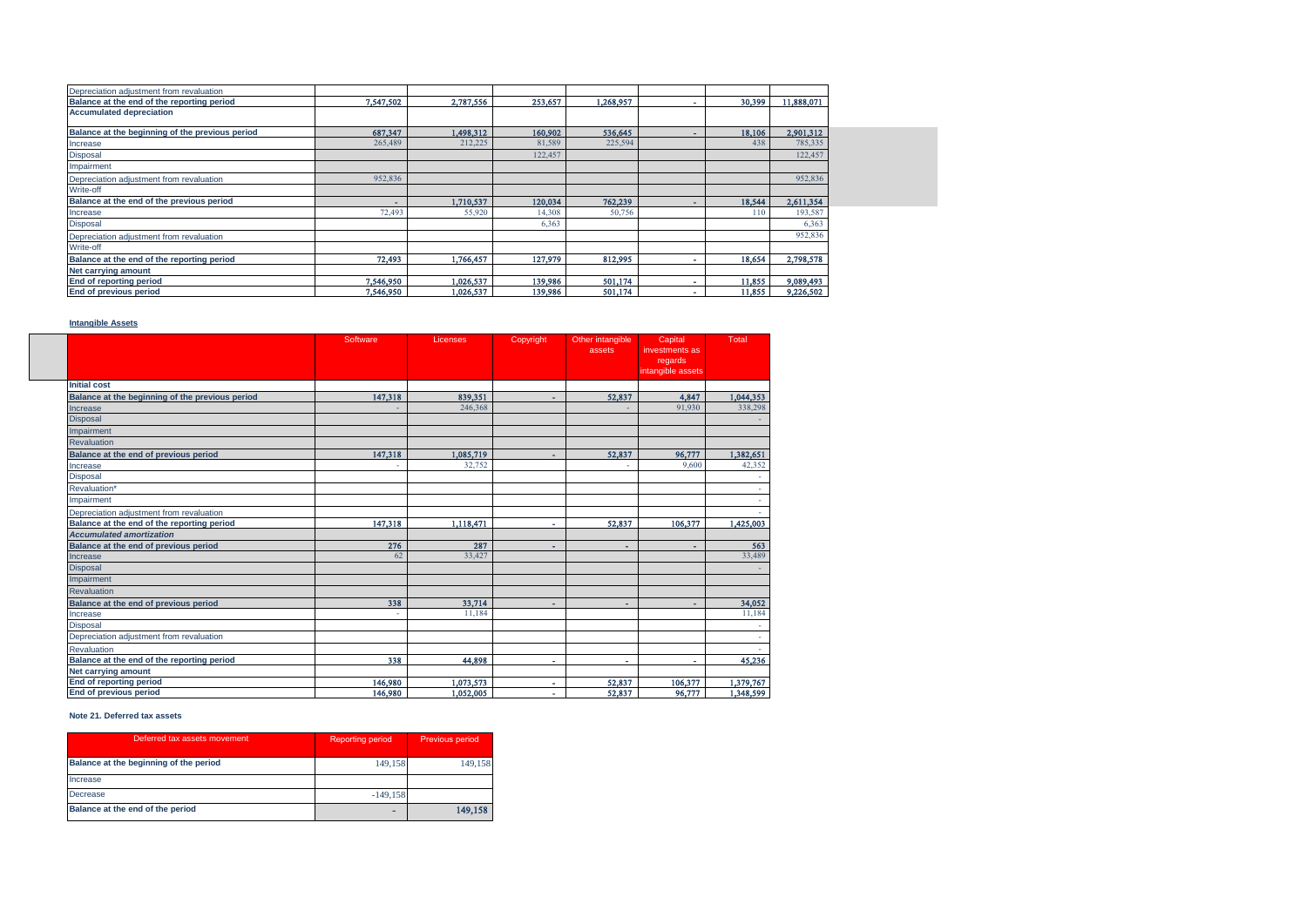#### **Note 22.** Օ**ther Assets**

| Amounts receivable from bank transactions                         | <b>Reporting period</b> | Previous period |
|-------------------------------------------------------------------|-------------------------|-----------------|
| Dividends receivable                                              |                         |                 |
| Amounts receivable from trust management transactions             |                         |                 |
| Amounts receivable from other transactions                        | 1.593.578               | 1.243.386       |
| <b>Total</b>                                                      | 1.593.578               | 1.243.386       |
| Reserve for possible losses as regards bank transactions (Note 7) |                         |                 |
| Net amounts receivable from bank transactions                     | 1,593,578               | 1.243.386       |

| <b>Accounts receivable and prepayments</b>                   | <b>Reporting period</b> | <b>Previous period</b> |
|--------------------------------------------------------------|-------------------------|------------------------|
| Receivables as regards budget                                | 9,668                   | 9,558                  |
| Receivables as regards suppliers                             |                         |                        |
| Advance payments to the employees                            | 1.392                   | 1.291                  |
| Advance payments to the suppliers                            | 391,376                 | 378,464                |
| Advance payments and overpayments as regards budget and mai  | 519,096                 | 465,053                |
| Other receivables and prepaymens                             | 6,452,765               | 6.285.627              |
| <b>Total</b>                                                 | 7,374,297               | 7,139,993              |
| Reserve for possible losses as regards other assets (Note    | $-156,181$              | $-143.349$             |
| 7)                                                           |                         |                        |
| <b>Total</b>                                                 | 7,218,116               | 6,996,644              |
| Other assets                                                 |                         |                        |
| Warehouse                                                    | 234,175                 | 262,889                |
| Seized collateral                                            | 5.650.459               | 5.824.128              |
| Future period expenses                                       | 51.566                  | 34,867                 |
| Other assets                                                 | 62,709                  | 81.465                 |
| Reserve for possible losses as regards other assets (Note 7) |                         |                        |
| <b>Total</b>                                                 | 5,998,909               | 6,203,349              |
| <b>Total other assets</b>                                    | 14,810,603              | 14.443.379             |

#### **Note 23. Amounts due to banks and other financial institutions**

| <b>Current accounts</b>                          | <b>Reporting period</b> | Previous period |
|--------------------------------------------------|-------------------------|-----------------|
| <b>RA Banks</b>                                  | 166                     | 163             |
| Banks with BBB-(Baa3) and higher rating          |                         |                 |
| Banks with rating below BBB-(Baa3) and no rating |                         |                 |
| <b>Accrued interest</b>                          |                         |                 |
| <b>Total</b>                                     | 166                     | 163             |
| Interbank loans, deposits and other demands      |                         |                 |
| <b>RA Central Bank</b>                           |                         |                 |
| loans*                                           | 10,382,356              | 12,339,610      |
| Repo (repurchase) agreements                     | 18,849,997              | 24,469,985      |
| Swap                                             |                         |                 |
| Swap                                             |                         |                 |
| <b>RA Banks</b>                                  |                         |                 |
| Loans and deposits                               | 16,288,343              | 4,135,509       |
| <b>Financial leasing</b>                         |                         |                 |
| Repo (repurchase) agreements                     | 2,516,623               |                 |
| Other                                            |                         |                 |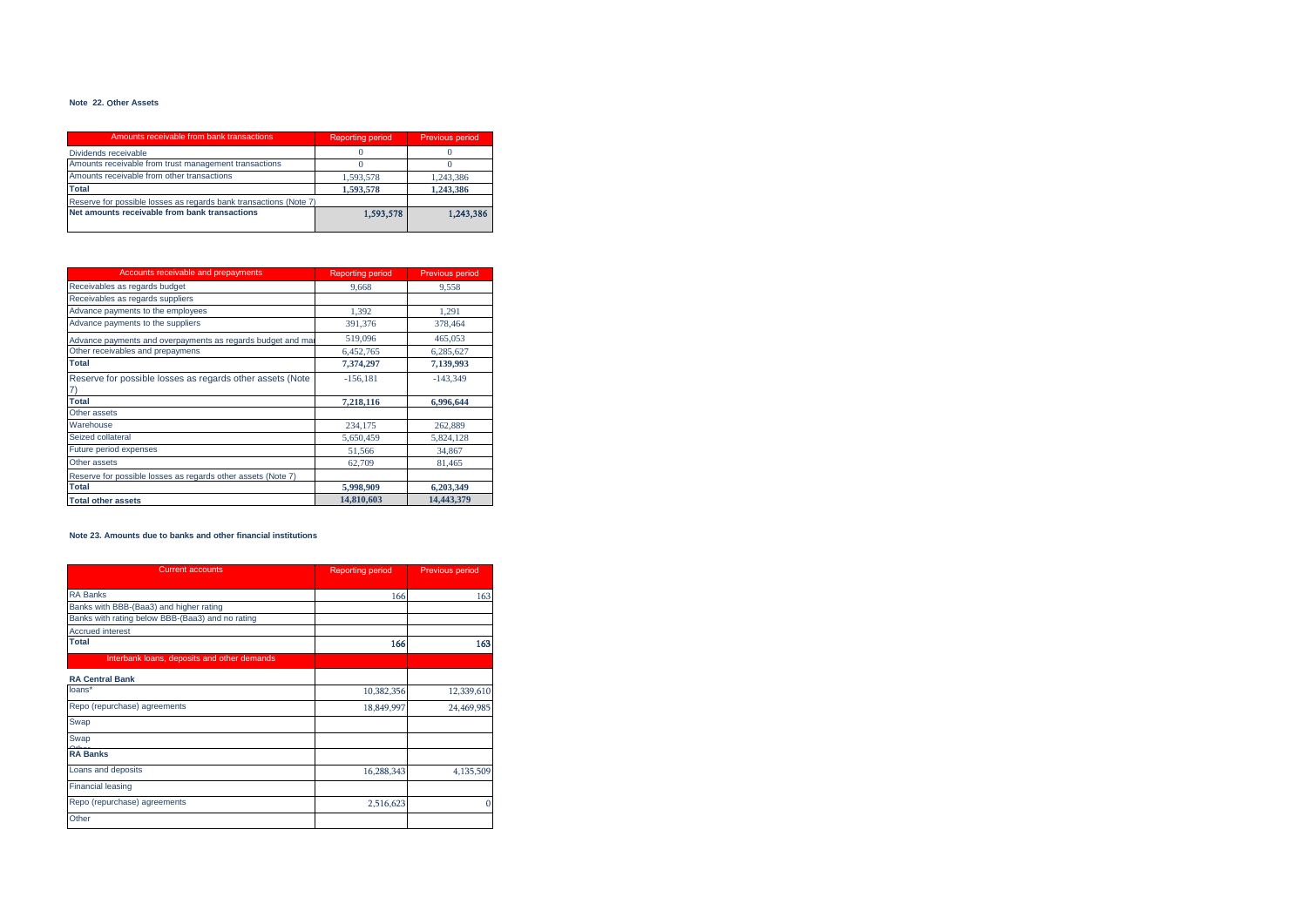| <b>BBB-(Baa3) and higher rating banks</b>              |            |            |
|--------------------------------------------------------|------------|------------|
| Loans and deposits                                     |            |            |
| <b>Financial leasing</b>                               |            |            |
| Repo (repurchase) agreements                           |            |            |
| Swap                                                   |            |            |
| Other                                                  |            |            |
| BBB-(Baa3) and lower rating and no rating banks        |            |            |
| Loans and deposits                                     |            |            |
| <b>Financial leasing</b>                               |            |            |
| Repo (repurchase) agreements                           |            |            |
| Swap                                                   | 0          | 0          |
| Other                                                  | 59,279     | $\Omega$   |
| <b>Accrued interest</b>                                | 101,179    | 146,143    |
| <b>Total</b>                                           | 48,197,777 | 41,091,247 |
| <b>Financial institutions</b>                          |            |            |
| <b>Current accounts</b>                                | 88,149     | 63,574     |
| Loans and deposits                                     | 18,565,752 | 20,358,142 |
| Repo (repurchase) agreements                           |            |            |
| Swap                                                   |            |            |
| Other                                                  | 15,212     | 14,975     |
| <b>Accrued interest</b>                                | 174,045    | 181,821    |
| Total                                                  | 18,843,158 | 20,618,512 |
| Total amounts due to banks and other fin, institutions | 67,041,101 | 61,709,922 |

As of 31.03.2014, loans received from the Central Bank of Armenia also include loan amounts attracted under international loan programs totaling AMD 3.757.104 thous. And accrued interest amounts - AMD 43.748 thous.

### **Note 24. Amounts due to customers**

| Amounts due to RA government and local self-managed<br><b>authorities</b> | <b>Reporting period</b> | <b>Previous period</b> |
|---------------------------------------------------------------------------|-------------------------|------------------------|
| <b>Current accounts</b>                                                   | 122,107                 | 160,262                |
| Time deposits                                                             |                         |                        |
| Loans                                                                     | 5,468,631               | 4,502,289              |
| Repo (repurchase) agreements                                              |                         |                        |
| Swap                                                                      |                         |                        |
| Other                                                                     | 35,575                  | 37,937                 |
| <b>Accrued interest</b>                                                   | 91,362                  | 16,770                 |
| <b>Total</b>                                                              | 5,717,675               | 4,717,258              |
| Legal entities and institutions (residents)                               |                         |                        |
| Current accounts                                                          | 6,800,510               | 9,200,591              |
| <b>Time deposits</b>                                                      | 3.039.435               | 3,732,258              |
| Repo (repurchase) agreements                                              |                         |                        |
| Swap                                                                      |                         |                        |
| Other                                                                     | 829,316                 | 396,274                |
| <b>Accrued interest</b>                                                   | 22,326                  | 23,209                 |
| <b>Total</b>                                                              | 10,691,587              | 13,352,332             |
| Legal entities and institutions (non-residents)                           |                         |                        |
| <b>Current accounts</b>                                                   | 7,140,120               | 11,727,436             |
| Time deposits                                                             | 13,958,068              | 16,950,346             |
| Repo (repurchase) agreements                                              |                         |                        |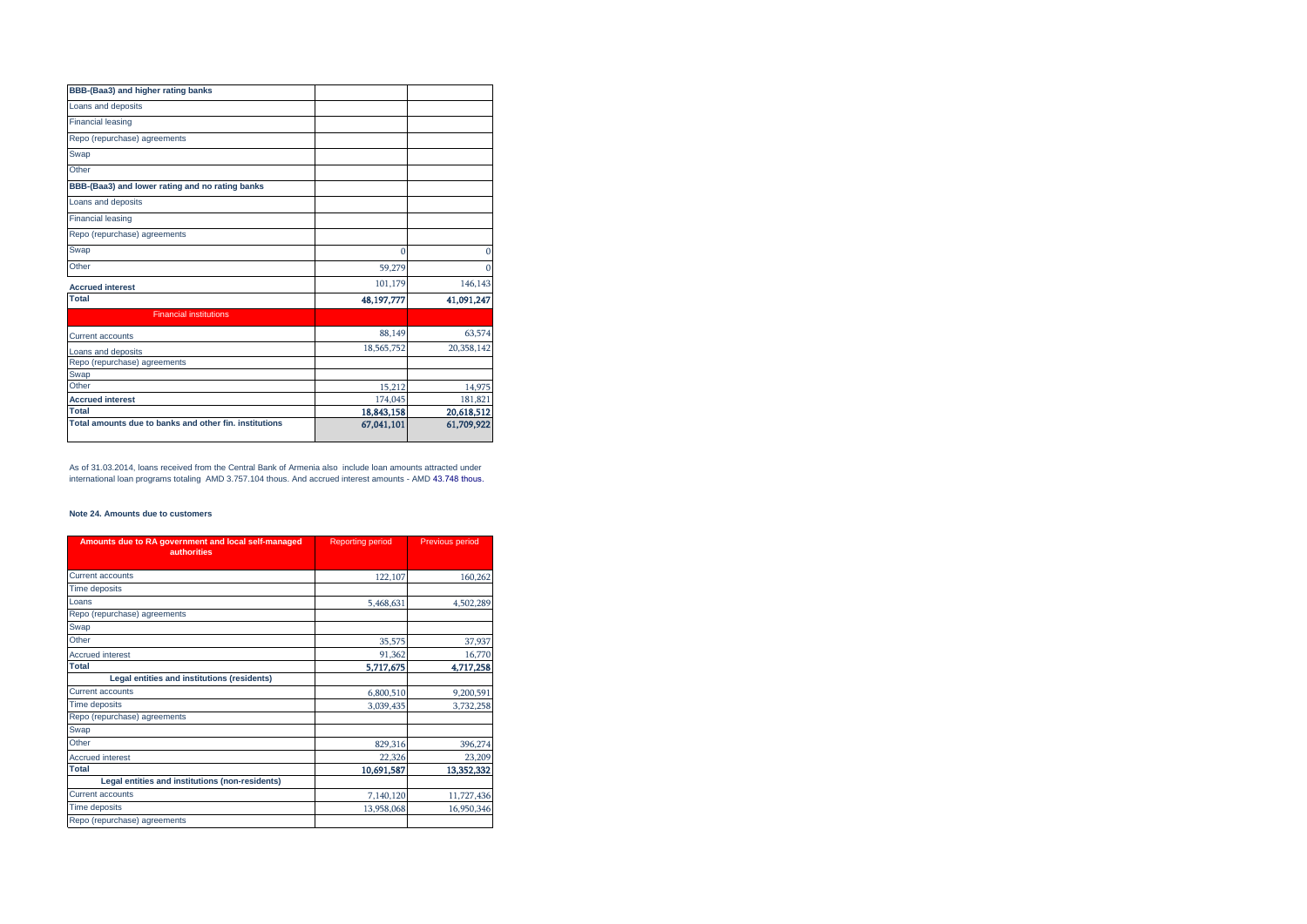| Swap                                  |             |             |
|---------------------------------------|-------------|-------------|
| Other                                 | 923,083     | 308,196     |
| <b>Accrued interest</b>               | 22,154      | 24,833      |
| Total                                 | 22,043,425  | 29,010,811  |
| Sole entrepreneurs (residents)        |             |             |
|                                       |             |             |
| <b>Current accounts</b>               | 58,109      | 61,701      |
| <b>Time deposits</b>                  |             |             |
| Repo (repurchase) agreements          |             |             |
| Swap                                  |             |             |
| Other                                 |             |             |
| <b>Accrued interest</b>               |             |             |
| <b>Total</b>                          | 58,109      | 61,701      |
| Sole entrepreneurs (non-residents)    |             |             |
| <b>Current accounts</b>               | 39          | 61          |
| <b>Time deposits</b>                  |             |             |
| Repo (repurchase) agreements          |             |             |
| Swap                                  |             |             |
| Other                                 |             |             |
| <b>Accrued interest</b>               |             |             |
| Total                                 | 39          | 61          |
| Individuals (residents)               |             |             |
| <b>Current accounts</b>               | 4,404,698   | 4,635,426   |
| Time deposits                         | 65,560,689  | 59,933,599  |
| Repo (repurchase) agreements          |             |             |
| Swap                                  |             |             |
| Other                                 | 15,162      | 42,007      |
| <b>Accrued interest</b>               | 529,455     | 550,873     |
| <b>Total</b>                          | 70,510,004  | 65,161,905  |
| Individuals (non-residents)           |             |             |
| <b>Current accounts</b>               | 514,914     | 362,037     |
| <b>Time deposits</b>                  | 4,170,762   | 4,198,674   |
| Repo (repurchase) agreements          |             |             |
| Swap                                  |             |             |
| Other                                 | 0           |             |
| <b>Accrued interest</b>               | 23,101      | 21,565      |
| <b>Total</b>                          | 4,708,777   | 4,582,276   |
|                                       |             |             |
| <b>Total liabilities to customers</b> | 113,729,616 | 116,886,344 |

The amount of the security of liabilities totaled: as at 31.12.2013 - AMD 34.680.265 thous., as at 31.03.2014 - AMD 27.480.321 thous.

2.Term liabilities to government include amounts involved from international financial organizations within RAED<br>(Rural Areas Economic Development) program and Millennium Challenge Account program, which totaled AMD<br>1.15

## **The structure of Bank depositors' (time deposits) by customers number**

|                             | <b>Reporting period</b> | <b>Previous period</b> |
|-----------------------------|-------------------------|------------------------|
| Legal entities residents    | 45                      |                        |
| Legal entitie non-residents |                         |                        |
| Individuals residents       | 9.522                   | 6.987                  |
| Individuals non-residents   | 124                     | 93                     |
| <b>Total</b>                | 9,693                   | 7,133                  |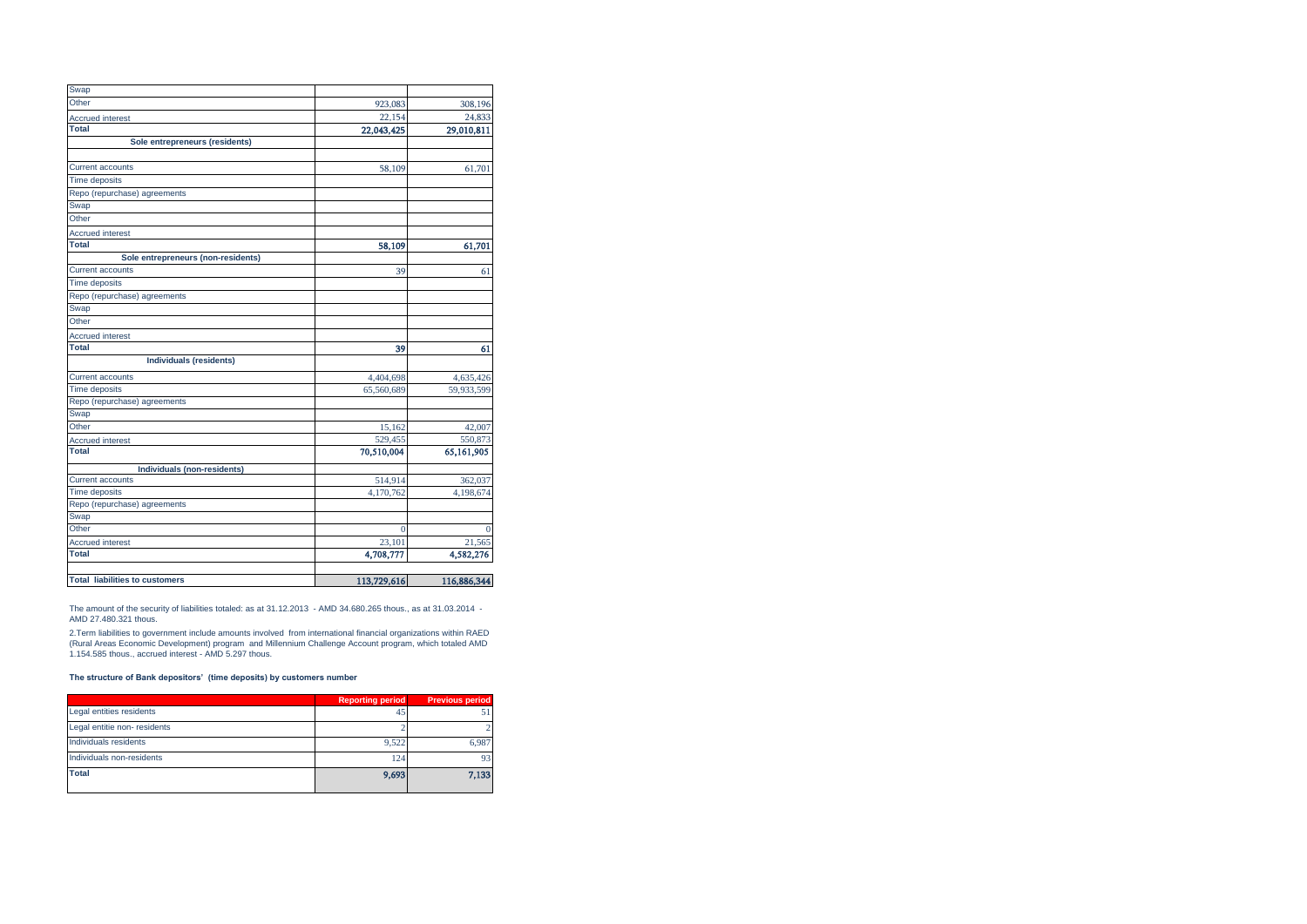# **Note 26. Liabilities held for trading**

| <b>Liability held for trading</b>                | <b>Reporting period</b> | <b>Previous period</b> |
|--------------------------------------------------|-------------------------|------------------------|
| Derivative instruments held for trading purposes |                         |                        |
| <b>Futures</b>                                   |                         |                        |
| Forward                                          |                         |                        |
| Option                                           |                         |                        |
| Swap                                             |                         |                        |
| Other                                            |                         |                        |
| Hedging derivative instruments                   |                         |                        |
| Other                                            | 13.621.096              | 15.482.300             |
| <b>Total</b>                                     | 13,621,096              | 15,482,300             |

# **Note 27. Amounts payable**

| <b>Amounts payable</b>      | <b>Reporting period</b> | <b>Previous period</b> |
|-----------------------------|-------------------------|------------------------|
| <b>Dividends</b>            |                         |                        |
| Trust management agreements |                         |                        |
| Deposits insurance          | 36.192                  | 33.159                 |
| Other                       |                         |                        |
| <b>Total</b>                | 36,192                  | 33,159                 |

# **Note 28. Deferred tax liabilities**

| <b>Deferred tax liabilities movements</b> | <b>Reporting period</b> | <b>Previous period</b> |
|-------------------------------------------|-------------------------|------------------------|
| Balance at the beginning of the period    | 432.150                 | 230,756                |
| Increase                                  |                         | 432,150                |
| Decrease                                  | $-35.483$               | $-230,756$             |
| Balance at the end of the period          | 396,667                 | 432,150                |

## **Note 29. Other liabilities**

| <b>Other liabilities</b>                                    | <b>Reporting period</b> | <b>Previous period</b> |
|-------------------------------------------------------------|-------------------------|------------------------|
| Settlement liabilities as regards cheques and other payment | 6.022                   | 6,554                  |
| documents                                                   |                         |                        |
| Settlement liabilities as regards letters of credit         |                         |                        |
| Other settlements                                           |                         |                        |
| Payables as regards budget                                  |                         |                        |
| Profit Tax                                                  | 540,852                 | 365,794                |
| <b>VAT</b>                                                  | 10.251                  | 15,019                 |
| other taxes and dues                                        | 112,069                 | 154,785                |
| social insurance payments                                   |                         | 3,061                  |
| Liabilities to employees as regards salary                  | 96,046                  | 74,583                 |
| Payables as regards suppliers                               | 123,328                 | 95,791                 |
| Payables as regards completion of chartered capital         |                         |                        |
| <b>Other liabilities</b>                                    | 35,918                  | 35,934                 |
| Balance at the end of period                                | 924.486                 | 751,521                |

# **Note 30. Chartered capital**

a) Bank's chartered capital registered and fully paid – AMD 17.500.000 thous.

b) The number of issued and allocated ordinary shares - 35.000, nomminal value – AMD 500.000

c) Major participants as of the end of the reporting period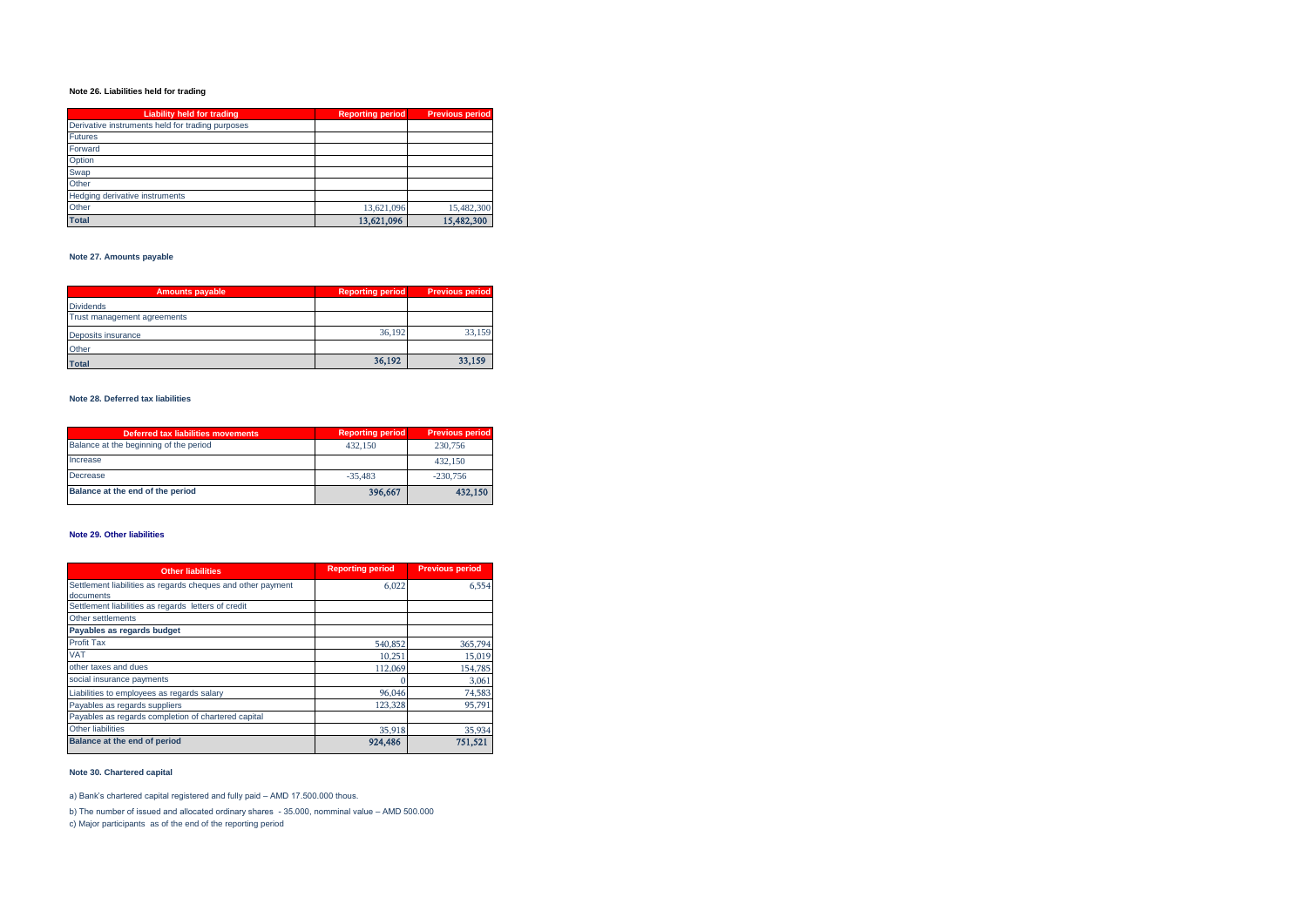| <b>Major participant</b>  | <b>Amount of</b><br>participation | <b>Share</b><br>% | Type of activity<br>(for legal<br>entities) |
|---------------------------|-----------------------------------|-------------------|---------------------------------------------|
| <b>Vitaly Grigoryants</b> | 17,500,000                        | 100               |                                             |
|                           | 17,500,000                        |                   |                                             |

#### **Note 32. Revaluation and remeasurement reserves, other components of equity "Revaluation and remeasurement reserves"**

**Components:**

| <b>Revaluation reserves</b>                                   | <b>Reporting period</b> | <b>Previous period</b> |
|---------------------------------------------------------------|-------------------------|------------------------|
| Unrealized gain/loss from revaluation of investments for sale |                         |                        |
| Fixed assets revaluation reserve                              |                         |                        |
| Other reserves                                                |                         |                        |
| <b>Total revaluation reserves</b>                             |                         |                        |

## **Other components of equity**

# **Reserves**

| <b>Reserves</b>        | <b>Reporting period</b> | <b>Previous period</b> |
|------------------------|-------------------------|------------------------|
| General reserve        |                         |                        |
| Opening balance        | 309,357                 | 309,357                |
| Increase               |                         |                        |
| Decrease               |                         |                        |
| <b>Closing balance</b> | 309,357                 | 309,357                |

| <b>Other reserves</b>  |           |           |
|------------------------|-----------|-----------|
| Opening balance        | 1,595,372 | 197,987   |
| Increase               | 628,173   | 4,632,728 |
| Decrease               | 841,024   | 3,235,343 |
| <b>Closing balance</b> | 1,382,521 | 1,595,372 |

## **Note 33. Retained earnings**

| <b>Retained profit</b> | <b>Reporting period</b> | <b>Previous period</b> |
|------------------------|-------------------------|------------------------|
| Opening balance        | 5,347,078               | 2,779,049              |
| Increase               | 1,139,694               | 2,568,029              |
| Decrease               |                         |                        |
| <b>Closing balance</b> | 6,486,772               | 5,347,078              |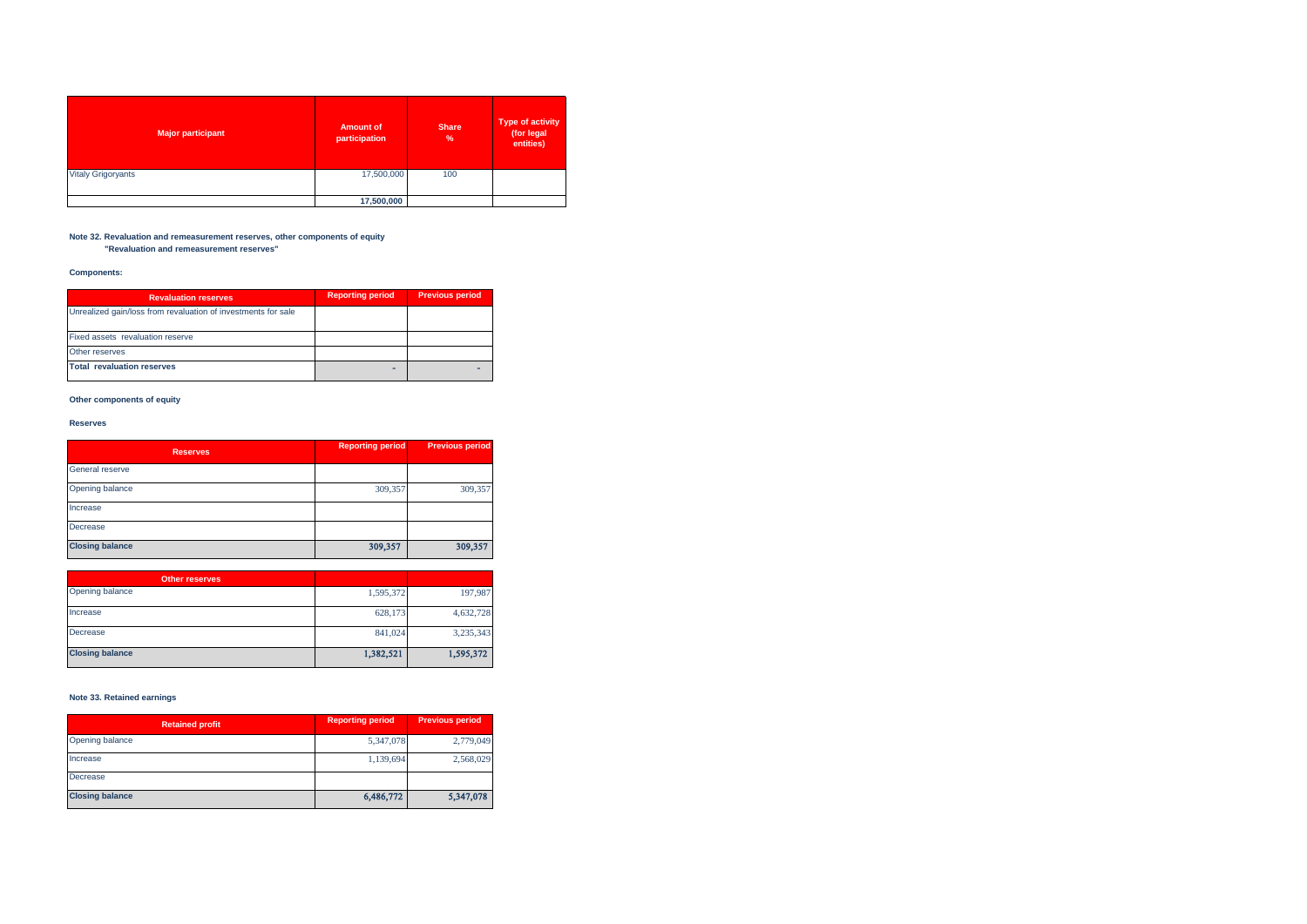## **Note 34. Reserves, contingencies and potential liabilities**

| <b>Reserves</b>                                                                                                                                                                              |        | <b>Reporting period</b> | <b>Previous period</b> |  |  |  |  |
|----------------------------------------------------------------------------------------------------------------------------------------------------------------------------------------------|--------|-------------------------|------------------------|--|--|--|--|
| Opening balance                                                                                                                                                                              |        |                         | 197,260                |  |  |  |  |
| Allocations to the reserve                                                                                                                                                                   |        |                         | 75,223                 |  |  |  |  |
| Use of reserve                                                                                                                                                                               | Note 7 |                         | (272, 483)             |  |  |  |  |
| Net allocations to the reserve                                                                                                                                                               |        |                         | (197, 260)             |  |  |  |  |
| <b>Closing balance</b>                                                                                                                                                                       |        | ۰                       |                        |  |  |  |  |
| <b>Bank's legal liabilities</b><br>The Bank carries out its activity within the requirements prescribed by legislation and needs no additional<br>reserves as regards its legal liabilities. |        |                         |                        |  |  |  |  |
| <b>Bank's tax liabilities</b>                                                                                                                                                                |        |                         |                        |  |  |  |  |
| The Bank has met its tax obligations and needs no additional reserves as regards its tax liabilities.                                                                                        |        |                         |                        |  |  |  |  |
| Bank's contingent liabilities as regards off-balance items containing credit risk                                                                                                            |        |                         |                        |  |  |  |  |

#### **Bank's legal liabilities**

#### **Bank's tax liabilities**

|                                                 | <b>Reporting period</b> | <b>Previous period</b> |
|-------------------------------------------------|-------------------------|------------------------|
| Unused credit lines                             | 5,361,591               | 4,694,542              |
| Guarantees provided                             | 18.362.714              | 18,048,213             |
| Letters of credit issued                        |                         |                        |
| Reserve as regards the mentioned items (Note 7) |                         |                        |
| <b>Closing balance</b>                          | 23,724,305              | 22,742,755             |

#### **Bank's liability as regards operating lease**

## **The leased premises are as follows:**

Yerevan, Abovyan 43 - Yerevan Branch Yerevan, Artsakh Str. 23/6 - Artsakh Branch Talin, Gayi 1 - Talin Branch Noragavit 1Str., 93/1 - Noragavit Branch

Stepanakert - Khachen Branch

## **The structure of future total minimum lease amounts payable for operating lease**

| The structure of minimum lease payments | Amounts payable in<br>drams equivalent to<br>foreign currency | thous, drams<br>Amounts payable in<br>drams |
|-----------------------------------------|---------------------------------------------------------------|---------------------------------------------|
| Up to 1 year                            |                                                               | 24.186                                      |
| 1-5 years                               |                                                               | 41.053                                      |
| 5-10 years                              |                                                               | 12,870                                      |
| <b>Total</b>                            |                                                               | 78,109                                      |

#### **Note 35. Related party transactions**

The related party transactions were conducted according to the market terms and interest rates.

| Amounts due from banks   | <b>Reporting period</b> | <b>Previous period</b> |
|--------------------------|-------------------------|------------------------|
| Balance as of 01 January |                         |                        |
| Increase during the year |                         |                        |
| Decrease during the year |                         |                        |
|                          | -                       |                        |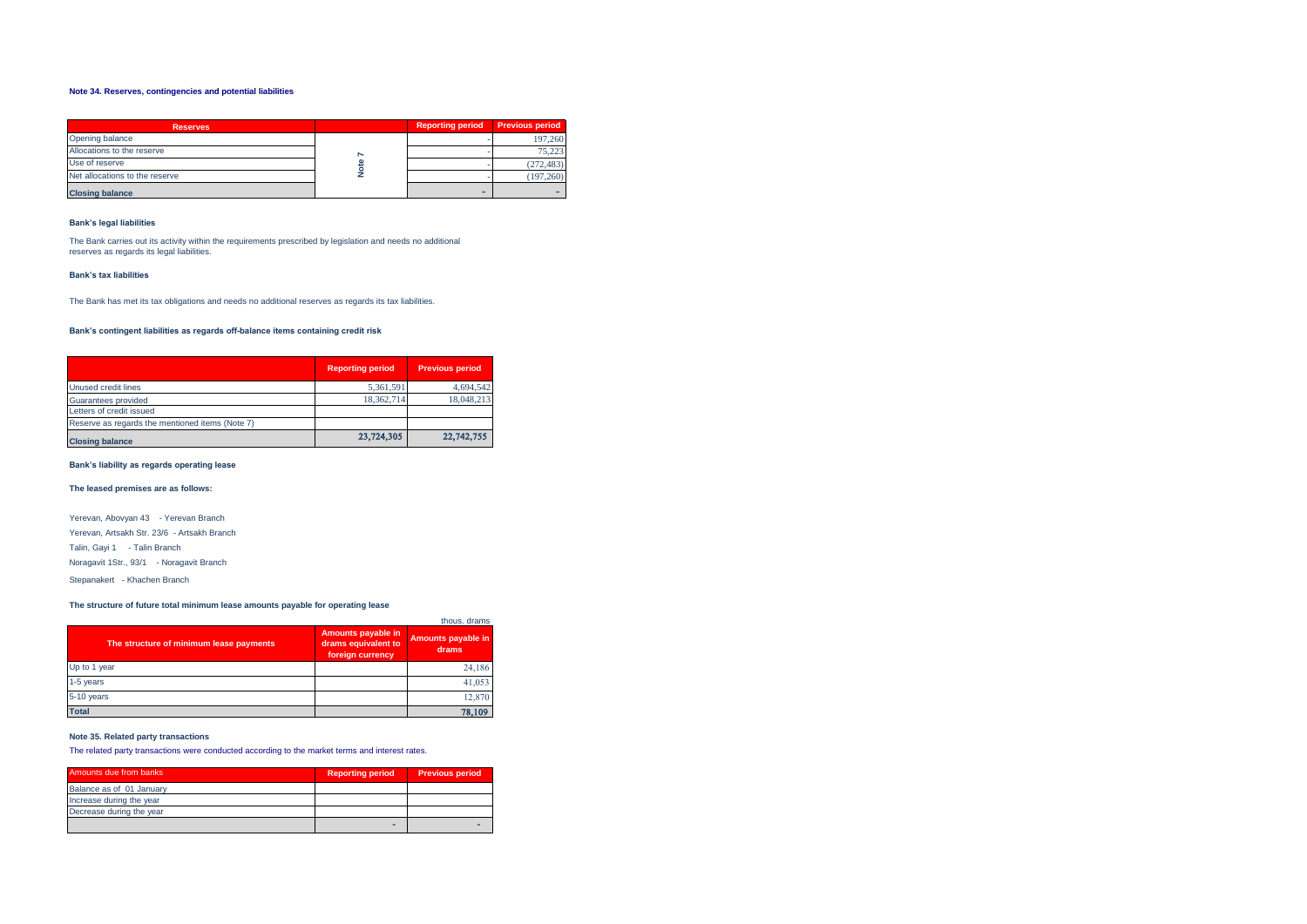| Loans and advances to customers             | <b>Reporting period</b> | <b>Previous period</b> |  |
|---------------------------------------------|-------------------------|------------------------|--|
|                                             | 01.01.14-31.03.14       | 01.01.13-31.12.13      |  |
| Balance as of 01 January                    | 2,007,272               | 3,236,279              |  |
| Loans and advances provided during the year | 461.712                 | 3,789,692              |  |
| Loans and advances repaid during the year   | 435.175                 | 5,018,699              |  |
| <b>Balance</b>                              | 2,033,809               | 2,007,272              |  |
| Interest income                             | 64.761                  | 318,010                |  |

#### The loans have been provided to the Bank's management and their related parties

| Amounts due to customers         | <b>Reporting period</b> | <b>Previous period</b> |  |
|----------------------------------|-------------------------|------------------------|--|
|                                  | 01.01.14-31.03.14       | 01.01.13-31.12.13      |  |
| Balance as of 01 January         | 26,061,693              | 2,256,878              |  |
| Amounts received during the year | 12,374,098              | 166,524,152            |  |
| Amounts paid during the year     | 23.182.037              | 142,719,337            |  |
| <b>Balance</b>                   | 15,253,754              | 26,061,693             |  |
| Interest expense                 | 421.471                 | 314.242                |  |

| Salary and equivalent payments to the Bank's management | <b>Reporting period</b> | <b>Previous period</b> |  |
|---------------------------------------------------------|-------------------------|------------------------|--|
|                                                         | 01.01.14-31.03.14       | 01.01.13-31.12.13      |  |
| <b>The Board</b>                                        |                         |                        |  |
| Salary                                                  | 29,234                  | 73,361                 |  |
| bonus                                                   |                         |                        |  |
| <b>Executive body</b>                                   |                         |                        |  |
| Salary                                                  | 50,074                  | 241,815                |  |
| bonus                                                   | 80                      | 840                    |  |
| Internal audit                                          |                         |                        |  |
| Salary                                                  | 17,775                  | 60,403                 |  |
| bonus                                                   | 50                      | 3,500                  |  |
| <b>Total</b>                                            | 97,213                  | 379,918                |  |

#### **Note 36. Minimal disclosures concerning financial risks**

Credit risk<br>The Bank evaluates the credit risk in relation of both each borrower and the whole loan portfolio.

According to the methodology developed by the Bank, the creditworthiness of the potential borrower is assessed before provision of the loan. From the viewpoint of prevention of the credit risk, the most important principle purpose of the loan. After provision of the loan, monitoring is conducted by the Bank during the whole period of the loan agreement to requiarly assess the borrower's solvency and the loan's security as well as to take cor risk.

Also the Bank's overall loan portfolio is subjected to requiar analysis by industry branches, customers, and loan types to ensure the portfolio diversification and quality. Intra-bank normatives restricting credit risk (ma and the maximum risk as required to the bank, maximum risk as required to the controller produced by the maximum risk as required to the maximum risk as required to the maximum risk as required to the controller and the ma Bank, etc.) are established by the corresponding internal legal acts approved by the Bank Board (these normatives are more severe than the corresponding normatives established by the RA Central Bank).

The Bank considers activity of the Loan committee as very important for thye containment of credit risk. Loan committee is the body to realize the Bank's credit policy, the purpose of which is management of the Bank's loan The main objective of the loan committee is making collective professional protocol or final decisions concerning realization and servicing of transactions containing credit risk.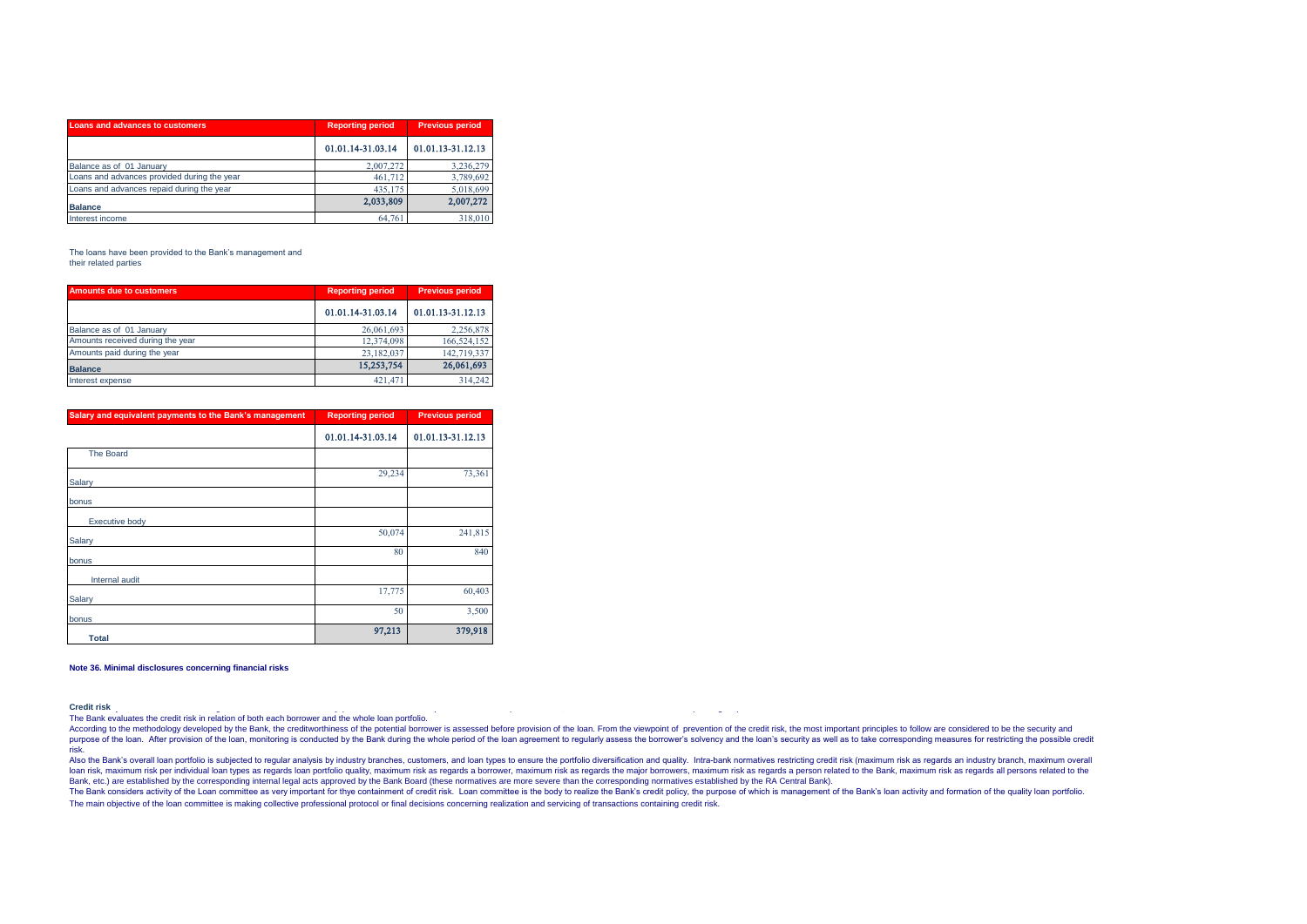## Geographical concentrations

31.03.2014

| <b>Description</b>                                      | <b>RA</b>   | <b>CIS countries</b> | <b>OECD* Countries</b> | <b>Non OECD</b><br><b>Countries</b> | <b>Total</b> |
|---------------------------------------------------------|-------------|----------------------|------------------------|-------------------------------------|--------------|
| <b>Assets</b>                                           |             |                      |                        |                                     |              |
| Cash and balances with CBA                              | 34,529,407  |                      |                        |                                     | 34,529,407   |
| Amounts due from banks and other financial institutions | 1,194,551   | 439,704              | 1,560,805              | 42,789                              | 3,237,849    |
| Financial instruments held for trading                  | 13,621,096  |                      |                        |                                     | 13,621,096   |
| Loans and advances to customers                         | 108,374,032 | 554,303              | 990,241                | 25,626,557                          | 135,545,133  |
| Securities available for sale                           | 9,156,062   |                      | 9,226                  |                                     | 9,165,288    |
| Securities held to maturity                             |             |                      |                        |                                     |              |
| Other assets                                            | 8,994,951   | 343,184              | 1,266                  | 5,471,202                           | 14,810,603   |
| <b>Total assets</b>                                     | 175,870,099 | 1,337,191            | 2,561,538              | 31,140,548                          | 210,909,376  |
| <b>Liabilities</b>                                      |             |                      |                        |                                     |              |
| Amounts due to banks and other financial institutions   | 60,874,984  | 6,156,423            | 9.694                  |                                     | 67,041,101   |
| Amounts due to customers                                | 87,134,097  | 641,614              | 2,095,749              | 23,858,156                          | 113,729,616  |
| Financial liability held for trading                    |             |                      |                        | 13,621,096                          | 13,621,096   |
| <b>Other liabilities</b>                                | 713,180     | 206,346              | 4,960                  |                                     | 924,486      |
| <b>Total liabilities</b>                                | 148,722,261 | 7,004,383            | 2,110,403              | 37,479,252                          | 195,316,299  |
| <b>Net position</b>                                     | 27,147,838  | (5,667,192)          | 451,135                | (6,338,704)                         | 15,593,077   |

#### **31.12.2013**

| <b>Description</b>                                      | <b>RA</b>   | <b>CIS countries</b> | <b>OECD* Countries</b> | <b>Non OECD</b><br><b>Countries</b> | <b>Total</b> |
|---------------------------------------------------------|-------------|----------------------|------------------------|-------------------------------------|--------------|
| <b>Assets</b>                                           |             |                      |                        |                                     |              |
| Cash and balances with CBA                              | 34,732,320  |                      |                        |                                     | 34,732,320   |
| Amounts due from banks and other financial institutions | 1,446,217   | 292,760              | 2,500,195              | 209,579                             | 4,448,751    |
| Financial instruments held for trading                  | 15,482,300  |                      |                        |                                     | 15,482,300   |
| Loans and advances to customers                         | 104,751,334 | 259,130              | 708,773                | 24,916,532                          | 130,635,769  |
| Securities available for sale                           | 9,562,380   |                      | 9,226                  |                                     | 9,571,606    |
| Securities held to maturity                             |             |                      |                        |                                     |              |
| Other assets                                            | 8,751,516   | 217,330              | 3,340                  | 5,471,193                           | 14,443,379   |
| <b>Total assets</b>                                     | 174,726,067 | 769,220              | 3,221,534              | 30,597,304                          | 209,314,125  |
| <b>Liabilities</b>                                      |             |                      |                        |                                     |              |
| Amounts due to banks and other financial institutions   | 54,686,221  | 7,018,129            | 4.796                  | 776                                 | 61,709,922   |
| Amounts due to customers                                | 100,270,201 | 511,706              | 1,778,398              | 14,326,039                          | 116,886,344  |
| Financial liability held for trading                    |             |                      |                        | 15,482,300                          | 15,482,300   |
| <b>Other liabilities</b>                                | 697,946     | 48,707               | 4,868                  |                                     | 751,521      |
| <b>Total liabilities</b>                                | 155,654,368 | 7,578,542            | 1,788,062              | 29,809,115                          | 194,830,087  |
| <b>Net position</b>                                     | 19,071,699  | (6,809,322)          | 1,433,472              | 788,189                             | 14,484,038   |

**OECD \* - Organization for Economic Cooperation and Development**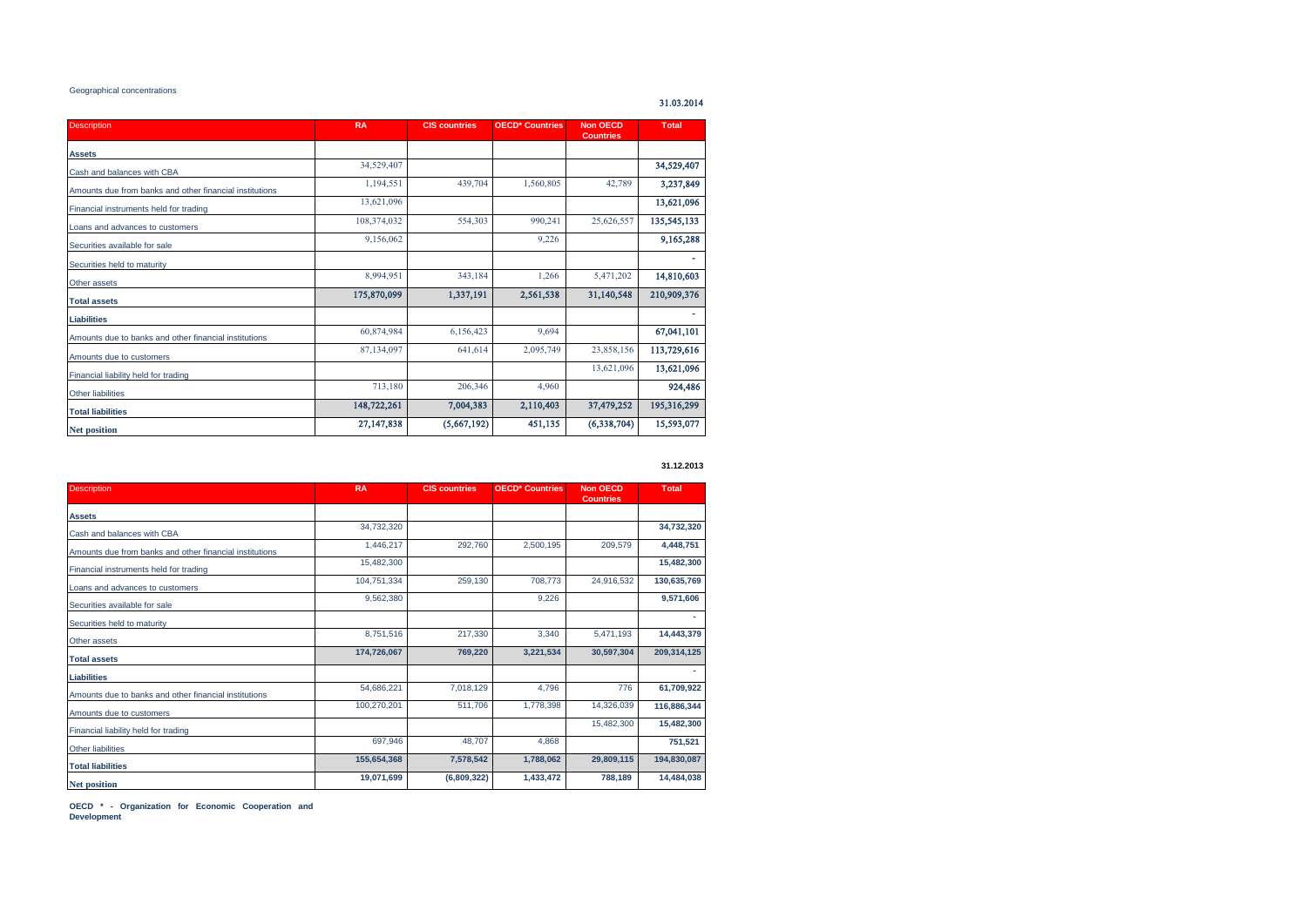# **Analysis of assets containing credit risk according to industrial branches and**

**exposure** 

| <b>Assets</b>                                                       | <b>Working assets</b>     |                         | <b>Non-working assets</b>            |                                  |            |  |  |  |
|---------------------------------------------------------------------|---------------------------|-------------------------|--------------------------------------|----------------------------------|------------|--|--|--|
|                                                                     | <b>Standard/Non-risky</b> | <b>Controlled/Risky</b> | Non-standard/<br><b>Medium risky</b> | <b>Doubtful/ Highly</b><br>risky | <b>Bad</b> |  |  |  |
|                                                                     | 129,775,848               | 3,632,698               | 1,645,711                            | 490,876                          |            |  |  |  |
| Loans and advances, including                                       | 41,286                    | 1,605                   | 361                                  | 248                              |            |  |  |  |
| 1. Agriculture, forestry and fishing<br>amount                      | 3,381,485                 | 243,601                 | 63,966                               | 44,279                           |            |  |  |  |
| number                                                              | 374                       | 26                      | $\mathbf{Q}$                         | 13                               |            |  |  |  |
| 2. Mining and quarrying<br>amount                                   | 9,917,921                 |                         | 20,498                               |                                  |            |  |  |  |
| number                                                              | 30                        |                         | 1                                    |                                  |            |  |  |  |
| 3. Processing industry<br>amount                                    | 12,968,996                | 18,541                  | 7,218                                | 6,483                            |            |  |  |  |
| number                                                              | 106                       | 5                       | 3                                    | ŋ                                |            |  |  |  |
| 4. Electricity, gas, steam and air conditioning supply<br>amount    | 2,635,708                 |                         |                                      |                                  |            |  |  |  |
| number                                                              | 19                        |                         |                                      |                                  |            |  |  |  |
| 5. Water supply, sewerage, waste management and recycling<br>amount | 67,066                    | 2,128                   |                                      |                                  |            |  |  |  |
| number                                                              | 5                         | 2                       |                                      |                                  |            |  |  |  |
| 6. Construction<br>amount                                           | 13,397,384                | 328,377                 | 32,380                               | 213,257                          |            |  |  |  |
| number                                                              | 102                       | 16                      | $\mathbf{1}$                         |                                  |            |  |  |  |
| 7. Commerce<br>amount                                               | 20,045,987                | 738,120                 | 790,750                              | 21,755                           |            |  |  |  |
| number                                                              | 203                       | 8                       | 5                                    | 4                                |            |  |  |  |
| 8. Transportation and warehouse business<br>amount                  | 7,494,832                 | 3,463                   |                                      |                                  |            |  |  |  |
| number                                                              | 23                        | 1                       |                                      |                                  |            |  |  |  |
| 9. Accommodation and catering<br>amount                             | 5,954,655                 |                         | 13,593                               |                                  |            |  |  |  |
| number                                                              | 40                        |                         | J                                    |                                  |            |  |  |  |
| 10. Information and communication<br>amount                         | 397,869                   |                         |                                      |                                  |            |  |  |  |
| number                                                              | 28                        |                         |                                      |                                  |            |  |  |  |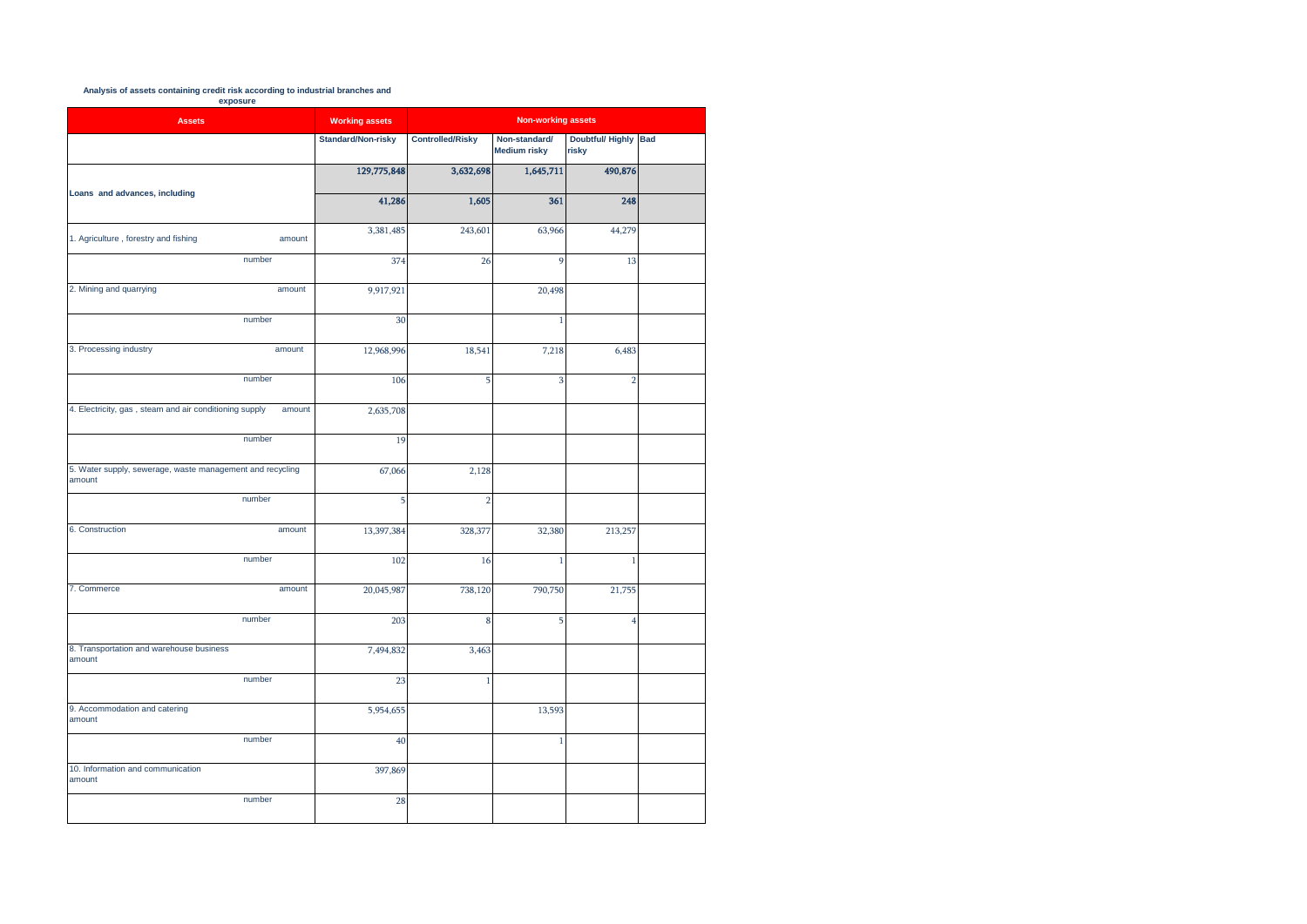| 11. Financial and insurance buisness                            | amount           |                   |                        |                     |                |      |
|-----------------------------------------------------------------|------------------|-------------------|------------------------|---------------------|----------------|------|
|                                                                 | number           |                   |                        |                     |                |      |
| 12. Professional, scientific and technical activities<br>amount |                  | 904,124           |                        |                     |                |      |
|                                                                 | number           | 8                 |                        |                     |                |      |
| 13. Education                                                   | amount           | 51,127            |                        |                     |                |      |
|                                                                 | number           | 29                |                        |                     |                |      |
| 14. Healthcare                                                  | amount           | 224,003           |                        |                     | 424            |      |
|                                                                 | number           | 8                 |                        |                     | $\overline{2}$ |      |
| 15. Arts, entertainment, recreation                             | amount           | 372,414           |                        |                     |                |      |
|                                                                 | number           | 6                 |                        |                     |                |      |
| 16. Other branches of economy                                   | amount           | 20,763,745        |                        |                     |                |      |
|                                                                 | number           | 26                |                        |                     |                |      |
| 17. Mortgage loans                                              | amount           | 10,885,278        | 320,142                | 150,863             | 60,025         |      |
|                                                                 | number           | 1,911             | 66                     | 19                  | 15             |      |
| 18. Consumer and other loans                                    | amount           | 20,313,254        | 1,978,326              | 566,443             | 144,653        |      |
|                                                                 | number           | 38,368            | 1,481                  | 322                 | 211            |      |
| Receivables                                                     | amount           | 9,848,490         | 166,437                | 302,126             | 53,789         |      |
|                                                                 | number           | 3,625             | 166                    | 97                  | 141            |      |
| Investment securities                                           | amount           |                   |                        |                     |                |      |
|                                                                 |                  | 37,725            |                        |                     |                |      |
|                                                                 | number           | 3                 |                        |                     |                |      |
| Off-balance sheet items                                         | amount           | 23,657,515        | 62,436                 | 1,806               | 953            | 1595 |
| including<br>guarantees                                         | number<br>amount | 18,480            | 295                    | 33                  | 18             | 13   |
|                                                                 | number           | 18,341,815<br>279 | 18,682<br>$\mathbf{1}$ | 917<br>$\mathbf{1}$ | 1,300<br>3     |      |
| letters of credit                                               | amount           |                   |                        |                     |                |      |
|                                                                 | number           |                   |                        |                     |                |      |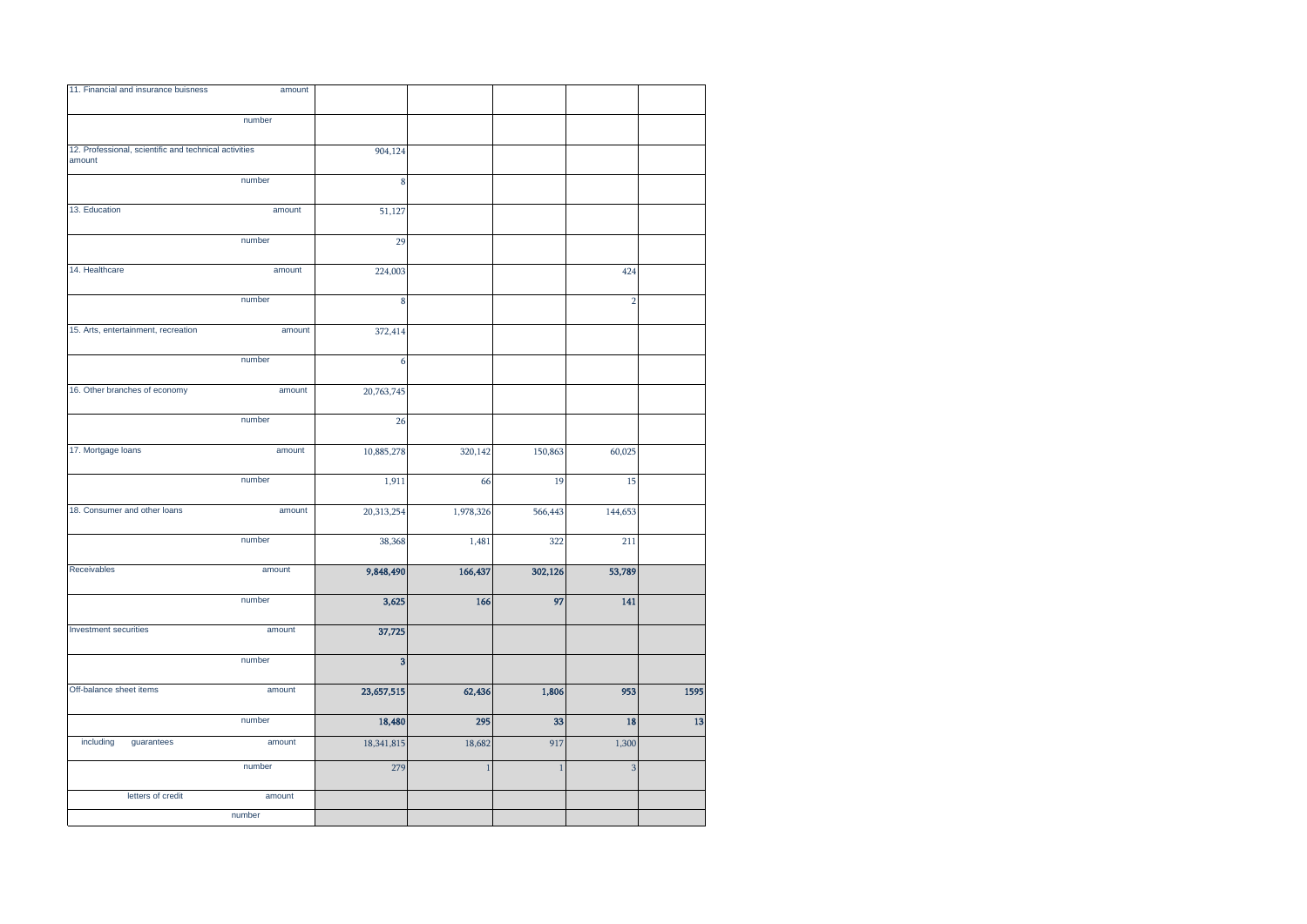| 31.12.2013 |  |  |
|------------|--|--|
|            |  |  |

| <b>Assets</b>                                                       |        | <b>Working assets</b>   | <b>Non-working assets</b> |                                      |                               |    |
|---------------------------------------------------------------------|--------|-------------------------|---------------------------|--------------------------------------|-------------------------------|----|
|                                                                     |        | Standard/Non-risky      | <b>Controlled/Risky</b>   | Non-standard/<br><b>Medium risky</b> | Doubtful/ Highly Bad<br>risky |    |
|                                                                     |        | 125,345,418             | 3,269,640                 | 1,637,460                            | 383,251                       |    |
| Loans and advances, including                                       |        | 35,912                  | 974                       | 332                                  | 117                           |    |
| 1. Agriculture, forestry and fishing                                | amount | 3,416,539               | 264,527                   | 86,077                               | 32,392                        |    |
|                                                                     | number | 380                     | 16                        | 20                                   | 9                             |    |
| 2. Mining and quarrying                                             | amount | 9,053,896               |                           | 22,993                               |                               |    |
|                                                                     | number | 29                      |                           |                                      |                               |    |
| 3. Processing industry                                              | amount | 13,064,637              | 17,941                    | 11,380                               |                               |    |
|                                                                     | number | 103                     | 4                         | 3                                    |                               |    |
| 4. Electricity, gas, steam and air conditioning supply              | amount | 2,652,728               |                           |                                      |                               |    |
|                                                                     | number | 19                      |                           |                                      |                               |    |
| 5. Water supply, sewerage, waste management and recycling<br>amount |        | 128,215                 |                           |                                      |                               |    |
|                                                                     | number | 6                       |                           |                                      |                               |    |
| 6. Construction                                                     | amount | 12,928,456              | 306,724                   | 40,429                               | 202,633                       |    |
|                                                                     | number | 87                      | 15                        |                                      | 1                             |    |
| 7. Commerce                                                         | amount | 20,772,841              | 711,664                   | 742,532                              | 34,125                        |    |
|                                                                     | number | 196                     | 5                         |                                      | 5                             |    |
| 8. Transportation and warehouse business                            |        | 7,142,195               |                           | 11,646                               | 2,192                         |    |
|                                                                     | number | 22                      |                           |                                      | 2                             |    |
| 9. Accommodation and catering                                       |        | 7,100,050               | 15,288                    |                                      | 1,196                         |    |
|                                                                     | number | 60                      | 1                         |                                      | 1                             |    |
| 10. Information and communication                                   |        | 563,556                 |                           |                                      |                               |    |
|                                                                     | number | 31                      |                           |                                      |                               |    |
| 11. Financial and insurance buisness                                | amount |                         |                           |                                      |                               |    |
|                                                                     | number |                         |                           |                                      |                               |    |
| 12. Professional, scientific and technical activities               |        | 109,469                 |                           |                                      |                               |    |
|                                                                     | number | 5                       |                           |                                      |                               |    |
| 13. Education                                                       | amount | 70.034                  |                           |                                      |                               |    |
|                                                                     | number | 18                      |                           |                                      |                               |    |
| 14. Healthcare                                                      | amount | 239,092                 |                           |                                      |                               |    |
|                                                                     | number | 8                       |                           |                                      |                               |    |
| 15. Arts, entertainment, recreation                                 | amount | 350,469                 |                           |                                      |                               |    |
|                                                                     | number | 5                       |                           |                                      |                               |    |
| 16. Other branches of economy                                       | amount | 18,687,686              |                           | 308                                  |                               |    |
|                                                                     | number | 21                      |                           | 1                                    |                               |    |
|                                                                     | amount | 11,471,917              | 306,337                   | 153,769                              | 33,870                        |    |
| 17. Mortgage loans                                                  | number | 1,981                   | 49                        | 18                                   | 13                            |    |
| 18. Consumer and other loans                                        | amount | 17,593,638              | 1,647,159                 | 568,326                              | 76,843                        |    |
|                                                                     | number | 32,941                  | 884                       | 280                                  | 86                            |    |
| <b>Receivables</b>                                                  | amount | 8,591,346               | 137,550                   | 247,501                              | 7,170                         |    |
|                                                                     | number | 3,222                   | 94                        | 131                                  | 78                            |    |
| <b>Investment securities</b>                                        | amount | 37,725                  |                           |                                      |                               |    |
|                                                                     | number | $\overline{\mathbf{3}}$ |                           |                                      |                               |    |
| Off-balance sheet items                                             | amount | 22,587,123              | 35,062                    | 86,303                               | 34,236                        | 31 |
|                                                                     | number | 13,614                  | 175                       | 23                                   | 5                             | 6  |
| including<br>quarantees                                             | amount | 17,901,145              | 27,077                    | 32,240                               | 34,150                        |    |
|                                                                     | number | 289                     | $\overline{4}$            | $\overline{1}$                       | 3                             |    |
| letters of credit                                                   | amount |                         |                           |                                      |                               |    |
|                                                                     | number |                         |                           |                                      |                               |    |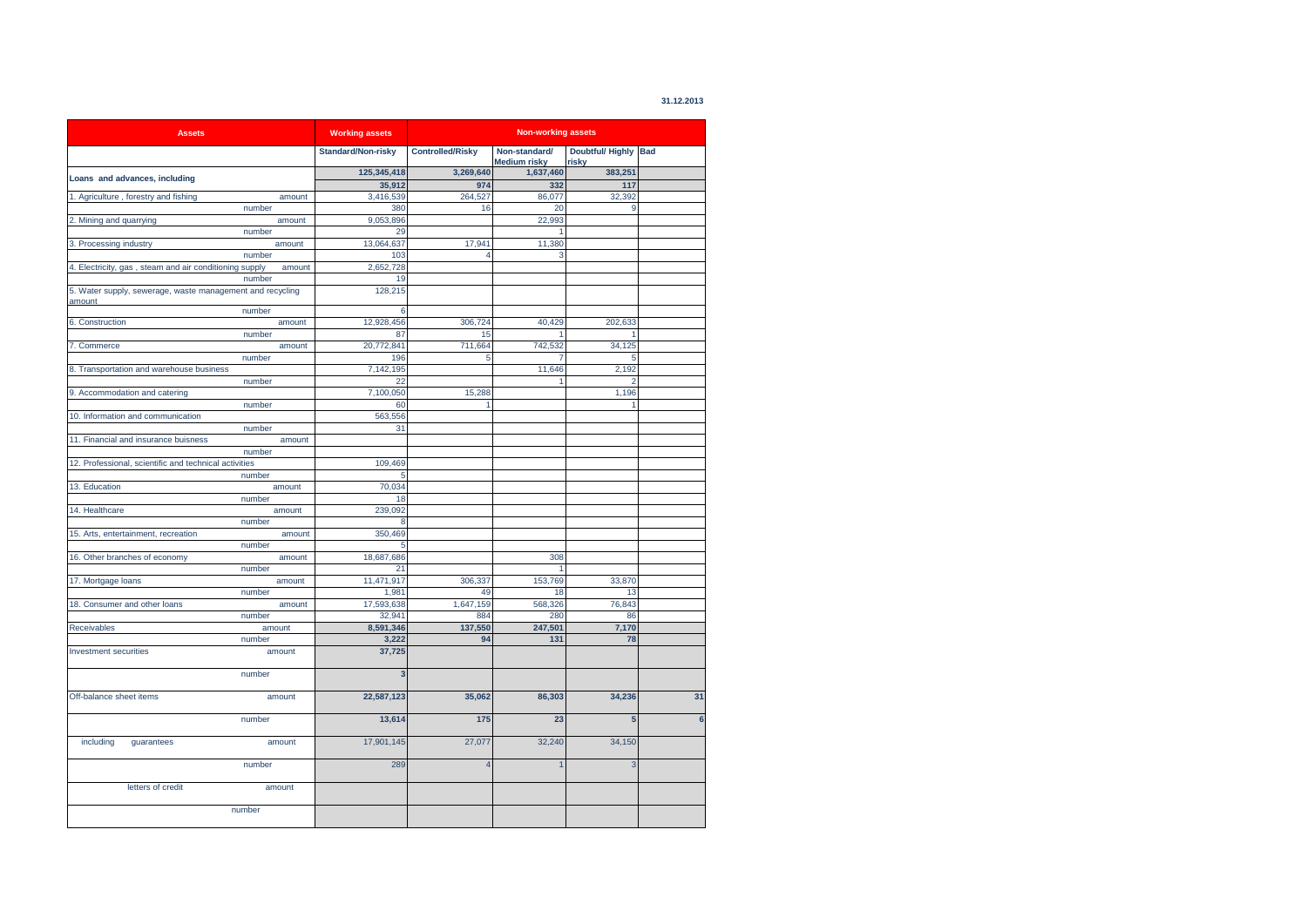### **Analysis of credit portfolio according to regions and risk exposure**

# 31.03.2014

| Loans and advances, including | <b>Working assets</b>     |                         | Non-working assets                   |                               |  |
|-------------------------------|---------------------------|-------------------------|--------------------------------------|-------------------------------|--|
| Loans, including              | <b>Standard/Non-risky</b> | <b>Controlled/Risky</b> | Non-standard/<br><b>Medium risky</b> | Doubtful/ Highly Bad<br>risky |  |
| 1. Residents of RA            | 102,604,747               | 3,632,698               | 1,645,711                            | 490,876                       |  |
| 2. Non-residents              | 27, 171, 101              |                         |                                      |                               |  |
| <b>Total</b>                  | 129,775,848               | 3.632,698               | 1,645,711                            | 490,876                       |  |

**31.12.2013**

| <b>Assets</b>     | <b>Working assets</b>     | <b>Non-working assets</b> |                                      |                              |  |  |  |  |
|-------------------|---------------------------|---------------------------|--------------------------------------|------------------------------|--|--|--|--|
| Loans, including  | <b>Standard/Non-risky</b> | <b>Controlled/Risky</b>   | Non-standard/<br><b>Medium risky</b> | Doubtful/Highly Bad<br>risky |  |  |  |  |
| . Residents of RA | 99,460,983                | 3.269.640                 | 1,637,460                            | 383,251                      |  |  |  |  |
| 2. Non-residents  | 25,884,435                |                           |                                      |                              |  |  |  |  |
| <b>Total</b>      | 125,345,418               | 3.269.640                 | 1,637,460                            | 383,251                      |  |  |  |  |

#### **Loan portfolio indicators as of 31.03.2014**

Non-performing loans/ total loans -5.91 %

Reserve for non-performing loans/total capital - 5.81 %

Loan reserve /total loans - 2.23 %

Possible loss reserve/Non-performing loans - 37.83 %

Large amount advances/capital - 276.47 %:

#### **Market risk**

#### **Currency risk**

For the purposes of currency risk assessment, the Bank applies the VaR (Value at Risk) model well accepted in the international practice. The model ensures definite probability forecast of expected maximum currency fluctua Bank eventual losses. For the purposes of currency risk suppression the Bank carried out daily monitoring of currency positions. In the occurrence of open currency positions, the Bank applies hedging instruments for the pu

#### **The Bank's foreign currency risk analysis according to financial assets and liabilities**

|                                                         |              |                              |                                | 31.03.2014   |
|---------------------------------------------------------|--------------|------------------------------|--------------------------------|--------------|
|                                                         | <b>Drams</b> | I group foreign<br>currency* | Il group foreign<br>currency** | <b>Total</b> |
| <b>Assets</b>                                           |              |                              |                                |              |
| Cash and balances with CBA                              | 14,671,351   | 19,777,007                   | 81,049                         | 34,529,407   |
| Standardized precious metal bullions                    |              | 49.172                       |                                | 49.172       |
| Amounts due from banks and other financial institutions | 429,232      | 2,420,182                    | 388,435                        | 3,237,849    |
| Financial instruments kept for trading                  | 13,621,096   |                              |                                | 13,621,096   |
| Loans and advances to customers                         | 62,150,551   | 73,046,019                   | 348,563                        | 135,545,133  |
| Financial assets available for sale                     | 9,165,288    |                              |                                | 9,165,288    |
| Financial assets held to maturity                       |              |                              |                                |              |
| Other                                                   | 13,551,836   | 1.217.082                    | 41.685                         | 14,810,603   |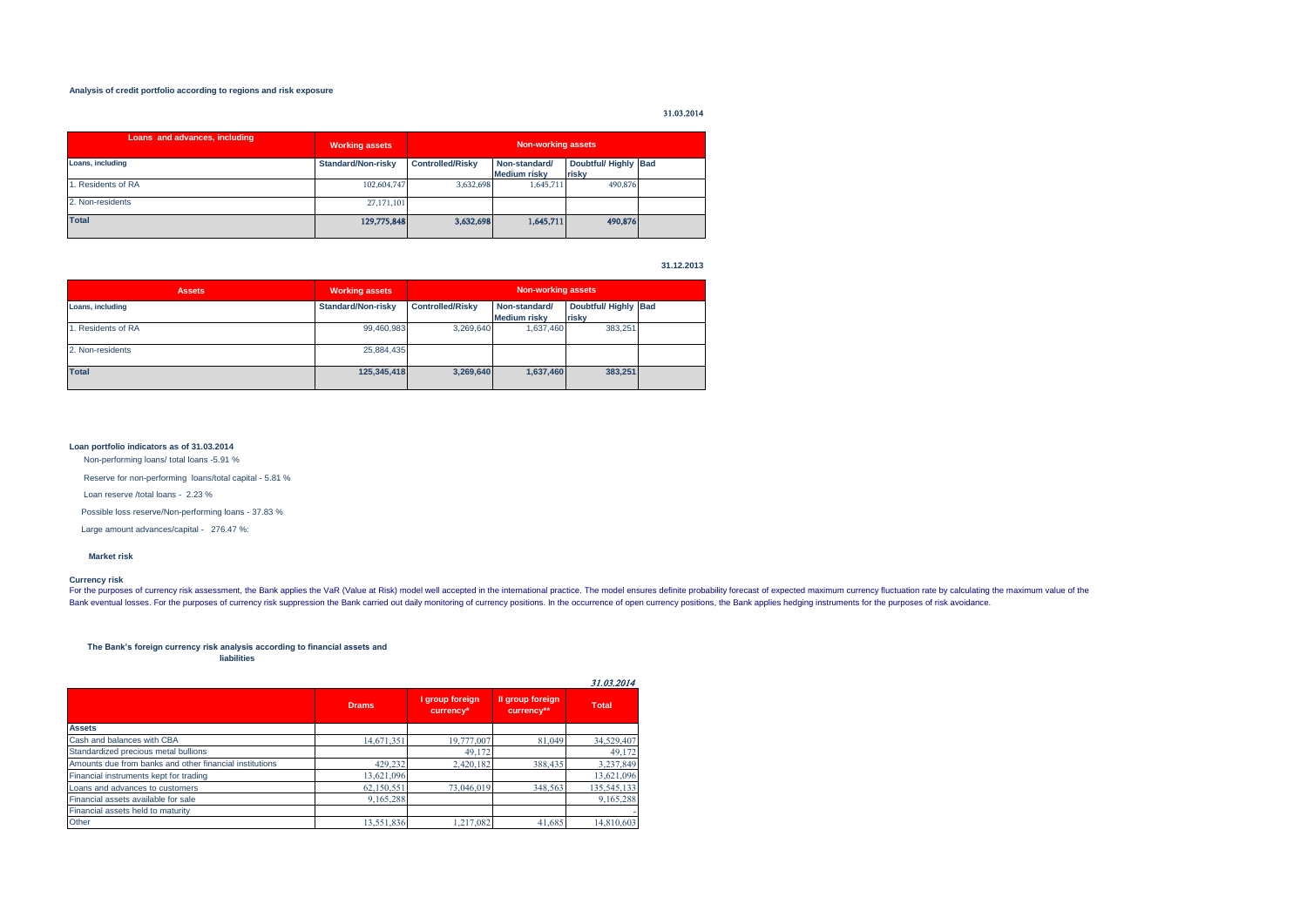| <b>Total assets</b>                                   | 113,589,354 | 96,509,462 | 859,732 | 210,958,548 |
|-------------------------------------------------------|-------------|------------|---------|-------------|
| <b>Liabilities</b>                                    |             |            |         |             |
| Amounts due to banks and other financial institutions | 55,141,648  | 11,897,916 | .537    | 67.041.101  |
| Amounts due to customers                              | 29,523,387  | 83,377,989 | 828,240 | 113,729,616 |
| <b>Other liabilities</b>                              | 862.615     | 61.871     |         | 924,486     |
| <b>Total liabilities</b>                              | 85,527,650  | 95,337,776 | 829,777 | 181,695,203 |
| <b>Net position</b>                                   | 28,061,704  | 1,171,686  | 29,955  | 29,263,345  |

**Assets** Cash and balances with CBA 12,768,196 21,736,984 227,140 34,732,320<br>Standardized precious metal bullions 8,819 8,819 Standardized precious metal bullions and the financial institutions and the state of the standardized precious metal bullions and the financial institutions and the standard and the financial institutions and the standardi Amounts due from banks and other financial institutions Financial instruments kept for trading  $\begin{array}{|l|l|}\n 15,482,300 \\
 \hline\n 57,185,271\n \end{array}$  73,450,498 130,635,769 Loans and advances to customers and advances to customers and advances to customers and advances to customers the structure of the structure of the structure of the structure of the structure of the structure of the struct Financial assets available for sale Financial assets held to maturity and the control of the control of the control of the control of the control of the control of the control of the control of the control of the control of the control of the control of the Other 13,578,663 827,980 36,736 14,443,379 36,736 14,443,379 **Total assets 108,997,819 99,692,587 632,538 209,322,944 Liabilities** Amounts due to banks and other financial institutions <br>Amounts due to customers 61,709,922<br>Amounts due to customers **61,709,922**<br>Amounts due to customers **61,709,922** Amounts due to customers 29,451,349 86,887,212 547,783 116,886,344<br>
29,450,460 690,460 61,061 751.521 751.521 Other liabilities 690,460 61,061 751,521 **Total liabilities 80,327,222 98,472,782 547,783 179,347,787 Net position 28,670,597 1,219,805 84,755 29,975,157 Total II group foreign currency\*\* I group foreign currency\* Drams** *31.12.2013*

 \* The 1st group of foreign currencies includes US Dollar, Euro, English Pound sterling, Swiss Franc, Gold metal account

\*\* The 2nd group of foreign currencies includes Russian Rouble, Ukrainian Hryvnia, UAE Dirham, Singapur Dollar.

### **Analysis of the Bank's Foreign Currency risk according to the types of derivative financial instruments**

| <b>Types of derivative financial instruments</b>               | <b>Drams</b> | I group foreign<br>currency* | Il group foreign<br>currency** | <b>Total</b> |
|----------------------------------------------------------------|--------------|------------------------------|--------------------------------|--------------|
|                                                                |              |                              |                                |              |
| <b>Futures instruments</b>                                     |              |                              |                                |              |
| liabilities                                                    |              |                              |                                |              |
| demands                                                        |              |                              |                                |              |
| Forward instruments                                            |              |                              |                                |              |
| liabilities                                                    |              |                              |                                |              |
| demands                                                        |              |                              |                                |              |
| <b>Options</b>                                                 |              |                              |                                |              |
| liabilities                                                    |              |                              |                                |              |
| demands                                                        |              |                              |                                |              |
| Swaps                                                          |              |                              |                                |              |
| liabilities                                                    |              | 2,066,550                    |                                | 2,066,550    |
| demands                                                        | 2,078,750    |                              |                                | 2,078,750    |
| Other derivative instruments                                   |              |                              |                                |              |
| liabilities                                                    |              |                              |                                |              |
| - demands                                                      |              |                              |                                |              |
| Net position according to the derivative financial instruments | 2,078,750    | (2,066,550)                  |                                | 12,200       |
| Net open position*                                             | 2,078,750    | (2,066,550)                  |                                | 12,200       |
|                                                                |              |                              |                                |              |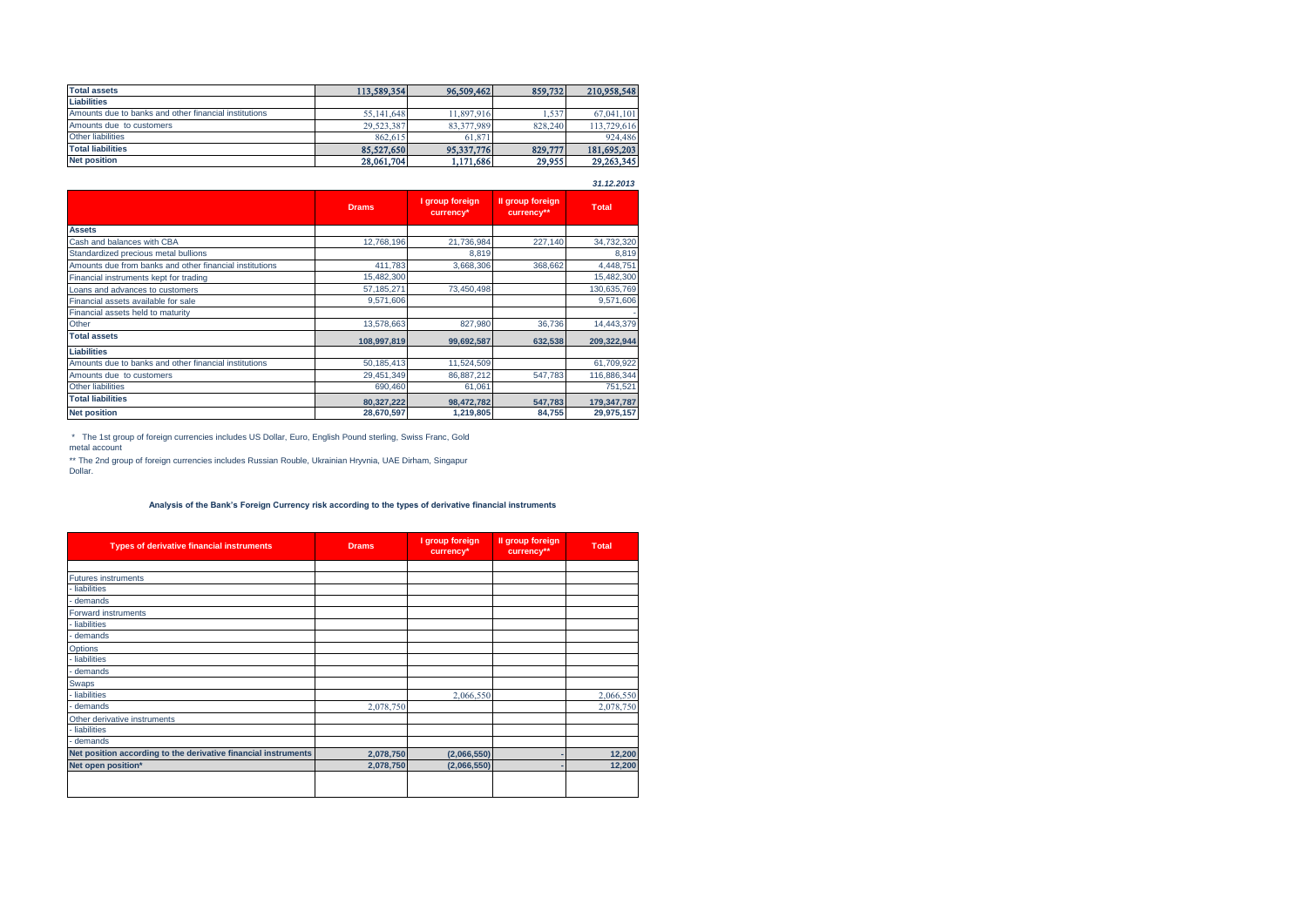#### **Interest rate risk**

Efficient management of interest rate risk also assumes management of assets and liabilities as a result of which the Bank will avoid interest rate risk as far as possible.

The objective of the interest rate risk management at the Bank is to maintain the target levels of the assets and liabilities interest rate spread and net interest margin.

For the interest rate risk management purposes, the Bank makes calculations on the monthly basis of the both net interest margin and the assets and liabilities interest rate spread, taking into account the assets profitabi limitation.

To restrict interest rate risk, special mechanisms have been developed as regards assets and liabilities pricing (setting interest rates).

Interest rate risk assessment is based on the model of time gap calculation for assets and liabilities sensitive towards interest rate changes, which allows to evaluate the effect of the interest rate changes on the Bank's Interest rate risk is also assessed using the duration method, which shows the change in the economic value of the capital as a result of interest rate changes, taking into account the time inconsistency of the involved li

#### **Average interest rates for interest-bearing financial assets and liabilities as of the end of the reporting**

**period**

|                                                          | <b>Reporting period interest rates</b> |                  | <b>Previous period interest rates</b> |                  |  |  |
|----------------------------------------------------------|----------------------------------------|------------------|---------------------------------------|------------------|--|--|
| Item                                                     | <b>Drams</b>                           | Foreign currency | <b>Drams</b>                          | Foreign currency |  |  |
|                                                          | $\%$                                   | %                | %                                     | %                |  |  |
| <b>Assets</b>                                            |                                        |                  |                                       |                  |  |  |
| <b>Balances with CBA</b>                                 |                                        |                  |                                       |                  |  |  |
| Amounts due from banks and other financial organizations |                                        |                  |                                       |                  |  |  |
| including                                                |                                        |                  |                                       |                  |  |  |
| - interbank loans                                        |                                        |                  |                                       |                  |  |  |
|                                                          |                                        |                  |                                       |                  |  |  |
| - interbank repo                                         |                                        |                  |                                       |                  |  |  |
| - interbank swap                                         |                                        |                  |                                       |                  |  |  |
| Loans and advances to customers                          | $6 - 24$                               | $13 - 15$        | $6 - 24$                              | $13 - 15$        |  |  |
| Securities held for trading and available for sale       | $10.0 - 13.0$                          |                  | $8.0 - 13.5$                          |                  |  |  |
| Securities held to maturity                              |                                        |                  |                                       |                  |  |  |
| <b>Liabilities</b>                                       |                                        |                  |                                       |                  |  |  |
| Amounts due to banks                                     | 8.00                                   | $4 - 8.0$        | 7.78                                  | $8 - 8.5$        |  |  |
| and other financial institutions                         |                                        |                  |                                       |                  |  |  |
| Amounts due to                                           | $1 - 14.5$                             | $1 - 9.5$        | $1 - 14.5$                            | $1 - 9.5$        |  |  |
| customers                                                |                                        |                  |                                       |                  |  |  |
| Liabilities as regards securities issued by the Bank     |                                        |                  |                                       |                  |  |  |

#### **Liquidity risk**

Liquidity risk depends on redemption of deposits allocated in the Bank, as well as on the availability of sufficient means for timely settling liabilities as regards financial instruments. To manage liquidity risk, the Ban transactions, which is brought to conformity with the Bank's general management strategy. The Bank has established limits for permissible level of liquidity risk, which is always in control.

The purpose of the Bank's liquidity management is creation of financial capabilities which will enable meeting the well founded money demands of all types of creditors, depositors and other customers without serious proble and off-balance sheet items, as well as ensuring the maximum possible profitability level.

To ensure liquidity and efficiently manage the liquidity risk, the Bank implements coordinated management of assets and liabilities, which assumes:

1. availability of sufficient number of highly liquid assets,

2. sustainability of resources,

3. acceptable time gaps for assets and liabilities,

4. possibilities to attract means from external sources.

For correct decisions concerning the Bank's liguidity management, it is especially important to carry out a time analysis for assets and liablilties, which is implemented through the assets and liablilties time gap calcula liquidity is calculated on the daily basis to make correct situational decisions.

# 31.03.2014

| <b>Item description</b>                            | Non-performing |           |            |                | Time remaining to maturity |             |            |                      |          |             |
|----------------------------------------------------|----------------|-----------|------------|----------------|----------------------------|-------------|------------|----------------------|----------|-------------|
|                                                    | overdue        | time      | demand     | up to 3 months | 3-6 months                 | 6-12 months | 1-5 years  | more than 5<br>vears | open-end | Total       |
| <b>Assets</b>                                      |                |           |            |                |                            |             |            |                      |          |             |
| Cash in intern. and CBA                            |                |           | 34,507,751 |                |                            |             |            |                      | 120,000  | 34,627,751  |
| Amounts due from banks and other fin, institutions |                |           | 1,326,048  | 213,440        |                            | 391.465     | 797.460    |                      | 509,436  | 3,237,849   |
| Loans provided to customers                        | 3,096,814      | 2,672,468 |            | 27,230,163     | 14,675,623                 | 33,876,122  | 44,459,341 | 9,534,602            |          | 135,545,133 |
| <b>Financial assets</b>                            |                |           |            | 13.622.144     | 1.640.969                  | 203.901     | 3.650.108  | 3.631.537            | 37,725   | 22.786.384  |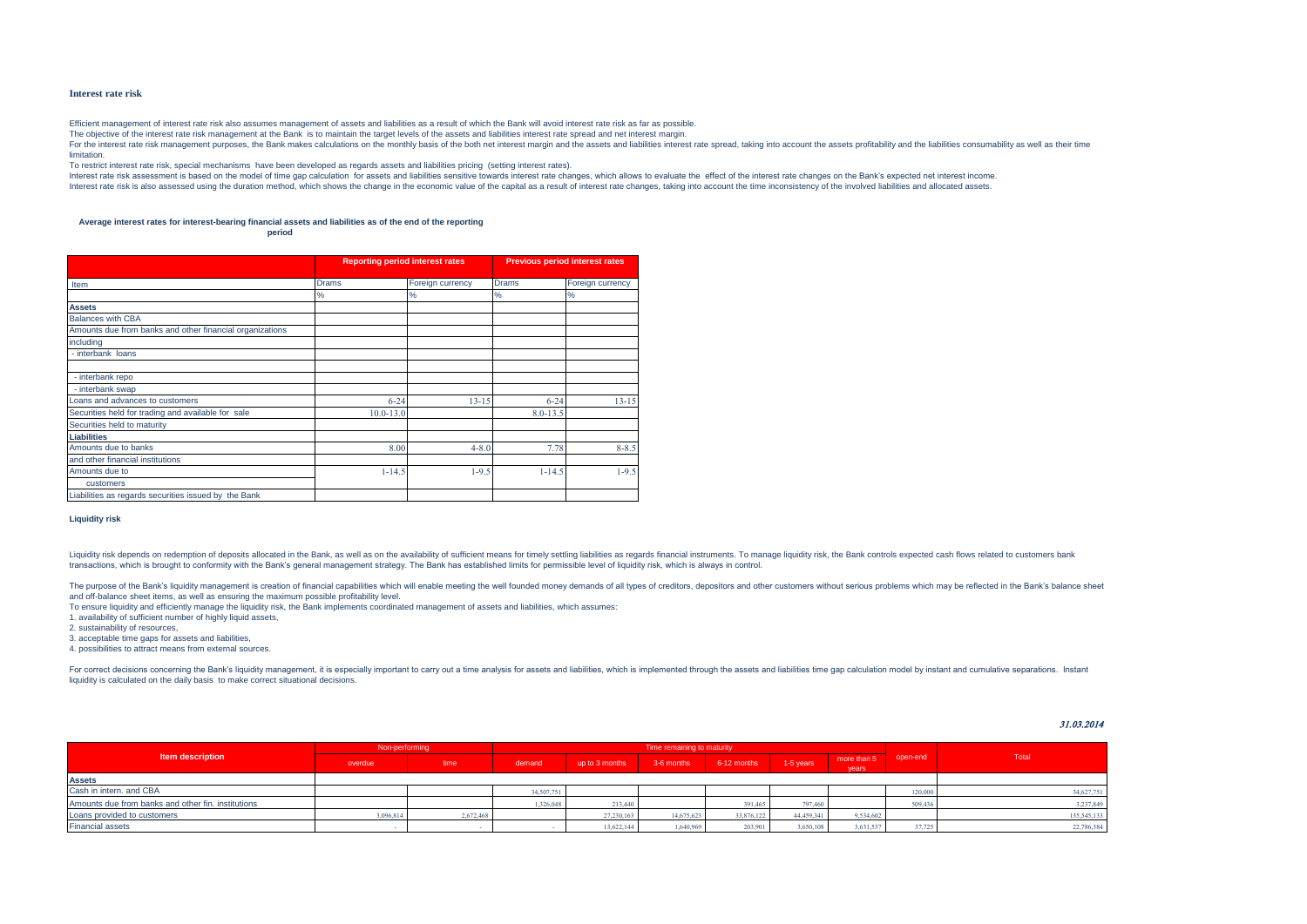| held for trade                                   |           |           |               | 13,621,096     |                |                |            |            |           | 13,621,096   |
|--------------------------------------------------|-----------|-----------|---------------|----------------|----------------|----------------|------------|------------|-----------|--------------|
| available for sale                               |           |           |               | 1.048          | 1.640.969      | 203,901        | 3.650.108  | 3.631.53   | 37,725    | 9,165,288    |
| held up to maturity                              |           |           |               |                |                |                |            |            |           |              |
| Realized under repo agreements                   |           |           |               |                |                |                |            |            |           |              |
| Other assets                                     | 322,669   | 177,114   | 1,573,118     | 2,502,475      | 204,752        | 660,950        | 506,897    | 2.977.994  | 5.884.634 | 14,810,603   |
| *Contractual demands                             |           |           |               |                |                |                |            |            |           |              |
| <b>Total</b>                                     | 3,419,483 | 2,849,582 | 37,406,917    | 43,568,222     | 16,521,344     | 35,132,438     | 49,413,806 | 16,144,133 | 6,551,795 | 211,007,720  |
| 1-st group currency                              | 2,876,064 | 1,625,195 | 20,928,95     | 19,608,152     | 4,396,560      | 19,455,44      | 27,109,649 |            | 509,436   | 96,509,462   |
| 2-nd group currency                              |           |           | 314,87        | 194,156        |                | 48,708         | 301,992    |            |           | 859,732      |
| Variable interest rate                           |           |           |               |                |                |                |            |            |           |              |
| Fixed interest rate                              | 3.096.814 | 2.672.468 | 738,732       | 27,444,651     | 16.316.592     | 34,471,488     | 48,906,909 | 13,166,139 | 509,436   | 147,323,229  |
| Interest free                                    | 322.669   | 177,114   | 36,668,185    | 16,123,571     | 204,752        | 660,950        | 506,897    | 2.977.994  | 6.042.359 | 63,684,491   |
| <b>Liabilities</b>                               |           |           |               |                |                |                |            |            |           |              |
| Amounts due to banks and other fin. institutions |           |           | 111,480       | 44,042,908     | 4,098,849      | 3,903,557      | 9,815,743  | 5,068,564  |           | 67,041,10    |
| Amounts due to customers                         |           |           | 19.181.80:    | 12.164.986     | 19,884,650     | 38,497,250     | 23,999,591 | 1.334      |           | 113,729,616  |
| upon demand                                      |           |           | 19,181,805    |                |                |                |            |            |           | 19,181,805   |
| time liability                                   |           |           |               | 12.164.986     | 19,884,650     | 38,497,250     | 23,999,591 | 1.334      |           | 94,547,811   |
| Other                                            |           |           |               |                |                |                |            |            |           |              |
| Liabilities for securities issued by the banks   |           |           |               |                |                |                |            |            |           |              |
| Other liabilities                                |           |           | 801,158       | 123,328        |                |                |            |            |           | 924,486      |
| Off-balance contingent liabilities               | 7.07      | 59,720    | 5.315.70      | 2.101.479      | 5.157.458      | 5.804.391      | 5.278.487  |            |           | 23,724,305   |
| *Contractual liabilities                         |           |           |               |                |                |                |            |            |           |              |
| <b>Total</b>                                     | m.        |           | 20,094,443    | 56,331,222     | 23,983,499     | 42,400,807     | 33,815,334 | 5,069,898  |           | 181,695,203  |
| 1-st group currency                              |           |           | 10,775,439    | 9,942,916      | 18,681,107     | 35,949,384     | 19,988,930 |            |           | 95,337,776   |
| 2-nd group currency                              |           |           | 535,423       | 97,499         | 10,425         | 186,430        |            |            |           | 829,777      |
| Large-scale liability                            |           |           | 169,347       | 29.824.903     | 13,110,301     | 13,792,447     | 3.488.924  |            |           | 60,385,922   |
| Variable rate liability                          |           |           |               |                |                |                |            |            |           |              |
| <b>Fixed rate liability</b>                      |           |           | 18,933,95     | 53,686,582     | 18,725,421     | 35,159,880     | 33,815,334 | 5.069.898  |           | 165,391,068  |
| Interest free                                    |           |           | 1.160,490     | 2.644.640      | 5,258,078      | 7.240.927      |            |            |           | 16,304,135   |
| Net liquidity gap                                | 3,419,483 | 2,849,582 | 17,312,474    | (12,763,000)   | (7, 462, 155)  | (7, 268, 369)  | 15,598,472 | 11,074,235 | 6,551,795 | 29,312,517   |
| 1-st group currency                              | 2,876,064 | 1,625,195 | 10,153,520    | 9,665,236      | (14, 284, 547) | (16, 493, 937) | 7,120,719  |            | 509,436   | 1,171,686    |
| 2-nd group currency                              | ÷,        |           | (220, 54)     | 96.657         | (10, 425)      | (137, 722)     | 301,992    |            |           | 29,955       |
| Variable interest rate                           |           |           |               |                |                |                |            |            |           |              |
| <b>Fixed rate</b>                                | 3.096.814 | 2,672,468 | (18, 195, 22) | (26, 241, 931) | (2,408,829)    | (688.392       | 15,091,575 | 8.096.241  | 509,436   | (18,067,839) |
| Cumulative liquidity gap                         | 3.419.483 | 6.269.065 | 23.581.539    | 10.818.539     | 3.356.384      | (3.911.985)    | 11.686.487 | 22.760.722 | 2.639.810 | 181,695,203  |
|                                                  |           |           |               |                |                |                |            |            |           |              |

# *31.12.2013*

| <b>Item description</b>                            | Non-performing |           | Time remaining to maturity |                |              |             |            |                      |           |             |
|----------------------------------------------------|----------------|-----------|----------------------------|----------------|--------------|-------------|------------|----------------------|-----------|-------------|
|                                                    | overdue        | time      | demand                     | up to 3 months | 3-6 months   | 6-12 months | 1-5 years  | more than 5<br>vears | open-end  | Total       |
| <b>Assets</b>                                      |                |           |                            |                |              |             |            |                      |           |             |
| Cash in intern. and CBA                            |                |           | 34,312,320                 |                |              |             |            |                      | 420,000   | 34,732,320  |
| Amounts due from banks and other fin. institutions |                |           | 2,389,796                  | 193.304        | 71.904       | 443,808     | 850,008    |                      | 499.931   | 4,448,751   |
| Loans provided to customers                        | 3,889,940      | 2,392,582 |                            | 28,531,082     | 14, 147, 953 | 14,593,430  | 56,989,921 | 10,090,861           |           | 130,635,769 |
| <b>Financial assets</b>                            | ٠              |           |                            | 15,486,880     | 1,028        | 1,704,837   | 3,961,316  | 3,862,120            | 37,725    | 25,053,906  |
| held for trade                                     |                |           |                            | 15,482,300     |              |             |            |                      |           | 15,482,300  |
| available for sale                                 |                |           |                            | 4.580          | 1.028        | 1,704,837   | 3.961.316  | 3.862.120            | 37.725    | 9,571,606   |
| held up to maturity                                |                |           |                            |                |              |             |            |                      |           |             |
| Realized under repo agreements                     |                |           |                            |                |              |             |            |                      |           | х.          |
| Other assets                                       | 322,204        | 153,152   | 515,146                    | 2,112,641      | 94,604       | 233,585     | 5,140,869  | 5,012,953            | 5,871,178 | 14,443,379  |
| *Contractual demands                               |                |           |                            |                |              |             |            |                      |           |             |
| <b>Total</b>                                       | 4,212,144      | 2,545,734 | 37,217,262                 | 46,323,907     | 14,315,489   | 16,975,660  | 66,942,114 | 18,965,934           | 6,828,834 | 209,314,125 |
| 1-st group currency                                | 2,275,368      | 1,119,163 | 23,995,498                 | 15,437,804     | 4,339,062    | 8,953,320   | 43,072,441 |                      | 499,931   | 99,692,587  |
| 2-nd group currency                                |                |           | 483,798                    | 148,740        |              |             |            |                      |           | 632,538     |
| Variable interest rate                             |                |           |                            |                |              |             |            |                      |           |             |
| Fixed interest rate                                | 3,885,693      | 2,392,582 | 1,211,308                  | 33,923,471     | 14,020,373   | 14,913,098  | 67,800,936 | 13,952,981           | 499,931   | 138,647,392 |
| Interest free                                      | 326,451        | 153,152   | 36,005,954                 | 12,400,436     | 295,116      | 2,062,562   | (858, 822) | 5,012,953            | 6,328,903 | 70,666,733  |
| <b>Liabilities</b>                                 |                |           |                            |                |              |             |            |                      |           |             |
| Amounts due to banks and other fin. institutions   |                |           | 78,712                     | 33,400,602     | 6,058,556    | 5,977,566   | 13,968,790 | 2,225,696            |           | 61,709,922  |
| Amounts due to customers                           | ٠              |           | 26,628,973                 | 11,769,560     | 10,573,251   | 44,742,474  | 19,715,392 | 3,456,694            | $\sim$    | 116,886,344 |
| upon demand                                        |                |           | 26,628,973                 |                |              |             |            |                      |           | 26,628,973  |
| time liability                                     |                |           |                            | 11,769,560     | 10,573,251   | 44,742,474  | 19,715,392 | 3,456,694            |           | 90,257,371  |